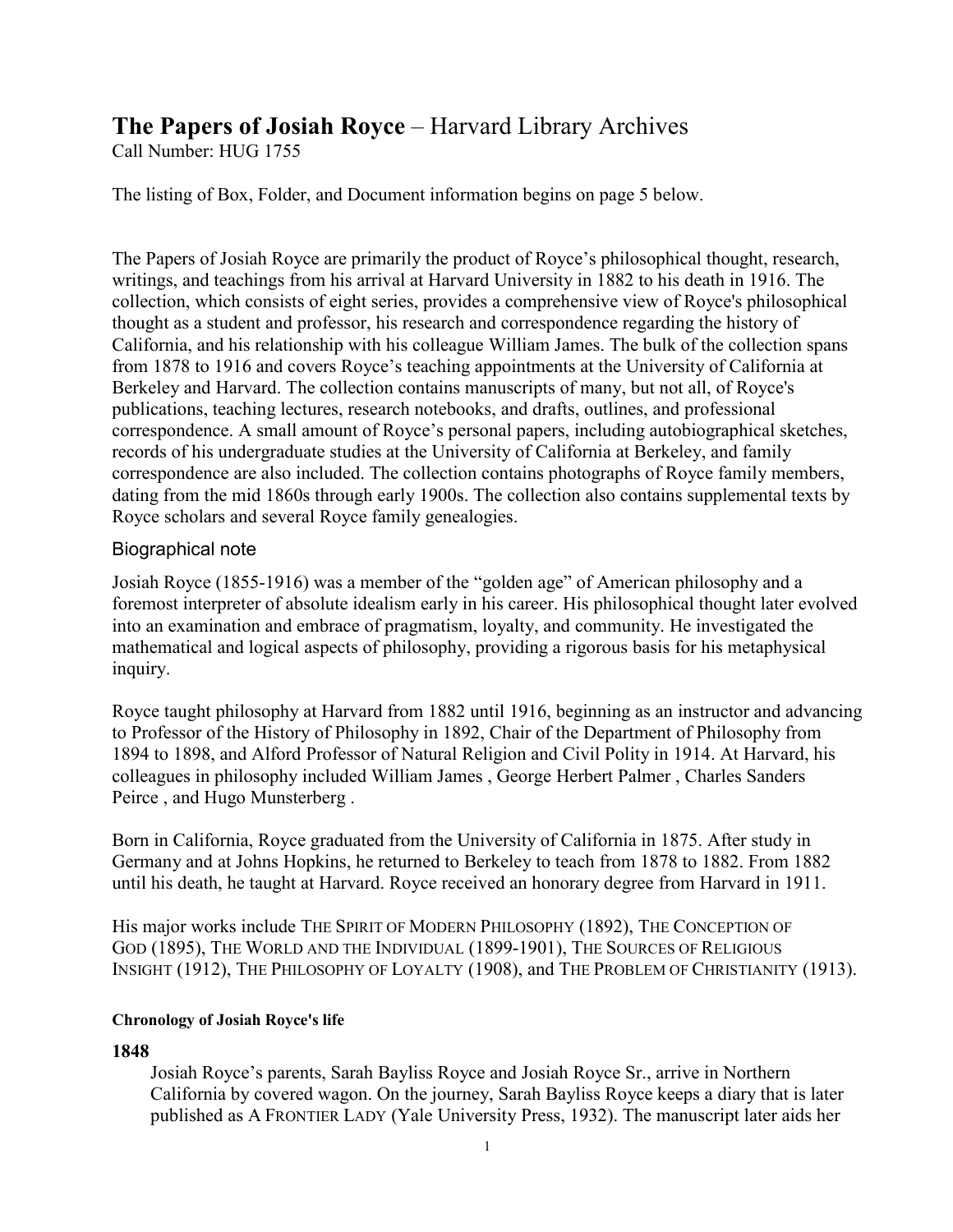son Josiah in researching his work, CALIFORNIA FROM THE CONQUEST IN 1846 TO THE SECOND VIGILANCE COMMITTEE [1856]: A STUDY OF AMERICAN CHARACTER .

### **1855**

Josiah Royce is born in Grass Valley, California, a new mining town in formation.

### **1870**

Royce enters the University of California at Berkeley as a member of its first graduating class of 1875. Joseph LeConte, professor of geology, becomes Royce's earliest mentor. Royce wins oratorical awards and becomes an editor of the student newspaper, the BERKELEYAN .

### **1875**

Royce graduates with a degree in classics and a thesis on THE INTENTION OF THE PROMETHEUS BOUND OF AESCHYLUS .

### **1875**

Berkeley businessmen, impressed by Royce's promise, fund one year of graduate work in philosophy at German universities in Heidelberg, Leipzig, and Gottingen. Before beginning his German studies, Royce visits Boston where he is introduced to the psychologist and philosopher William James. They become lifelong friends, colleagues, and at times intellectual counterpoints.

### **1875**

University of California, Berkeley President Daniel Coit Gilman resigns to become the first president of Johns Hopkins University, the first American university dedicated entirely to graduate scholarship. Gilman offers Royce a two year fellowship beginning in 1876.

### **1878**

Royce receives his Ph.D. from Johns Hopkins. His dissertation is titled OF THE INTERDEPENDENCE OF THE PRINCIPLES OF KNOWLEDGE: AN INVESTIGATION OF THE PROBLEMS OF ELEMENTARY EPISTEMOLOGY .

### **1878**

Royce returns to the University of California, Berkeley as an assistant professor of English. At Berkeley, there is no organized teaching of philosophy, Royce's chosen field.

### **1880**

Royce marries Katharine Head, daughter of a former Massachusetts family living in the San Francisco Bay area.

### **1882**

Christopher Royce is born.

### **1882**

Royce accepts the opportunity to return to the East Coast when William James takes a year's sabbatical leave from Harvard and asks Royce to take his place. Royce arrives in Cambridge with his wife and infant son.

### **1882**

Royce begins teaching elementary logic and psychology, and a course on John Locke, David Hume, and George Berkeley. He also begins teaching an advanced course in psychology.

### **1883**

Royce is asked to continue teaching at Harvard for another year, as well as at Radcliffe College, then known as the "Annex."

### **1885**

THE RELIGIOUS ASPECT OF PHILOSOPHY is published.

### **1885**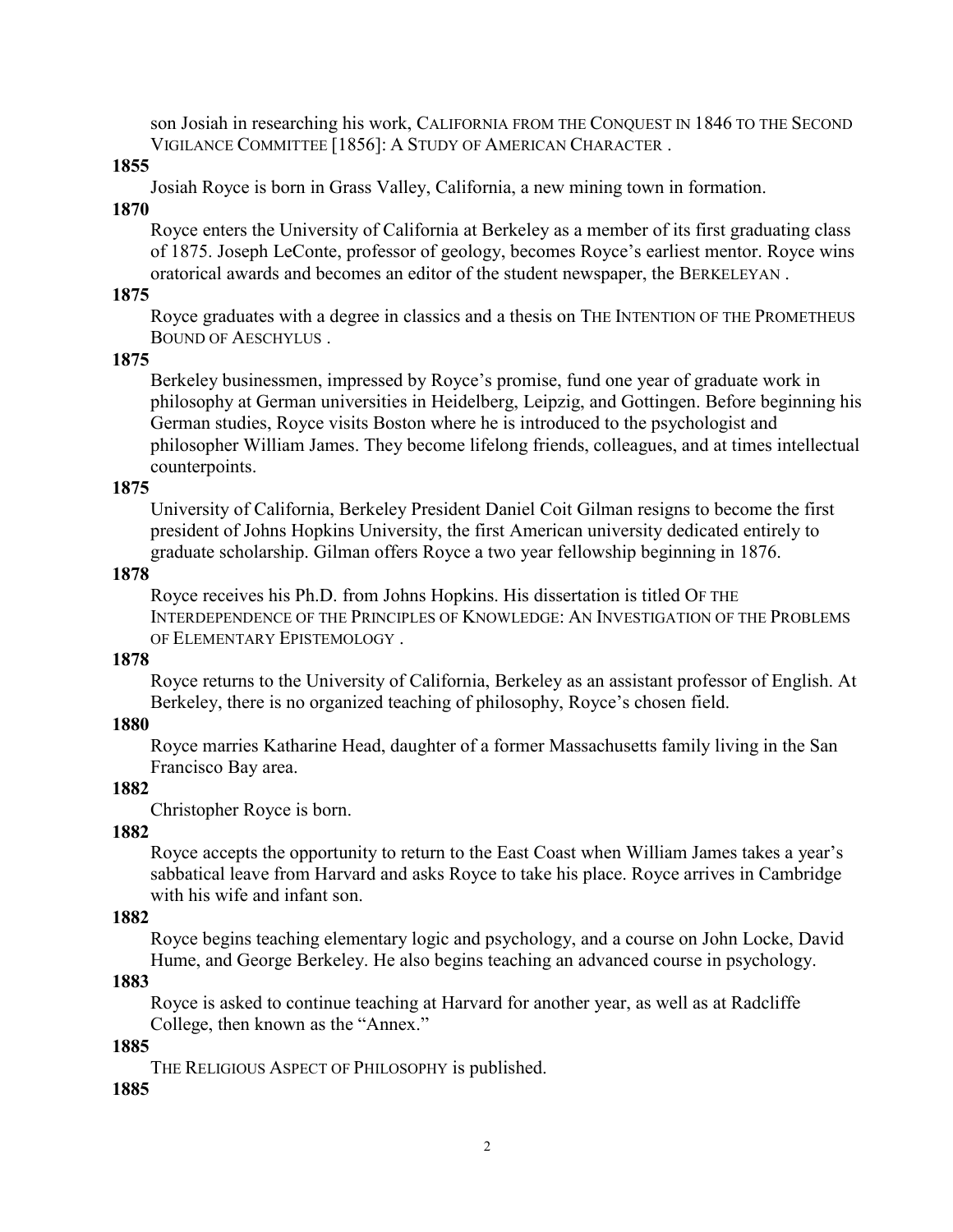Harvard president Charles Eliot elevates Royce to a five-year assistant professorship in philosophy and forensics.

**1886**

Royce publishes CALIFORNIA FROM THE CONQUEST IN 1846 TO THE SECOND VIGILANCE COMMITTEE [1856]: A STUDY OF AMERICAN CHARACTER , an early examination of how California joined the United States.

### **1886**

Edward Royce is born.

### **1887**

The CONCEPTION OF GOD , with Supplementary Essay, is published.

## **1889**

Stephen Royce is born.

## **1892**

Royce publishes THE SPIRIT OF MODERN PHILOSOPHY , originally given as a series of lectures.

## **1894**

Royce appointed chair of Harvard's philosophy department for four years.

## **1899 -1900**

Royce delivers the Gifford Lectures at the University of Aberdeen, Scotland. The lectures are published as THE WORLD AND THE INDIVIDUAL in 1899-1901.

## **1908**

Royce publishes THE PHILOSOPHY OF LOYALTY , first presented as a series of lectures at the Lowell Institute in Boston and elsewhere.

## **1908-1909**

Royce emphasizes the study of logic in his teaching. In addition to metaphysics, he teaches courses in logic and a seminar in the logical foundations of scientific methodology.

## **1910**

Christopher Royce dies at the age of twenty-eight.

## **1910**

William James dies.

## **1912**

Royce suffers a stroke, then later undertakes several convalescent cruises to Latin America.

## **1913**

Royce publishes THE PROBLEM OF CHRISTIANITY . This major work was originally delivered as a series of eight lectures at the Lowell Institute in Boston, with an additional eight lectures delivered at Oxford University in 1913.

## **1914**

World War I breaks out; Royce publishes WAR AND INSURANCE.

## **1914**

Royce is named Alford Lowell Professor of Natural Religion and Civil Polity by Harvard president A. Lawrence Lowell.

## **1916**

THE HOPE OF THE GREAT COMMUNITY is published.

## **1916**

Royce dies on September 14.

## **Series in the collection**

• 1. Biographical materials, 1869-1999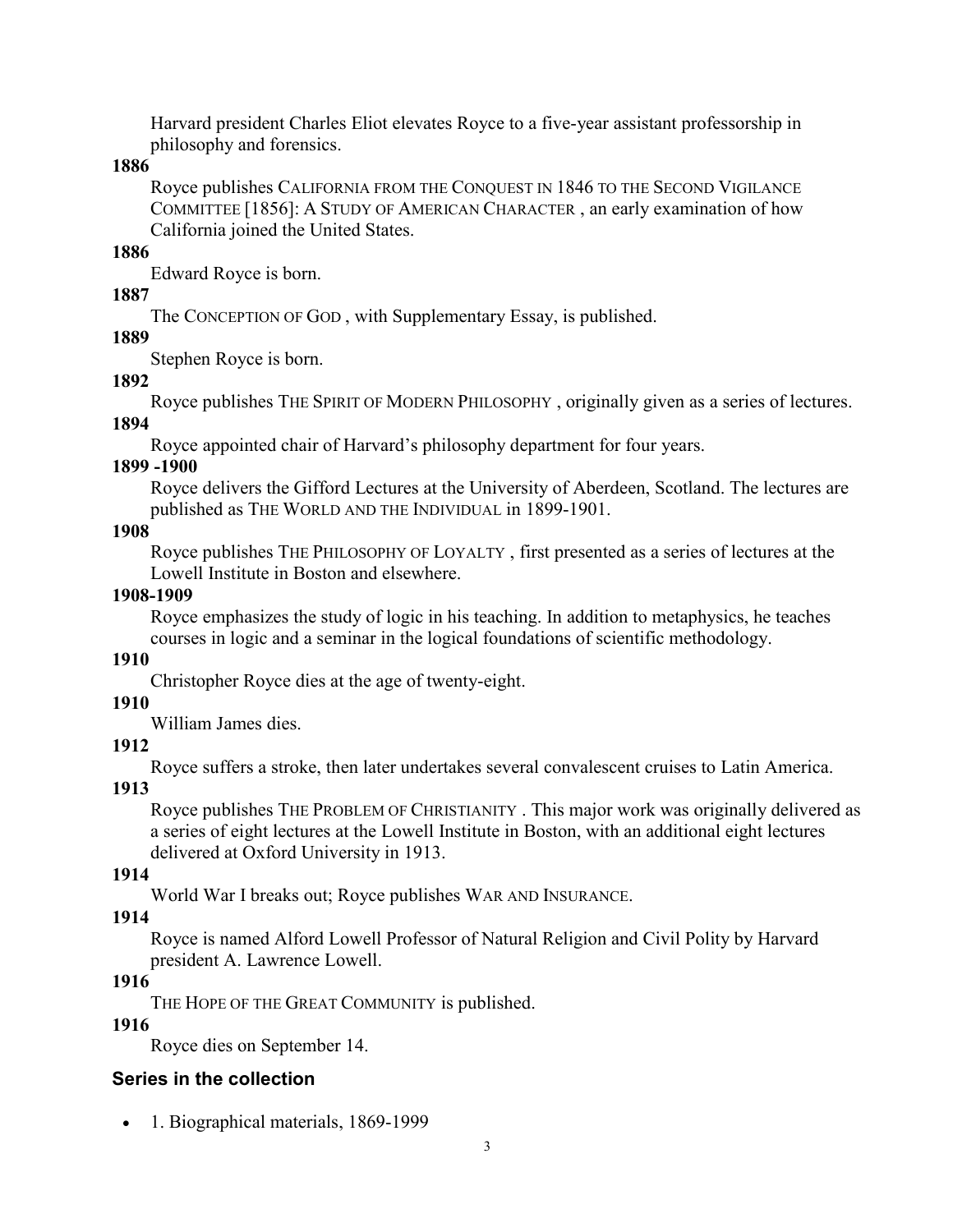- 2. Writings, lectures, and drafts, 1879-1913
- 3. Student work, ca. 1863-1878
- 4. Correspondence, 1875-1920
- 5. Teaching career, 1878-1916
- 6. Family papers, 1750, 1812-1971, and undated
- 7. Photographs, 1850-1968
- 8. Superseded inventories

## **Acquisition information**

### **List of accessions**

- Accession 08872 ; 1980 April 21 Nancy A. (Mrs. Robert L.) Hacker
- Accession 09077 ; 1980 December 1 (Hilles Library)
- Accession 11706 ; 1989 June 1 (Nancy A. Hacker)
- Accession 11707 ; 1989 June 1 (Mrs. Leroy Nylund)
- Accession 12379 ; 1992 March 11 (Robert V. Hine)
- Accession 12913 ; 1994 August 1 (Nancy A. Hacker)
- Accession 14788 ; 2003 May 7 (Richard Compton)

### **Related material at Harvard**

The Harvard University Archives holds several additional manuscripts by Royce in the papers of Richard Clarke Cabot (see HUG 4255, Box 14).

Additional items in the Harvard University Archives include Royce's lectures on imitation in childhood (see HUE 83.500.77 and HUE 83.500.78).

The Robbins Library in Harvard's Department of Philosophy holds the books from Royce's personal library, many of which contain Royce's annotations. Robbins Library also holds a framed manuscript by Royce titled THE CULT OF THE DEAD.

The Houghton Library holds manuscripts of some of Royce's works and correspondence with William James (see James, William, 1842-1910. Papers, MS Am 1092.9-1092.12), among other materials.

Other less significant publications and archival material pertaining to Josiah Royce and the Royce family are held at the Harvard University Archives and other repositories at Harvard. Please consult [HOLLIS,](http://lms01.harvard.edu/F/T6MISS69HMIHXCCU7F3M1GMF25JLCYK3436JSSGSRQJT26QJ5P-43716?RN=811904878) Harvard's online library information system, and [OASIS,](http://oasis.lib.harvard.edu/oasis/deliver/advancedsearch?_collection=oasis) Harvard's online archival information system, to find these materials.

**Related material at the University of California at Berkeley** Additional archival material pertaining to Josiah Royce, including his last manuscript, THE ANNIVERSARY OF THE DESTRUCTION OF THE LUSITANIA; a lecture given in 1875, CERTAIN POINTS IN ARISTOTLE'S TREATISE ON POETRY, CONSIDERED IN RELATION TO THE LIGHT THROWN ON THE SUBJECT BY THE DEVELOPMENTS OF MODERN POETIC ART; and Royce's publication correspondence with Horace Scudder is held at the Bancroft Library at the University of California at Berkeley.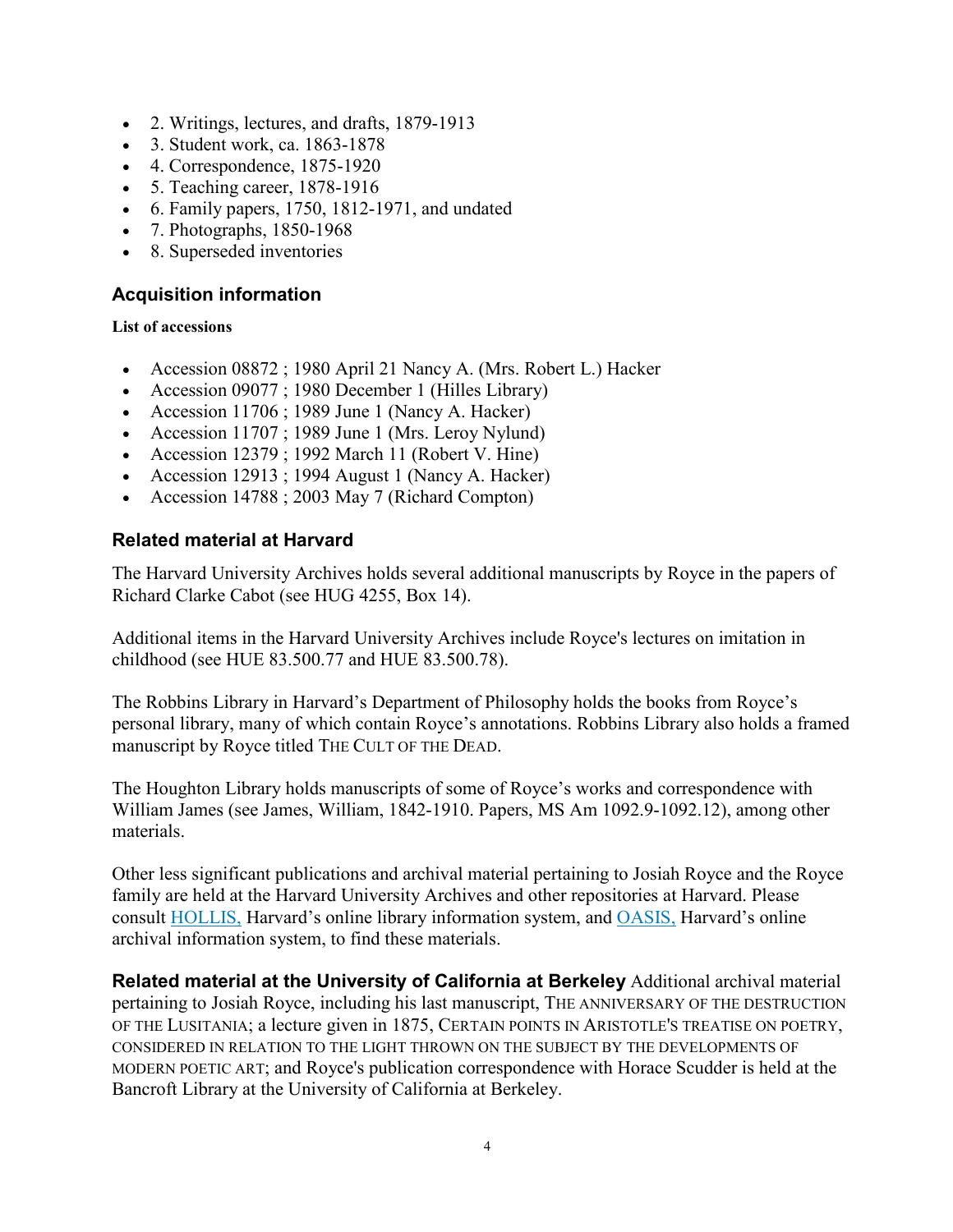## **Inventory update**

This document last updated 2017 April 10.

**Collection contents listed by box and folder** This section provides a list of collection contents reflecting their physical arrangement. For full descriptions, consult the detailed list in Section 2.

Boxes 1-98 contain bound volumes. Boxes 99-155 chiefly contain folders of loose documents in numbered folders. Exceptions are noted. **Box 1: One bound volume with the following contents:**

• *Box 1* The Religious Aspect of Philosophy, chapters [I-IV]

### **Box 2: One bound volume with the following contents:**

• *Box 2* The Religious Aspect of Philosophy, chapters [V-VII]

### **Box 3: One bound volume with the following contents:**

• *Box 3* The Religious Aspect of Philosophy, chapters [VIII-X]

### **Box 4: One bound volume with the following contents:**

• *Box 4* The Religious Aspect of Philosophy, chapters [XI-end]

### **Box 5: One bound volume with the following contents:**

• *Box 5* The Conception of God, volume 1

### **Box 6: One bound volume with the following contents:**

• *Box 6* The Conception of God, volume 2

### **Box 7: One bound volume with the following contents:**

• *Box 7* The Place of the Will in the Conception of the Absolute, [ca. 1895]

### **Box 8: One bound volume with the following contents:**

- *Box 8* [Lecture I]: The World and the Individual, 1899
- *Box 8* Lecture II: Realism and Mysticism in the History of Thought, 1899

### **Box 9: One bound volume with the following contents:**

- *Box 9* Lecture III: The Independent Beings: A Critical Examination of Realism 1899
- *Box 9* Lecture IV: The Unity of Being, and the Mystical Interpretation, 1899

#### **Box 10: One bound volume with the following contents:**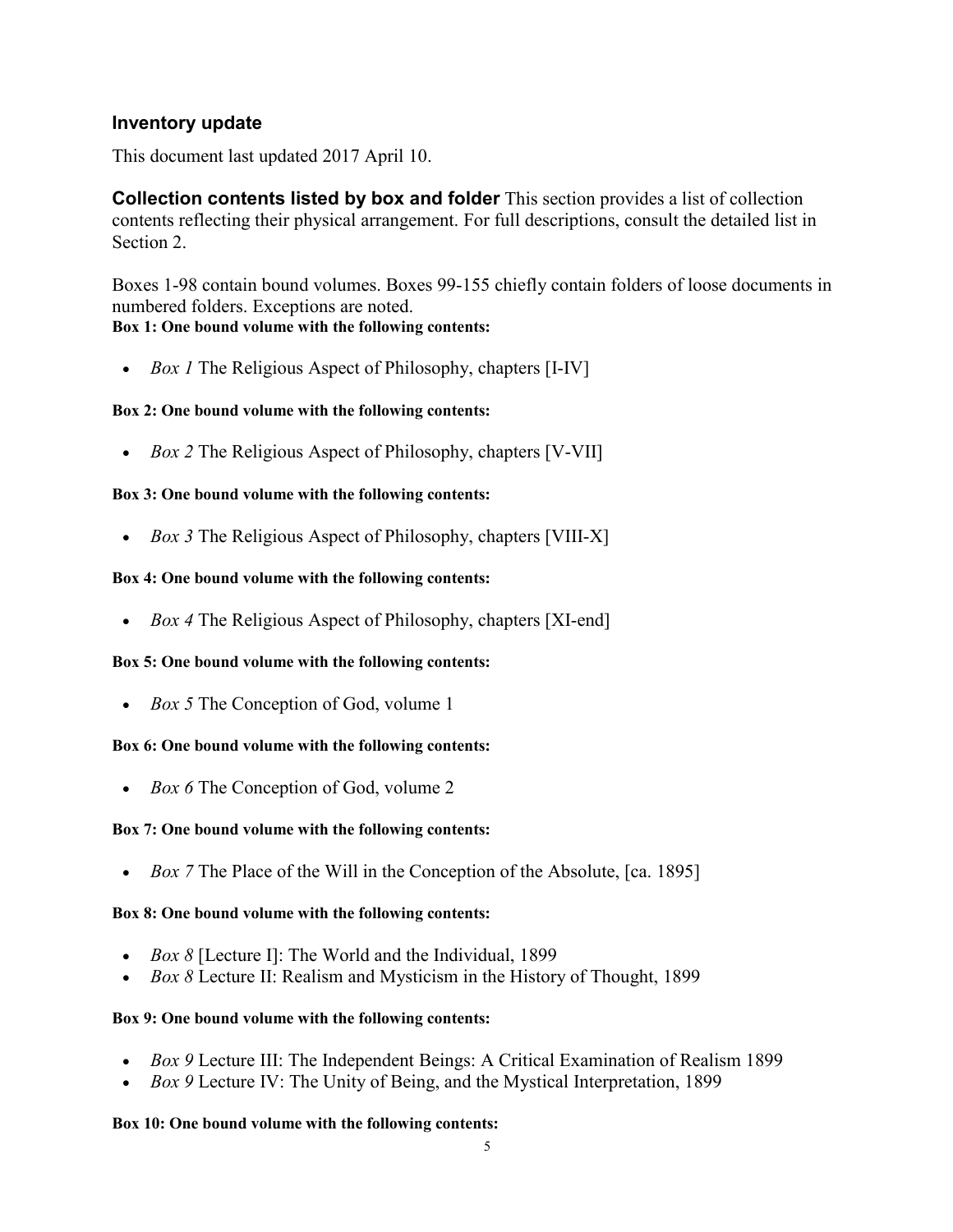- *Box 10* Lecture V: The Outcome of Mysticism, and The World of Modern Critical Rationalism 1899
- *Box 10* Lecture VI: Validity and Experience, 1899

### **Box 11: One bound volume with the following contents:**

- *Box 11* Lecture VII: The Internal and External Meaning of Ideas, 1899
- *Box 11* Lecture VIII: The Fourth Conception of Being, 1899

### **Box 12: One bound volume with the following contents:**

- *Box 12* Lecture IX: Universality and Unity, 1899
- *Box 12* Lecture X: Individuality and Freedom, 1899

### **Box 14: One bound volume with the following contents:**

• *Box 14* The One, the Many, and the Infinite. An Essay supplementary to First Course of Gifford Lectures, 1899

### **Box 15: One bound volume with the following contents:**

- *Box 15* Lecture I: Retrospect and Outlook, 1900
- *Box 15* Lecture II: Physical and Social Reality, 1900

### **Box 16: One bound volume with the following contents:**

- *Box 16* Lecture III: The Social Origin of the Conception of Natural Law, 1900
- *Box 16* Lecture IV: The Interpretation of Nature, 1900
- *Box 16* Lecture V: The Human Self, 1900

### **Box 17: One bound volume with the following contents:**

- *Box 17* Lecture VI: The Place of the Self in Being, 1900
- *Box 17* Lecture VII: The Temporal and the Eternal, 1900

### **Box 18: One bound volume with the following contents:**

- *Box 18* Lecture VIII: The Moral Order, 1900
- *Box 18* Lecture IX: The Struggle with Evil, 1900

### **Box 19: One bound volume with the following contents:**

- *Box 19* Lecture I: Introduction, The Recognition of Facts, 1900
- *Box 19* Lecture II: The Linkage of Facts, 1900

### **Box 20: One bound volume with the following contents:**

• *Box 20* Lecture III: The Temporal and the Eternal, 1900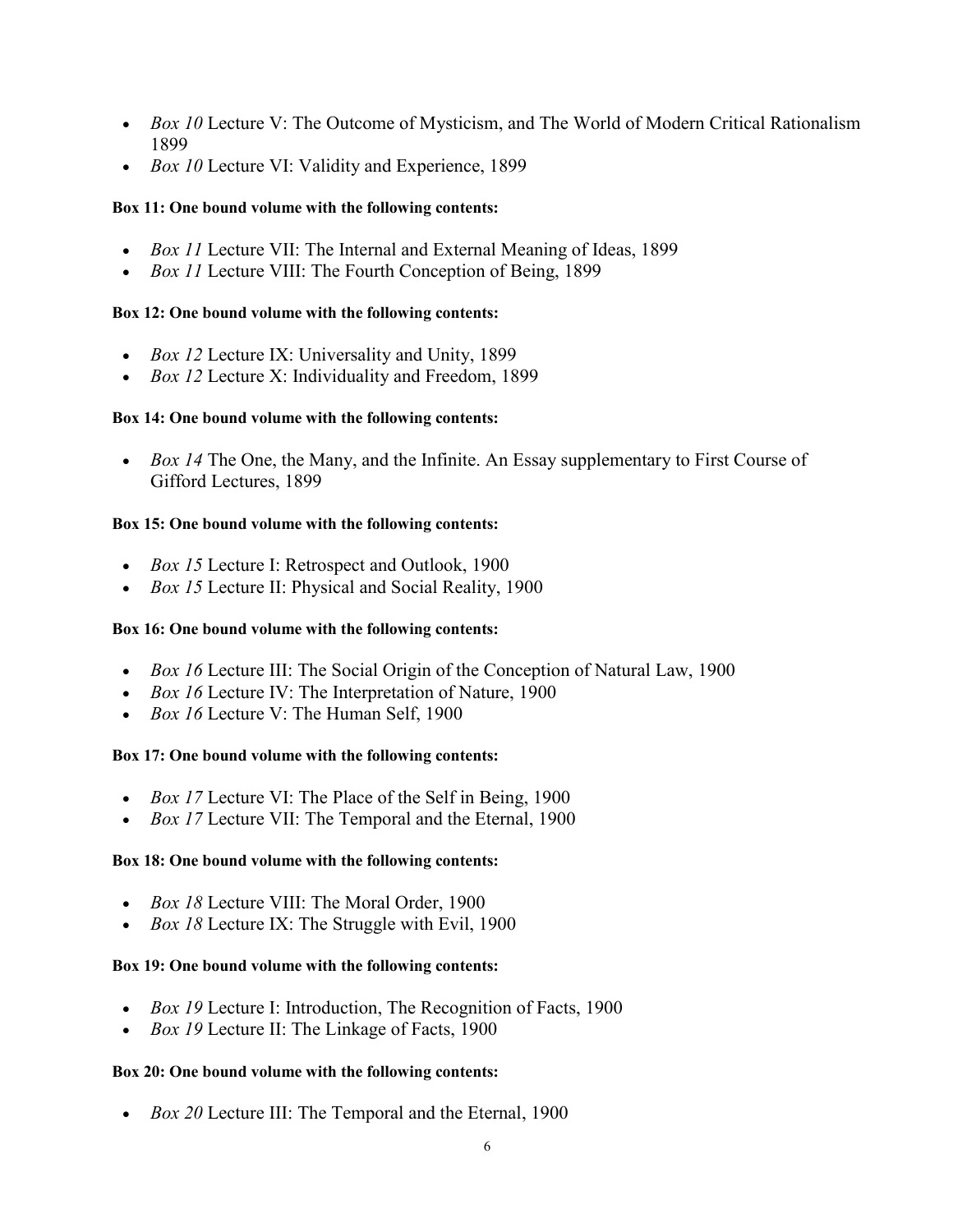• *Box 20* Lecture IV: Physical and Social Reality, 1900

### **Box 21: One bound volume with the following contents:**

- *Box 21* Lecture V: The Interpretation of Nature, 1900
- *Box 21* Lecture VI: The Human Self, 1900
- *Box 21* Lecture VII: The Place of the Self in Being, 1900
- *Box 21* Lecture VIII: The Moral Order, 1900
- *Box 21* Lecture IX: The Struggle with Evil, 1900

### **Box 22: One bound volume with the following contents:**

- *Box 22* Preface, ca. 1901
- *Box 22* Lecture I: Introduction: The Recognition of Facts, 1899
- *Box 22* Lecture II: The Linkage of Facts, 1899
- *Box 22* Lecture III: The Temporal and the Eternal, 1899

### **Box 23: One bound volume with the following contents:**

- *Box 23* Lecture IV: Physical and Social Reality, 1899
- *Box 23* Lecture V: The Interpretation of Nature, 1899
- *Box 23* Lecture VI: The Human Self, 1899

### **Box 24: One bound volume with the following contents:**

- *Box 24* Lecture VII: The Place of Self in Being, 1899
- *Box 24* Lecture VIII: The Moral Order, 1899

### **Box 25: One bound volume with the following contents:**

- *Box 25* Lecture IX: The Struggle with Evil, 1899
- *Box 25* Lecture X: The Union of God and Man, 1899

### **Box 26: One bound volume with the following contents:**

• *Box 26* Index to the First and Second Series of the World and the Individual, 1899-1901

### **Box 27: One bound volume with the following contents:**

- *Box 27* Lecture I: The Nature and the Need of Loyalty, 1907
- *Box 27* Lecture II: Individualism, 1907
- *Box 27* Lecture III: Loyalty to Loyalty, 1907
- *Box 27* Lecture IV: Conscience, 1907

#### **Box 28: One bound volume with the following contents:**

- *Box 28* Lecture V: Some American Problems in their Relation to Loyalty, 1907
- *Box 28* Lecture VI: Training for Loyalty, 1907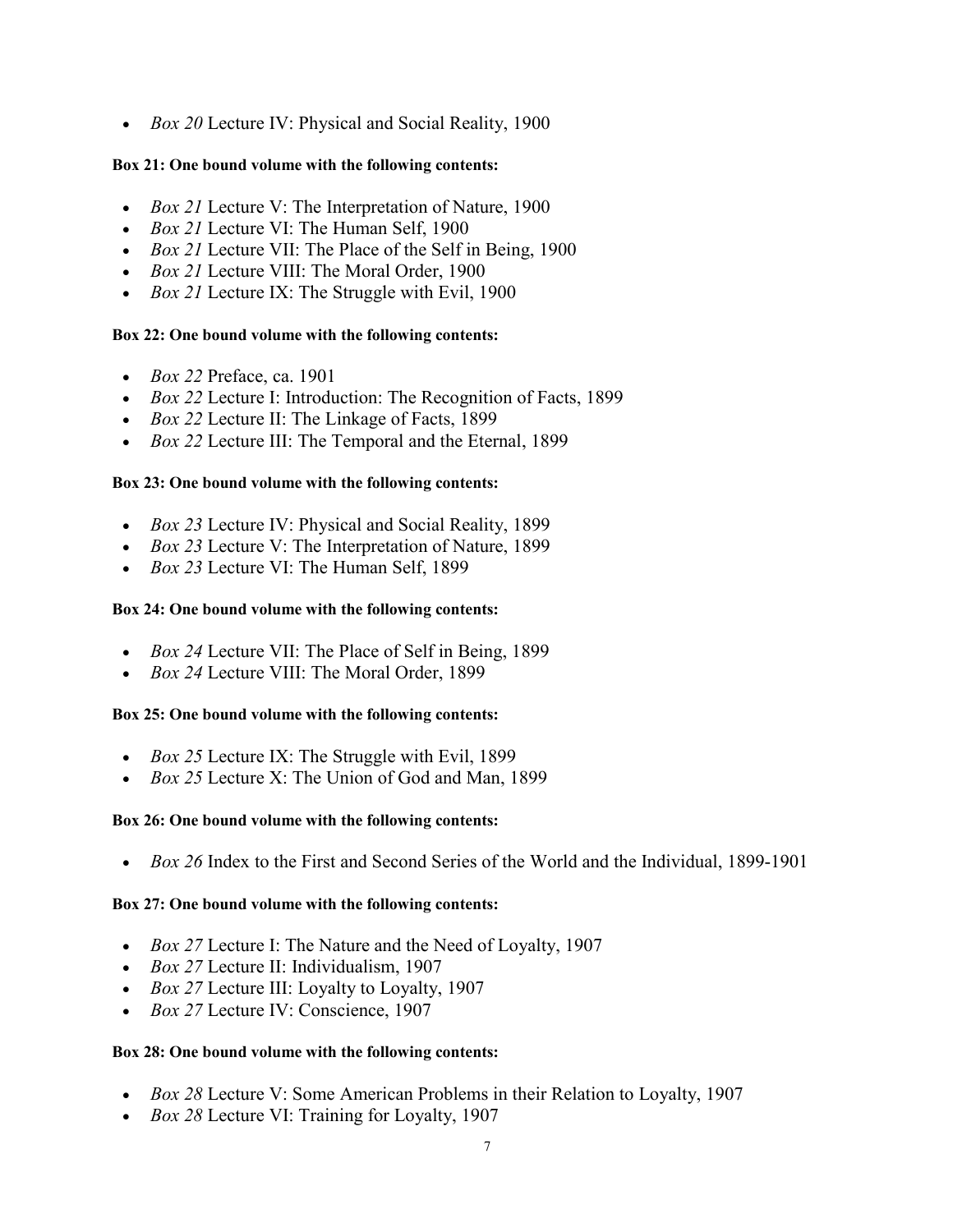- *Box 28* Lecture VII: Loyalty, Truth, and Reality, 1907
- *Box 28* Lecture VIII: Loyalty and Religion, 1907

### **Box 29: One bound volume with the following contents:**

- *Box 29* Loyalty and Insight [William James and Other Essays], 1911
- *Box 29* William James and the Philosophy of Life [William James and Other Essays], 1911

### **Box 30: One bound volume with the following contents:**

• *Box 30* Principles of Logic, 1913

### **Box 31: One bound volume with the following contents:**

- *Box 31* Lecture I: The Problem and the Method [The Problem of Christianity lectures], 1912-1913
- *Box 31* Lecture II: The Idea of the Universal Community, 1912-1913
- *Box 31* Lecture III: The Moral Responsibility of the Individual, 1912-1913

### **Box 32: One bound volume with the following contents:**

• *Box 32* Lecture IV: The Realm of Grace, 1912-1913

### **Box 33: One bound volume with the following contents:**

- *Box 33* Lecture V: Time and Guilt, 1912-1913
- *Box 33* Lecture VI: Atonement, 1912-1913

### **Box 34: One bound volume with the following contents:**

- *Box 34* Lectures VII: The Christian Doctrine of Life, 1912-1913
- *Box 34* Lecture VIII: The Modern Mind and the Christian Ideas, 1912-1913

### **Box 35: One bound volume with the following contents:**

- *Box 35* Lecture IX: The Community and the Time: Process, 1912-1913
- *Box 35* Lecture X: The Body and the Members, 1912-1913

### **Box 36: One bound volume with the following contents:**

- *Box 36* Lecture XI: Perception, Conception and Interpretation, 1912-1913
- *Box 36* Lecture XII: The Will to Interpret, 1912-1913

### **Box 37: One bound volume with the following contents:**

- *Box 37* Lecture XIII: The World of Interpretation, 1912-1913
- *Box 37* Lecture XIV: The Doctrine of Signs, 1912-1913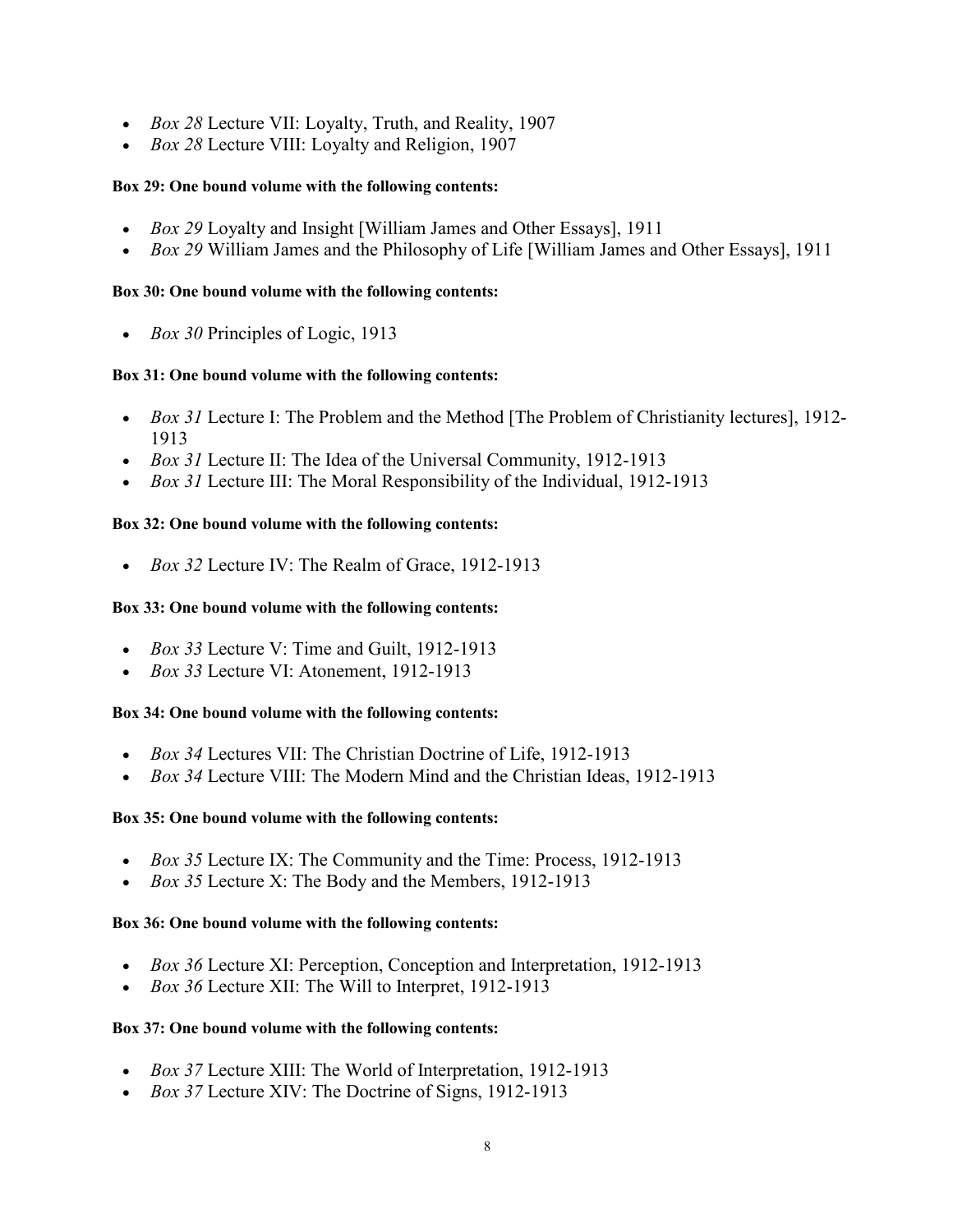#### **Box 38: One bound volume with the following contents:**

- *Box 38* Lecture XV: The Historical and the Essential, 1912-1913
- *Box 38* Lecture XVI: Summary and Conclusion, 1912-1913

### **Box 39: One bound volume with the following contents:**

- *Box 39* Outline of the First Lectures on the Problem of Christianity. November 18, 1912
- *Box 39* Synopsis of the Second Lecture, 1912-1913
- *Box 39* Synopsis of the Third Lecture, 1912-1913
- *Box 39* Synopsis of the Third Lecture, [typescript], 1912-1913
- *Box 39* Synopsis of the Fourth Lecture, 1912-1913
- *Box 39* Synopsis of the Fourth Lecture, [typescript], 1912-1913
- *Box 39* Synopsis of the Fifth Lecture, 1912-1913
- *Box 39* Synopsis of the Fifth Lecture, [typescript], 1912-1913
- *Box 39* Synopsis of the Sixth Lecture, 1912-1913
- *Box 39* Synopsis of the Sixth Lecture, [typescript], 1912-1913
- *Box 39* Synopsis of the Seventh Lecture, 1912-1913
- *Box 39* Synopsis of the Eighth Lecture, 1912-1913
- *Box 39* Unrevised Draft of The Problem of Christianity, Lecture I, 1912-1913
- *Box 39* Lecture XVI, Summary and Conclusion [proof], 1912-1913

### **Box 40: One bound volume with the following contents:**

- *Box 40* [I] The Nature of Voluntary Progress [Fugitive Essays], 1880
- *Box 40* [II] Tests of Right and Wrong [Fugitive Essays, ca. 1880]
- *Box 40* [III] On Purpose in Thought [Fugitive Essays, ca. 1880]
- *Box 40* [IV] Natural Rights and Spinoza's Essay on Liberty [Fugitive Essays], 1880

### **Box 41: One bound volume with the following contents:**

- *Box 41* Lecture I: Kant's Conception of the Nature and the Conditions of Knowledge 1906
- *Box 41* Lecture II: Modifications of Kant's Conception of the Self 1906
- *Box 41* Lecture III: The Concept of the Absolute, and the Dialectical Method 1906

### **Box 42: One bound volume with the following contents:**

- *Box 42* Lecture IV: The Dialectical Method in Schelling 1906
- *Box 42* Lecture IX: Hegel's Mature System 1906
- *Box 42* Lecture VIII: The Dialectical Progress of Hegel's Phenomenology 1906

### **Box 43: One bound volume with the following contents:**

- *Box 43* Mental Development in the Child and the Race: Methods and Processes, [ca. 1896- 1902]
- *Box 43* Systematic Philosophy in America in the years of 1894 and 1895, 1893, 1894, 1895
- *Box 43* The Old and the New -- a Lesson, 1902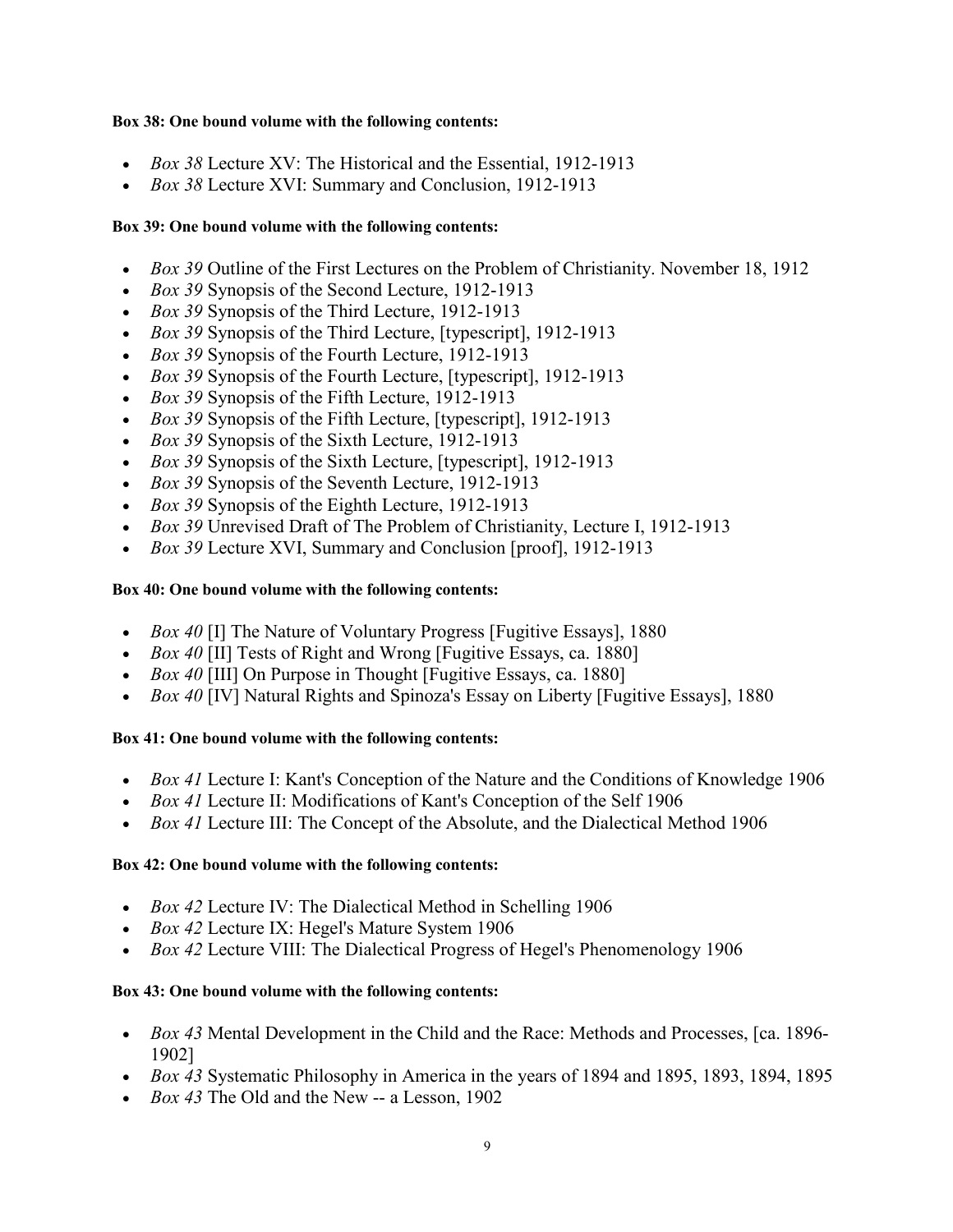#### **Box 44: One bound volume with the following contents:**

- *Box 44* Recent Logical Inquiries and their Psychological Bearings, [ca. 1901-1902]
- *Box 44* The Present Position of the Problems of Natural Religion, [ca. 1902-1903]

### **Box 45: One bound volume with the following contents:**

• *Box 45* The Relation of the Principles of Logic to the Foundations of Geometry, [ca. 1905]

### **Box 46: One bound volume with the following contents:**

• *Box 46* The Relation of the Principles of Logic to the Foundations of Geometry, [ca. 1905]

### **Box 47: One bound volume with the following contents:**

- *Box 47* Kant's Doctrine on the Basis of Mathematics, [ca. 1904]
- *Box 47* Race Questions and Prejudices, [ca. 1906]
- *Box 47* The Sciences of the Ideal, [ca. 1904]

### **Box 48: One bound volume with the following contents:**

- *Box 48* Immortality, [ca. 1907]
- *Box 48* On Definitions and Debates, [ca. 1912]
- *Box 48* The American College and Life, [ca. 1909]

### **Box 49: One bound volume with the following contents:**

- *Box 49* A Word for the Times, 1914
- *Box 49* An Extension of the Algebra of Logic, [ca. 1913]
- *Box 49* The Carnegie Foundation for the Advancement of Teaching and the Case of Middlebury College, [ca. 1915]
- *Box 49* The Mechanical, the Historical and the Statistical, 1914

## **Box 50: One bound volume with the following contents:**

- *Box 50* Mind. [Contributions to Hasting's Encyclopedia of Religion and Ethics, ca. 1916]
- *Box 50* Mind. [Revision of article for contributions to Hasting's Encyclopedia of Religion and Ethics, ca. 1916]
- *Box 50* Order. [Contributions to Hasting's Encyclopedia of Religion and Ethics, ca. 1916]
- *Box 50* Order. I. Orderliness and its Uses [Contributions to Hasting's Encyclopedia of Religion and Ethics, ca. 1916]

## **Box 51: One bound volume with the following contents:**

- *Box 51* Phenomenology of the Spirit, [ca. 1889-1890]
- *Box 51* State Insurance and International Reinsurance, [undated]
- *Box 51* The Hope of the Community, 1916
- *Box 51* The Possibility of International Insurance, 1915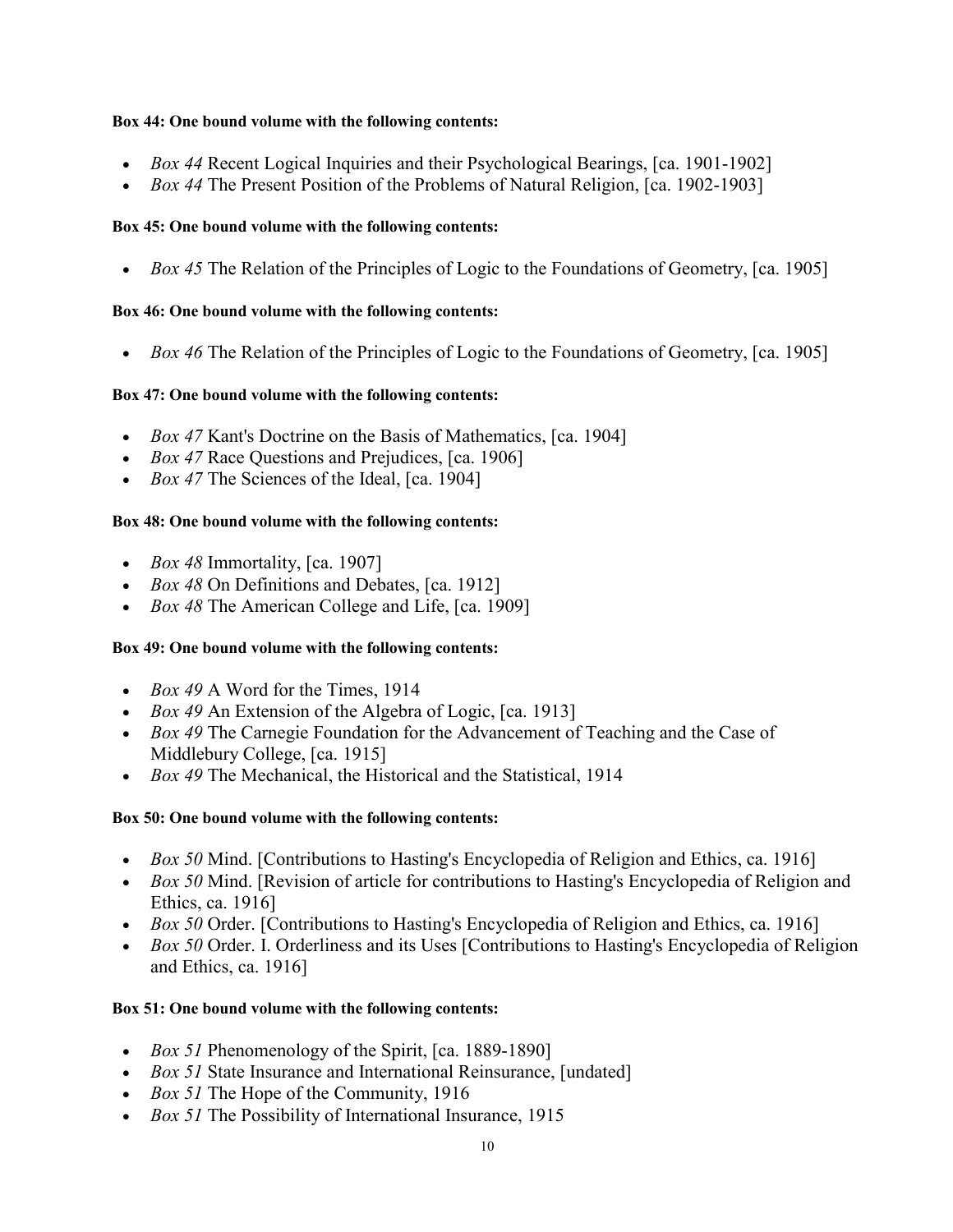- *Box 51* The Practical Significance of Pessimism, 1879
- *Box 51* Words prepared for the meeting on The Duty of Americans in the war. [Related to the Hope of the Great Community], 1916

### **Box 52: One bound volume with the following contents:**

- *Box 52* [Hegel's Terminology], 1901
- *Box 52* The Problem of Job, [ca. 1896]

### **Box 53: One bound volume with the following contents:**

- *Box 53* A Nocturnal Expedition, [ca. 1870]
- *Box 53* German University certificates, 1875-1876
- *Box 53* The Miner's [Lonely Lovers'] Grave, [ca. 1870]
- *Box 53* Undergraduate, University of California, Berkeley articles, [ca. 1874-1875 and undated ]

### **Box 54: One bound volume with the following contents:**

• *Box 54* Fragment of Royce's Ph.D. thesis and related notes], [ca.1877-1878]

### **Box 55: One bound volume with the following contents:**

- *Box 55* [Untitled essay fragment], ca. 1877]
- *Box 55* [Untitled] Notes, 1878
- *Box 55* Definition of Knowledge [fragment], 1878
- *Box 55* In the Footsteps of Kant [fragment], 1878
- *Box 55* Of the Principle of Ethics, 1878
- *Box 55* Spinoza's Theory of Religious Liberty in the State, [1878]
- *Box 55* The Critical Theory of Knowledge [fragment], 1878
- *Box 55* The Historical Method in Sociology Its Significance and Its Principles [fragment], 1878
- *Box 55* The Historical Method in Sociology Its Significance and Its Principles, 1878
- *Box 55* The Spirit of Modern Philosophy, 1877
- *Box 55* The Truth Seeking Instinct [fragment], [ca.1878-1880]

#### **Box 56: One bound volume with the following contents:**

• *Box 56* Lectures on German Romanticism [Lectures I-VII], 1878

#### **Box 57: One bound volume with the following contents:**

• *Box 57* Lectures on German Romanticism [Lecture VII, plus appendix, early drafts, notes, conclusion], 1878

#### **Box 58: One bound volume with the following contents:**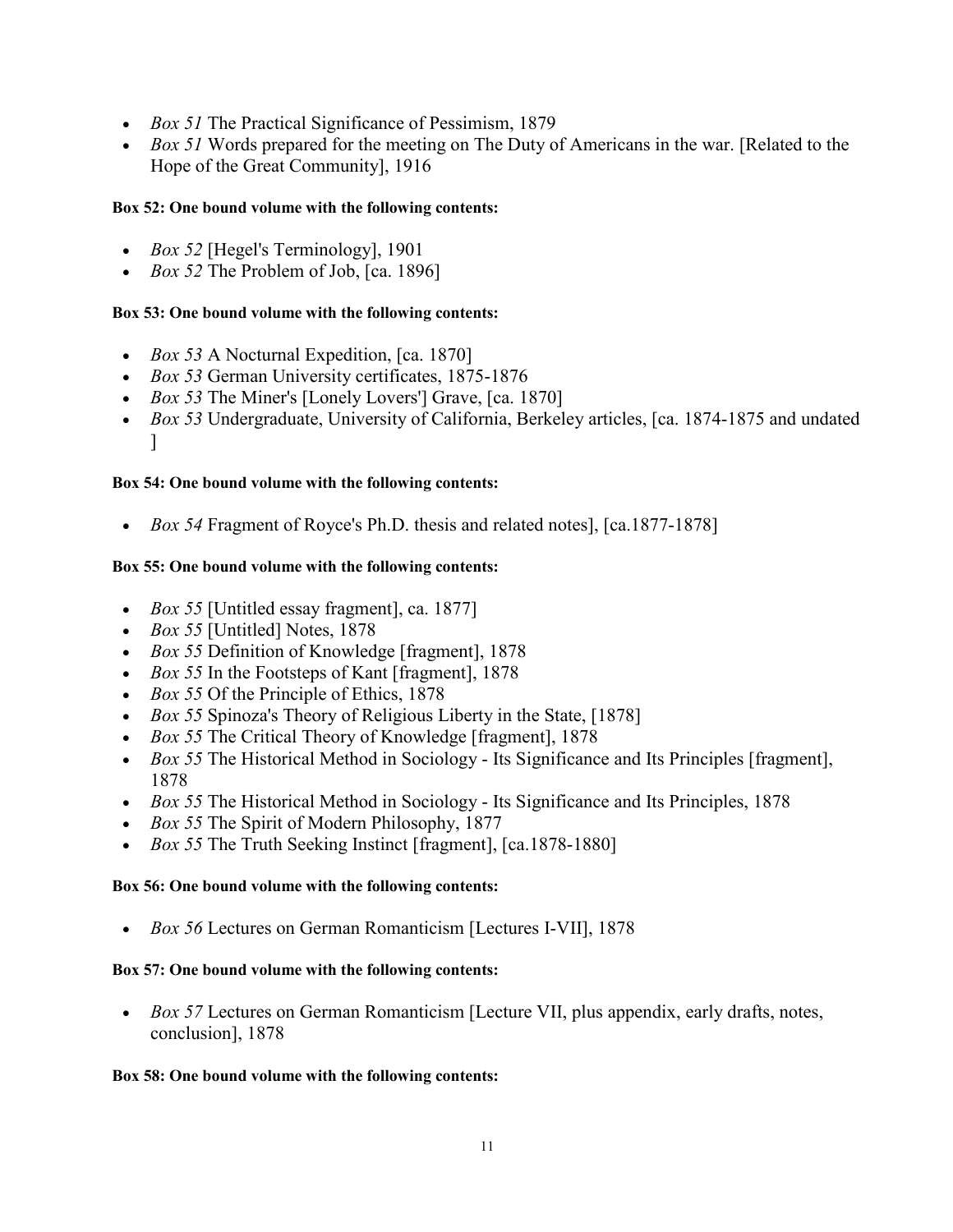- *Box 58* [Introductory to Philosophy course, Fall 1878. Untitled Introduction, called Lecture I], 1878
- *Box 58* Lecture I. An Elementary Analysis of the Thinking Process, 1878
- *Box 58* Lecture II. [Untitled], 1878
- *Box 58* Lecture III. [Untitled], 1878
- *Box 58* Lecture IV. Of the Nature of the Judgment, Second Study, 1878
- *Box 58* Lecture VI. The Knowledge of Nature, First Discussion, 1878
- *Box 58* Lecture VI. The Knowledge of Nature, Second Discussion, 1878

### **Box 59: One bound volume with the following contents:**

- *Box 59* [Introductory to Philosophy course, 1879]. Lecture I: Introductory, 1878
- *Box 59* Lecture II: Des Cartes, Spinoza Notes, 1878
- *Box 59* Lecture III: Cartesianism (concluded) and English Empiricism from Locke to Hume, 1878
- *Box 59* Lecture IV: The English Philosophy, The Eighteenth Century, 1878
- *Box 59* Lecture V: Subtopic II -- Leibniz's Life, 1878
- *Box 59* Lecture V: Topic I -- The Continental Philosophy of the 18th Century, Subtopic -- The Philosophy of Leibniz, 1878
- *Box 59* Lecture VI: Introductory to Kant, 1878
- *Box 59* Lecture VI: Kant and the Significance of Modern Thought, 1878

### **Box 60: One bound volume with the following contents:**

- *Box 60* [The Theory of] Evolution in its Relation to Philosophy, 1881
- *Box 60* Outlines of Critical Philosophy, 1879-1880
- *Box 60* Reality and Consciousness, [ca.1880]
- *Box 60* Sketch of the Infinitesimal Calculus, 1879-1880
- *Box 60* The Purpose of Thought, 1879-1880
- *Box 60* The Scope and Purpose of Psychology, 1880
- *Box 60* The Work of Thought, 1879-1880

## **Box 61: One bound volume with the following contents:**

- *Box 61* Logic as an English Study, 1881
- *Box 61* Matter & Consciousness, 1881
- *Box 61* The Conception of Immortality, [1899]
- *Box 61* The Conception of Immortality, [1899]

## **Box 62: One bound volume with the following contents:**

- *Box 62* [Lectures] Hegel: Phänomenologie, 1889-1890
- *Box 62* [Lectures] Reports on Recent Philosophical Discussions, 1892
- *Box 62* [Lectures] The Two Fold Nature of Knowledge: Imitative and Reflective [lectures to teachers], 1894

### **Box 63: One bound volume with the following contents:**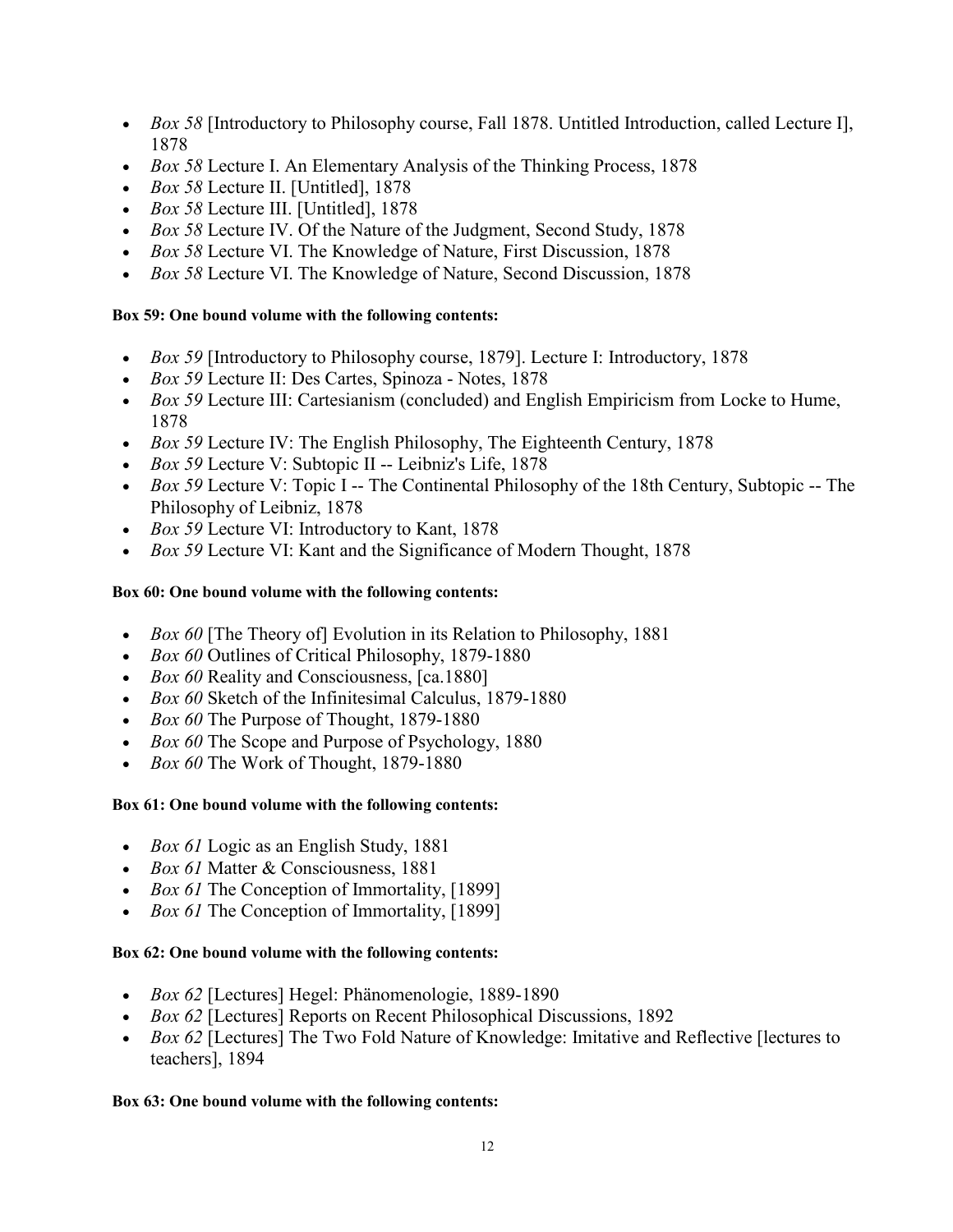- *Box 63* Lecture I: What is a General Idea?, 1893
- *Box 63* Lecture II: General Ideas and the Theory of Habits, 1893
- *Box 63* Lecture III: The Constituents of a General Idea: The Relations of Intellect, Feelings and Will, 1893

### **Box 64: One bound volume with the following contents:**

- *Box 64* Lecture IV: General Ideas as Products of Imitation: The Psychology of Suggestion, and the Lessons of Hypnotic Research, 1893
- *Box 64* Lecture V: The Psychology of Imitation continued, 1893
- *Box 64* Lecture VI: Apperception, Attention, and the Theory of an Orderly Acquisition of General Ideas, 1893

### **Box 65: One bound volume with the following contents:**

- *Box 65* Lecture VII: Some Imperfections of General Ideas, Unconscious and Segmented Processes and Ideas, 1893
- *Box 65* Lecture VIII: The Psychological Theory of Self-Consciousness from the Teacher's Point of View, 1893

### **Box 66: One bound volume with the following contents:**

- *Box 66* Lecture IX: On a Due Regard for the Varieties of Individual Temperament, 1893
- *Box 66* Lecture XI: On Some Special Devices for Mental Training, 1893
- *Box 66* Lecture XII: On Certain Psychological Aspects of Moral Training, 1893

#### **Box 67: One bound volume with the following contents:**

- *Box 67* Lecture I: The Present Position of Theism, 1896
- *Box 67* Lecture II: The Philosophical Conception of God, 1896
- *Box 67* Lecture III: The Moral World as the Revelation of God, 1896

### **Box 68: One bound volume with the following contents:**

- *Box 68* Lecture I: The General Nature of the Human Intellect, [ca. 1897]
- *Box 68* Lecture II: The Social Basis of the Intellectual Life, [ca. 1897]
- *Box 68* Lecture III: The Social Origin of the Reasoning, [ca. 1897]
- *Box 68* Lecture IV: God and Nature: Evolution and Ethics, 1896
- *Box 68* Lecture IV: The Social Origin of Our Fundamental Ideas, [ca. 1897]
- *Box 68* Lecture V: The Theistic Interpretation of Nature, 1896
- *Box 68* The Social Factors of the Human Intellect

### **Box 69: One bound volume with the following contents:**

- *Box 69* IV: [continuation of Lecture III?], 1897-1898
- *Box 69* Lecture I: The General Nature of the Intellect, 1898
- *Box 69* Lecture II: The Basis of our Social Consciousness, 1898
- *Box 69* Lecture III: The Beginnings of Social Life in the Individual, 1897-1898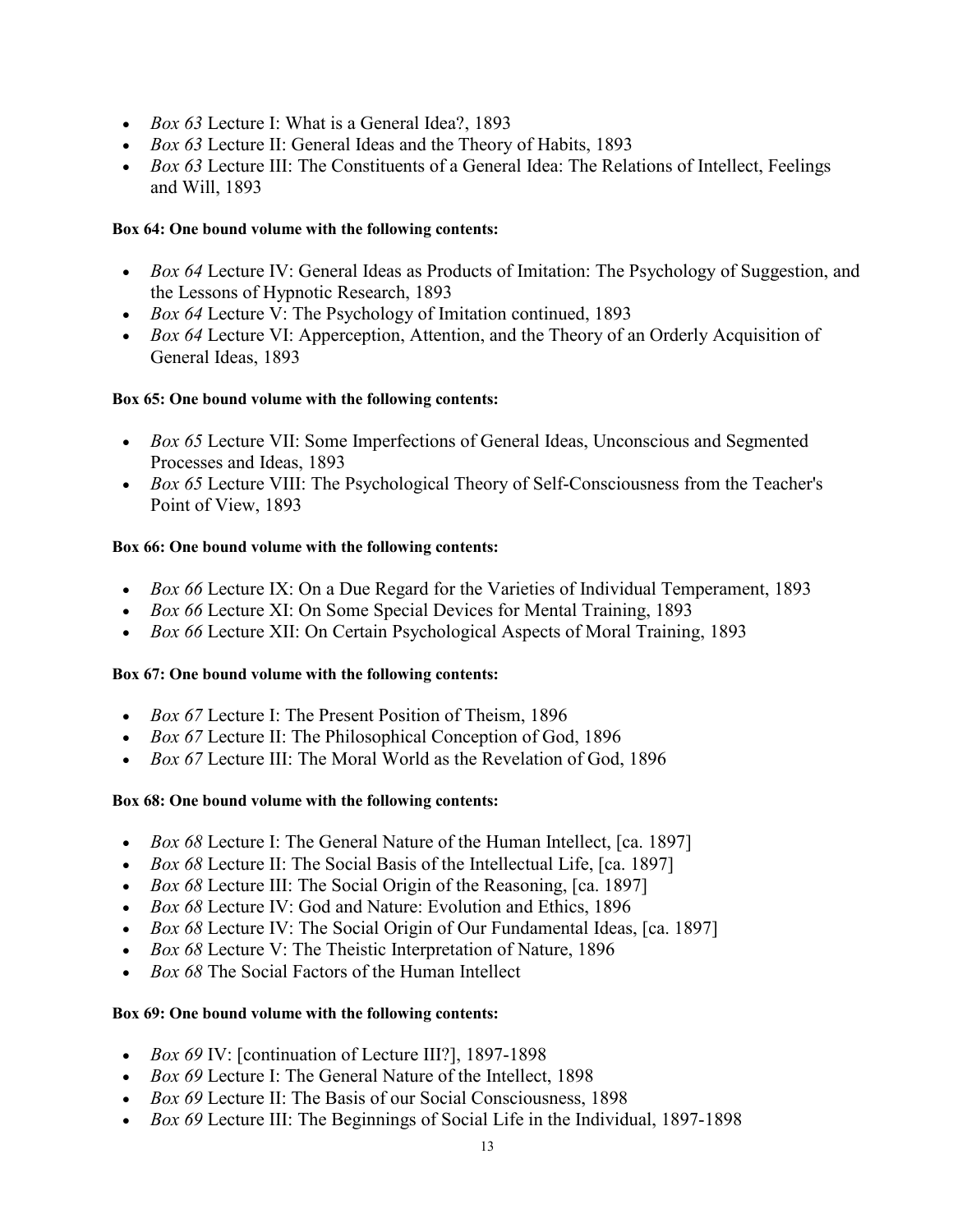#### **Box 70: One bound volume with the following contents:**

- *Box 70* [Lecture VII]: The Social Basis of [the] Reasoning [Process], 1897-1898
- *Box 70* Lecture I: [Aspects of Social Psychology], 1898
- *Box 70* Lecture V: Theory of the Origin of the Ideas of Ego and Alter, 1897-1898
- *Box 70* Lecture VI: [untitled], 1898
- *Box 70* Lecture VI: The Social Basis of the Thinking Process, 1897-1898

### **Box 71: One bound volume with the following contents:**

- *Box 71* [Lecture I]: [Introduction], 1897-1899
- *Box 71* [Lecture II]: On Certain Limitations of the Thoughtful Public in America, 1897-1899

### **Box 72: One bound volume with the following contents:**

- *Box 72* [Lecture I:] An Address before the Ethical Society of Philadelphia [John Fiske: His work as a Philosophical Writer and Teacher], 1901
- *Box 72* [Lecture II:] Recent Discussions of the Concept of the Infinite, [ca. 1901-1902?]
- *Box 72* [Lecture:] Symmetrical and Unsymmetrical Relations in the Exact Sciences, 1905
- *Box 72* Notes for Philosophy 15, 1903-1904

## **Box 73: One bound volume with the following contents:**

- *Box 73* Closing Words Addressed to the Philosophical Conference of 1903-1904
- *Box 73* Concluding Summary of the Philosophical Conference, 1903-1904
- *Box 73* Introductory Statement at the Philosophical Conference of Oct 19, 1903, 1903
- *Box 73* Mr. Bertrand Russell's Problem of The Contradiction, 1903
- *Box 73* Notes on Logic [1-6], 1903
- *Box 73* The Hero Burk, 1903-1904

## **Box 74: One bound volume with the following contents:**

- *Box 74* [Lecture III], 1904
- *Box 74* Lecture I: Some Characteristics of the Thinking Process, 1904
- *Box 74* Lecture II: General Survey of the Concepts Useful in Various Sciences, 1904
- *Box 74* Lecture IV [untitled], 1904
- *Box 74* Lecture V, 1904
- *Box 74* Programme of Lectures, Columbia Course, 1904

### **Box 75: One bound volume with the following contents:**

- *Box 75* [Introduction to] [Φ]BK Address, Vassar College, [ca. 1907-1909]
- *Box 75* A Study Toward a Generalization of the O=Relation, 1905
- *Box 75* Andover Address, on [the] Relation of Philosophy to Clergyman's Profession, 1904
- *Box 75* Memorandum for a Chapter XII on the Grades of Influence exercised by the Great Man, 1904
- *Box 75* What Sort of Existence Have the Entities of Mathematics, [ca. 1907]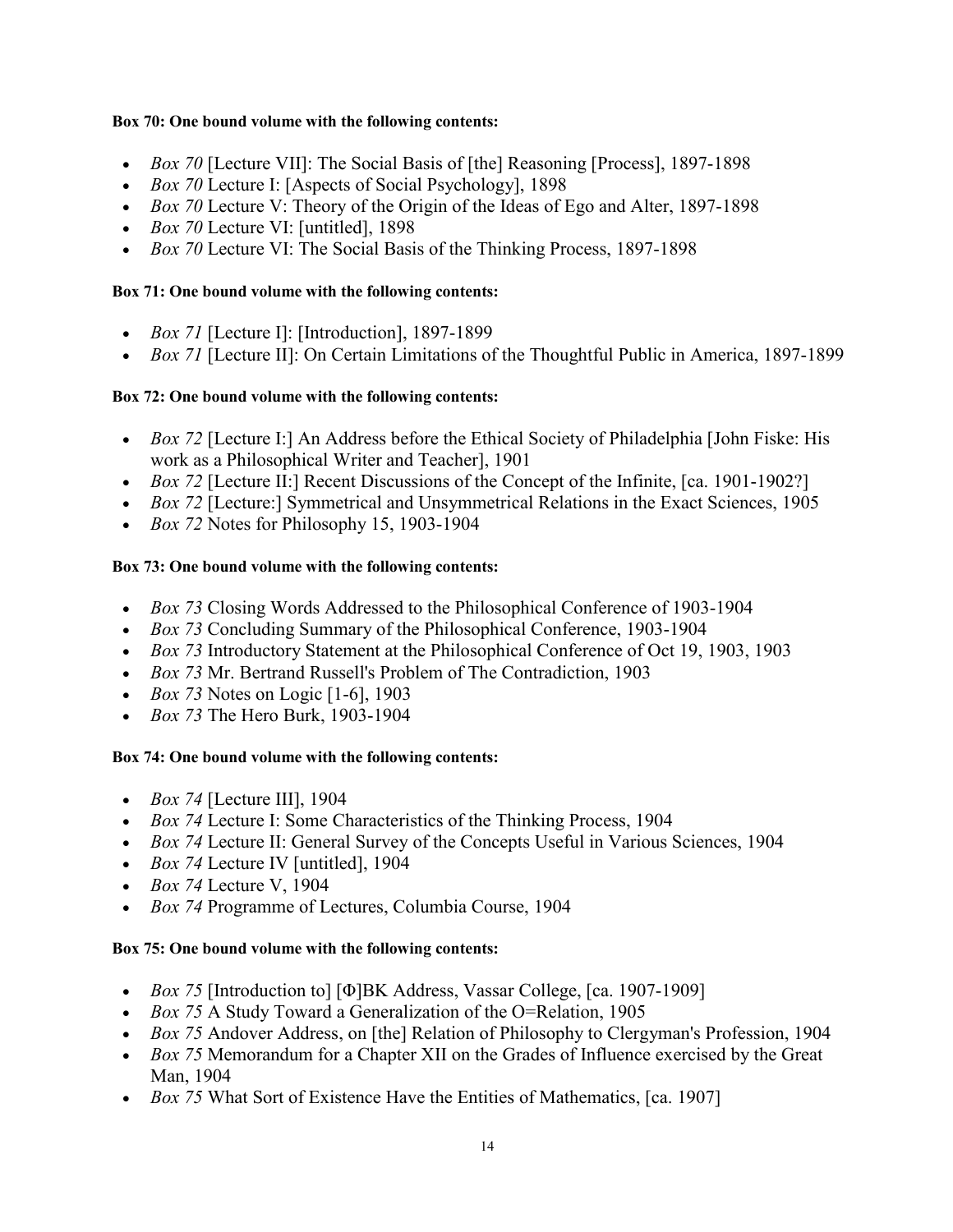#### **Box 76: One bound volume with the following contents:**

- *Box 76* [Lecture II]: Four Types of Personality 1907
- *Box 76* [Lecture III]: Loyalty as a Personal and as a Social Virtue 1907
- *Box 76* [Lecture IV] [untitled]. 1907
- *Box 76* Lecture I: The Problem of Ethics 1907
- *Box 76* Lecture I: The Problem of Ethics [Loyalty as an Ethical Principle lectures]. 1907

#### **Box 77: One bound volume with the following contents:**

- *Box 77* [Lecture I]: Introductory Remarks, 1910
- *Box 77* [Lecture I]: Introductory Statement, 1907
- *Box 77* [Lecture II]: Philosophy and Life, 1910
- *Box 77* [Lecture III]: [Nature in Modern Philosophy]-title per note in red, 1910
- *Box 77* Lecture II: [untitled], 1907

### **Box 78: One bound volume with the following contents:**

- *Box 78* Smith College Lectures on Recent Problems of Philosophy, 1910
- *Box 78* Address for Meeting of American Students [at Oxford University], 1913
- *Box 78* Notes for Address before Yale Theological Club, 1910
- *Box 78* Shop Talk, prepared for the Authors' Club [What Does Philosophy Mean to the Literary Man?], 1913
- *Box 78* What is Philosophy and Why Study Philosophy, 1910

#### **Box 79: One bound volume with the following contents:**

- *Box 79* [Unfinished rewrite of The Decay of Earnestness], undated
- *Box 79* [Untitled, undated]
- *Box 79* Friedrich Albert Lange and His Ethical Idealism, [undated]
- *Box 79* Knowledge and Nature, [undated]
- *Box 79* Of the Will as the Principle in Philosophy, undated
- *Box 79* Reality and Consciousness, [undated]
- *Box 79* The Interpretation of Consciousness, [undated]
- *Box 79* The Postulates of Truth Seeking, [undated]
- *Box 79* The Truth Seeking Instinct, [ca. 1880]

#### **Box 80: One bound volume with the following contents:**

- *Box 80* Modern Poetic Art, [ca. 1875-1878]
- *Box 80* Some Characteristics of Being, [ca. late 1890s]
- *Box 80* Some Illustrations of the Structure and Growth of Human Thought, [ca. 1880]
- *Box 80* The Possibility of Experience, [ca. 1880]
- *Box 80* What Constitutes Good Fiction [second version], [ca. 1878-1879]
- *Box 80* What Constitutes Good Fiction, ca. [1878-1879]

#### **Box 81: One bound volume with the following contents:**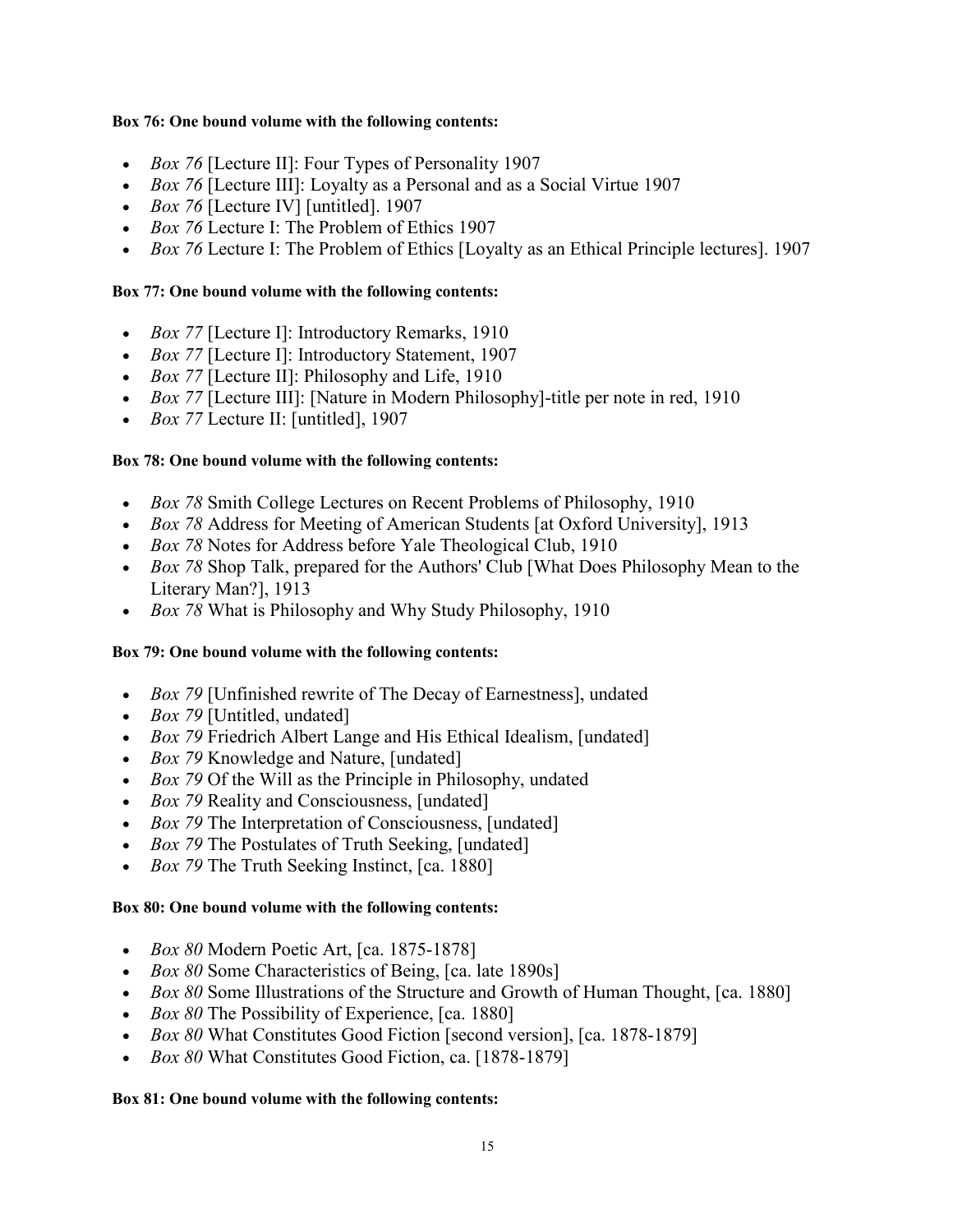• *Box 81* A Critical Study of Reality, [ca. 1897]

### **Box 82: One bound volume with the following contents:**

- *Box 82* [Lecture III:] Loyalty and Individuality, [1910]
- *Box 82* Lecture II: The Art of Loyalty, [1910]
- *Box 82* The Conflicts of Loyalties, [1910]

### **Box 83: One bound volume with the following contents:**

- *Box 83* [Lecture I: The Nature and the Use of Absolute Truth], 1911
- *Box 83* Lecture I: The Nature and the Use of Absolute Truth, 1911
- *Box 83* Lecture II: Theoretical and Practical Truth, 1911
- *Box 83* Lecture II: Theoretical and Practical Truth, 1911

### **Box 84: One bound volume with the following contents:**

- *Box 84* [Berkeley Conferences, Lecture I:] The Triadic Theory of Knowledge, 1914
- *Box 84* [Berkeley Conferences, Lecture I]: Illustrations of the Philosophy of Loyalty, 1914
- *Box 84* [Berkeley Conferences, Lecture II:] On the Social Character of Scientific Inquiry, 1914

### **Box 85: One bound volume with the following contents:**

- *Box 85* A Speculation as to the Nature of Mind, [ca. 1887]
- *Box 85* Reason. V. The Assurance and the Truth of Reason, [ca. 1889-1890]
- *Box 85* Harrison Lectures [University of Pennsylvania] Lecture I: The Nature and the Use of Absolute Truth, 1911
- *Box 85* Lecture II: Theoretical and Practical Truth, 1911
- *Box 85* Lecture III: The Accessibility of Absolute Truth, 1911

## **Box 86: One bound volume with the following contents:**

• *Box 86* Notes on Logic [loose notes], undated

## **Box 87: One bound volume with the following contents:**

• *Box 87* Notes on Logic, undated

## **Box 88: One bound volume with the following contents:**

- *Box 88* [Lecture II: Instances of Order: Number, Time, Relation], 1904
- *Box 88* [Lecture III: Instances of Law, Series, Levels], 1904
- *Box 88* [More] notes on logic, [ca. 1904]
- *Box 88* [Richmond Lectures on Some Fundamental Conceptions of Science] Lecture I: The Orderly Arrangement of Facts and Ideas: Series and Levels, 1904
- *Box 88* [Sketch of Final Lecture:] Advantages of Serial Order, [ca. 1904]

## **Box 89: One bound volume with the following contents:**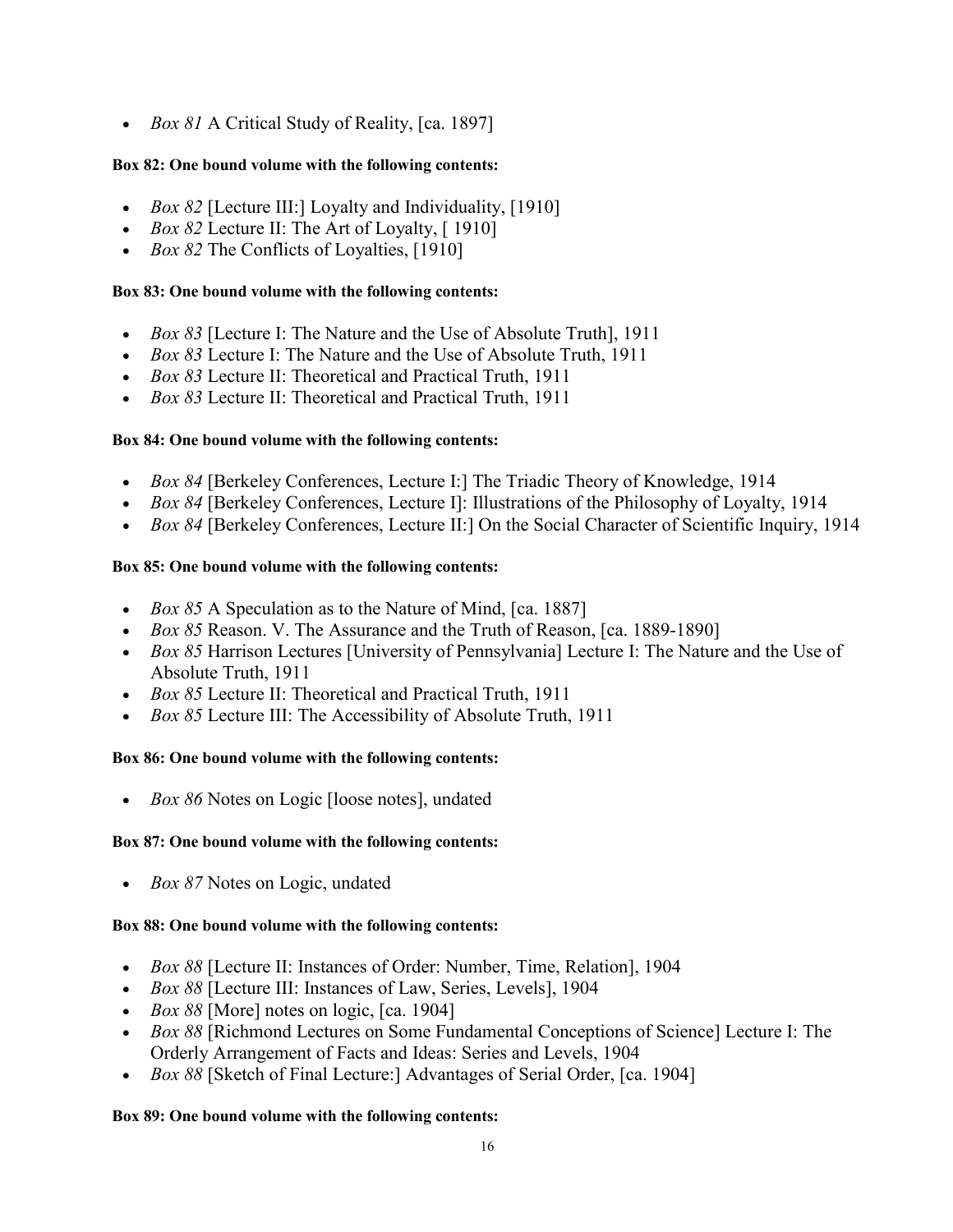- *Box 89* History of Ethics, 1883-1884
- *Box 89* Lecture IV: Greek Popular Ethics, 1883-1884
- *Box 89* Lecture IX: Examples of Special Virtues as Means, 1883-1884
- *Box 89* Lecture V: Other Religious Ideas, 1883-1884
- *Box 89* Lecture VI: Sophist and Scepticism in Ethics, 1883-1884
- *Box 89* Lecture VII: [Plato], 1883-1884
- *Box 89* Lecture VIII: [Hedonistic Elements], 1883-1884
- *Box 89* Lecture X: Stoics and Epicureans, 1883-1884
- *Box 89* Lecture XI: [The Search for Personal Perfection], 1883-1884
- *Box 89* Lecture XV: The Thought of Jesus, 1883-1884
- *Box 89* Lecture XVII: Paul's Person and Character, 1883-1884
- *Box 89* Lectures I III [untitled], 1883-1884
- *Box 89* Lectures on the History of Ethics, 1883-1884
- *Box 89* Lectures XII-XIV: [The Hebrew Ethics], 1883-1884
- *Box 89* Lectures XIX-XX [untitled], 1883-1884
- *Box 89* Lectures XVI: [The Keeping of the Law], 1883-1884

### **Box 90: One bound volume with the following contents:**

- *Box 90* The Conception of Immortality, [1899]
- *Box 90* The Philosophical Interpretation of Evolution, [ca. 1897]

### **Box 91: One bound volume with the following contents:**

- *Box 91* Empirical Aspect of Finite Self-Consciousness, [ca. 1895]
- *Box 91* Lecture on the Absolute and the Individual, [ca. 1895]
- *Box 91* The Growth of the Social Mind, [ca. 1899-1900]
- *Box 91* The Social Factors in the Conception of Reality, [undated] .
- *Box 91* The Spirit of the Community, [ca. 1914]

### **Box 92: One bound volume with the following contents:**

- *Box 92* [Untitled fragment about Christmas, ca. 1901]
- *Box 92* Some Characteristic Tendencies of American Civilization, 1900
- *Box 92* The Influence of Christmas Festivities upon the Welfare of Children. A Circular of Inquiry, [ca. 1901]
- *Box 92* [The Opening of the Great West: Oregon and California, ca. 1901]

### **Box 93: One bound volume with the following contents:**

- *Box 93* Addresses to Graduates [Harvard graduate students, undated]
- *Box 93* Some Relations of the Teaching of Psychology and Philosophy to the Problems of Religious Education in the Colleges, 1911
- *Box 93* The Recent University Movement in America, 1900

### **Box 94: One bound volume with the following contents:**

• *Box 94* Course on Ethics. Lecture II: The Idea of Duty, [ca.1913-1916]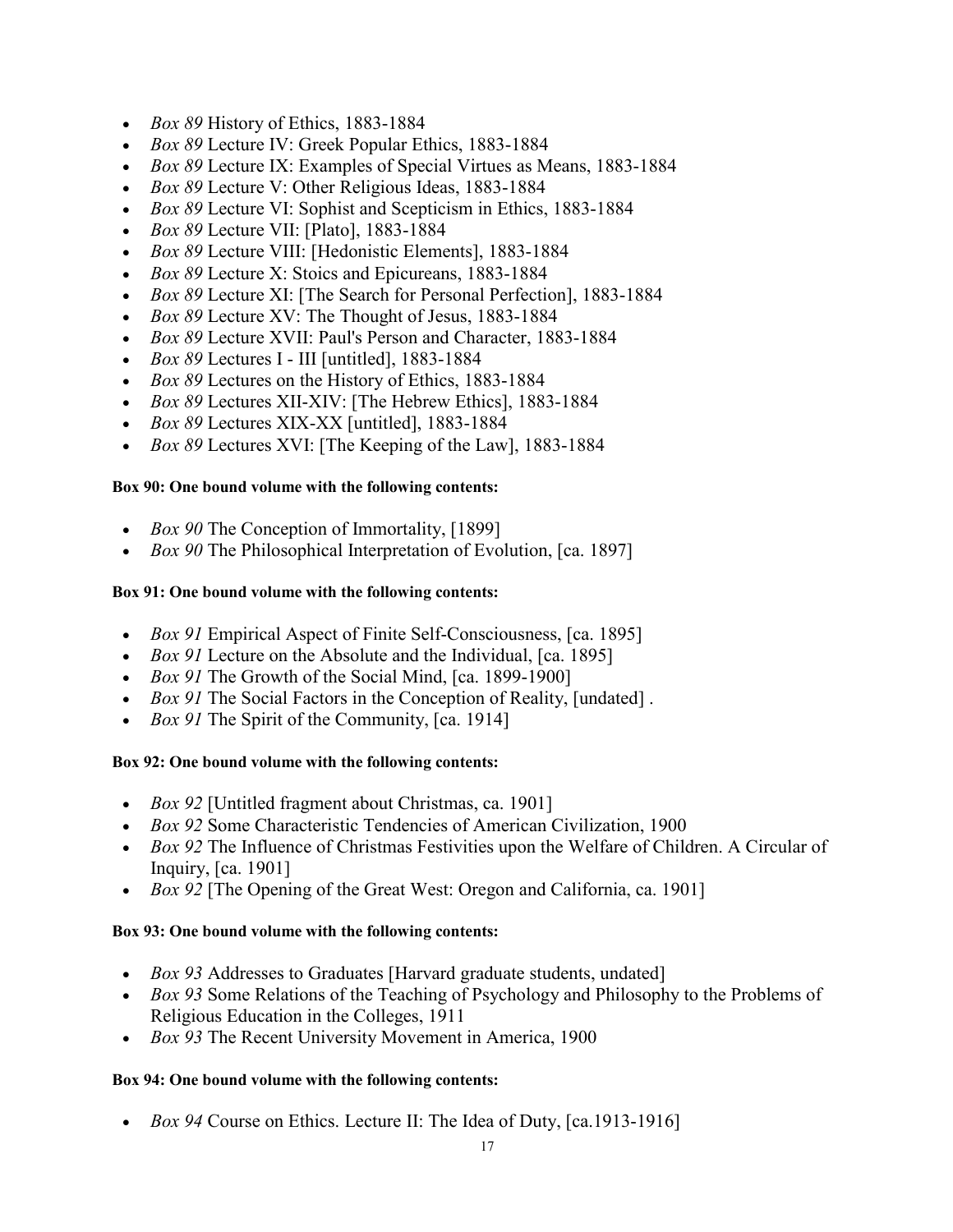- *Box 94* Course on Ethics. Lecture III: Wallas's Problem of the Great Society, [ca. 1913]
- *Box 94* Course on Ethics. Lecture IV: Pleasure and Pain, Happiness and Unhappiness, [ca. 1914-1916]
- *Box 94* Course on Ethics. Lecture V: The Self, [ca. 1913-1916]
- *Box 94* Lectures to Teachers on Ethics, [undated]

### **Box 95: One bound volume with the following contents:**

- *Box 95* [Lecture I:] What is Duty, 1883
- *Box 95* Comments Upon the Problem of the Mid-Year Examination Paper, c. 1916
- *Box 95* Lecture II: [untitled], 1883

### **Box 96: One bound volume with the following contents:**

- *Box 96* [Philosophy 20c, Questions, undated]
- *Box 96* Autobiographical note [probably University of California, Berkeley], undated
- *Box 96* Book and article reviews, 1912-1915
- *Box 96* Colleague correspondence, 1908-1909, 1915
- *Box 96* Essay on Loyalty, [undated]
- *Box 96* Examination for Honors in Philosophy, undated
- *Box 96* Honors and recognition [from various universities], 1875-1885
- *Box 96* Honors Examination, May 1, ?
- *Box 96* Introduction to Metaphysics, undated
- *Box 96* Lecture I: The Nature, Faults, and General Culture of the Intellect, undated
- *Box 96* Lecture II: The Use of the Minds of Others, Library-Work, undated
- *Box 96* Lecture IX: On a Due Regard for the Varieties of Individual Temperament, undated
- *Box 96* Lecture X: Mental Defect and Disorder from the Teacher's Point of View, undated
- *Box 96* Lecture XI: On Some Special Devices for Mental Training, undated
- *Box 96* Notes on the Logic of Measurement, for the Seminary in Economics, undated
- *Box 96* Philosophy 11, Final Examination, 1899
- *Box 96* Philosophy 12², Hour Examination, 1899
- *Box 96* Philosophy 12, Final Examination, 1891
- *Box 96* Philosophy 12, Final Examination, 1896
- *Box 96* Philosophy 15, Mid-Year Examination, undated
- *Box 96* Philosophy 15, Mid-Year Examination, undated
- *Box 96* Philosophy 1a. Special Examination, 1901-1902
- *Box 96* Philosophy 1b, Mid-Year Examination, Radcliffe College, 1901
- *Box 96* Philosophy 3, Mid-Year Examination, 1889
- *Box 96* Philosophy 4a, Radcliffe. Final Examination, Special Paper, undated
- *Box 96* Philosophy 9, Final Examination, 1900
- *Box 96* Philosophy 9, Radcliffe. [Final Examination], Special Paper, June 16, [1898]
- *Box 96* Preliminary Examination for [the Degree of Doctor of Philosophy]. History of Philosophy, 1905
- *Box 96* Preliminary Examination for Candidates for the Degree of Doctor of Philosophy. History of Philosophy, 1899
- *Box 96* Preliminary Examination for Ph.D. Ethics, 1904
- *Box 96* Preliminary Examination for Ph.D. Logic, 1902
- *Box 96* Preliminary Survey of Some Metaphysical Problems & Opinions, [ca. 1900-1902?]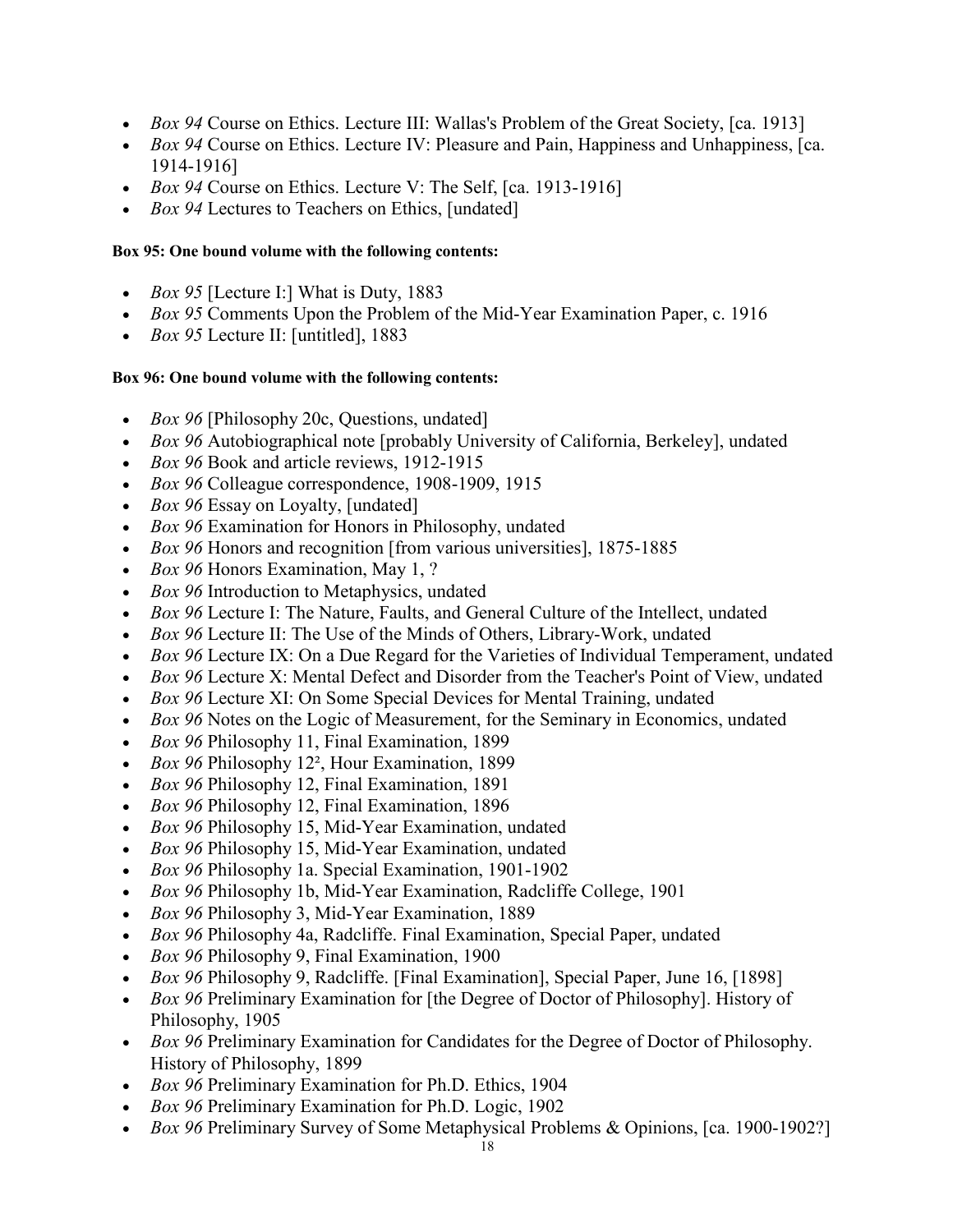- *Box 96* Questions and Exercises on the Theory of the Proposition and of the Syllogism, undated
- *Box 96* Specimen Examination Questions, undated
- *Box 96* Summary of a Discussion Preliminary to the Seminary, undated
- *Box 96* Topics of Lectures on Method, undated

### **Box 97: One bound volume with the following contents:**

- *Box 97* [War and Insurance], [undated]
- *Box 97* Address Before the Hebraic Society, [undated]
- *Box 97* Book I: The Self and its Fellows. Chapter I: The Origin of the Social Consciousness, [undated]
- *Box 97* Introductory Note to the Story of Puhi Huia & Ponga, [undated]
- *Box 97* Part IV. The Self-Conscious Individual, [undated]
- *Box 97* Plan of Discussion for the Hebraic Society, [undated]
- *Box 97* Suggestions Concerning the Metaphysics of Individual Self Consciousness, [ca. 1895]
- *Box 97* The Matrix of Reality, the Cosmological Problem, and the Logic of the Existential [Outline for a Projected Book, undated]
- *Box 97* The Place of Philosophy in the Intellectual Life of the Present Day, [undated]
- *Box 97* The Teachings of Friedrich Nietzche, [undated]
- *Box 97* The World and the Social Consciousness, [undated]
- *Box 97* Various notes [twelve separate groups of notes, undated]

## **Box 98: One bound volume with the following contents:**

- *Box 98* Lecture I. The Religious Problem and the Human Individual, undated
- *Box 98* Lecture II. Individual Experience and Social Experience, undated
- *Box 98* Lecture III. The Office of the Reason, undated
- *Box 98* Lecture IV. The World and the Will, undated
- *Box 98* Lecture V. The Religion of Loyalty, undated
- *Box 98* Lecture VI. The Religious Mission of Sorrow, undated
- *Box 98* Lecture VII. The Unity of the Spirit and the Invisible Church, undated

- *Box 99, Folder 1* Class Day Exercises program, June 8, 1875
- *Box 99, Folder 2* Diplomas, Certificates, and Acknowledgments of Gifts, 1875-1906
- *Box 99, Folder 3* Announcements, Programs, Invitations [mainly St. Andrews University], ca. 1890-1913
- *Box 99, Folder 4* Announcements, Programs, Invitations, ca.1890-1913
- *Box 99, Folder 5* Confirmation of Appointments, 1896-1899
- *Box 99, Folder 6* Ingersoll Lecture of 1899, The Conception of Immortality. Publication announcement, 1907
- *Box 99, Folder 7* Fifteenth Annual Meeting of the American Philosophical Association [in honor of Josiah Royce]. Program, December 1915
- *Box 99, Folder 8* Minute on the Life and Services of Josiah Royce, November 7, 1916
- *Box 99, Folder 9* Personal Memories of Josiah Royce by his son, Stephen Royce, ca. 1916
- *Box 99, Folder 10* Papers in Honor of Josiah Royce on His Sixtieth Birthday, 1916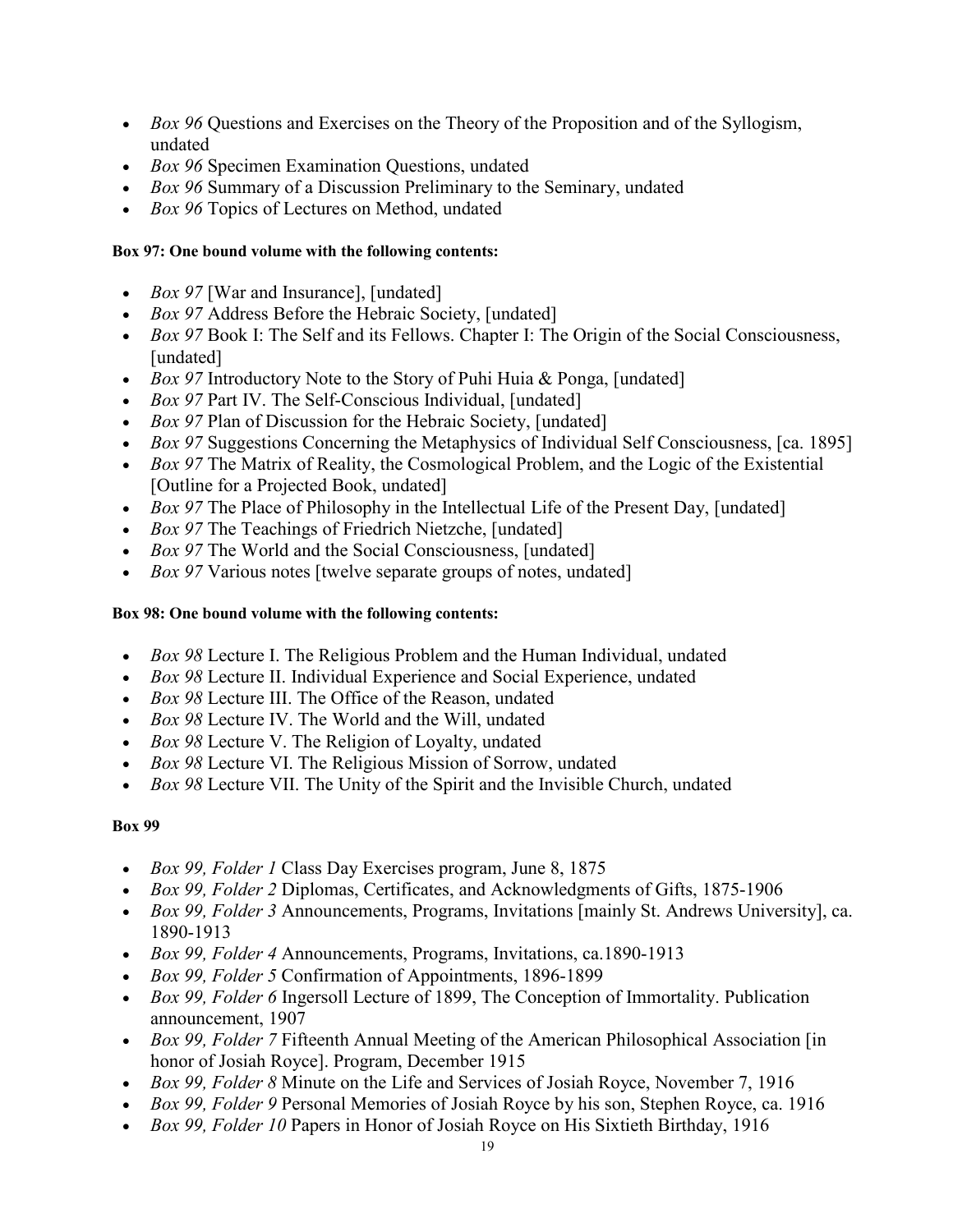• *Box 99, Folder 11* Philosophical and Other Works, 1881-1903

### **Box 100**

- *Box 100, Folder 1* St. Andrews, University of [Invitations], 1911
- *Box 100, Folder 2* War and Insurance clippings, 1914
- *Box 100, Folder 3* Various newspaper clippings, 1914 and undated
- *Box 100, Folder 4* On Royce's View of Roosevelt, Josiah Royce Hall [newspaper comments], 1927, 1936
- *Box 100, Folder 5* Royce's Autobiographical Sketch, May 27, 1898
- *Box 100, Folder 6* Bixler, Julius. Josiah Royce -- Twenty Years After. 1936
- *Box 100, Folder 7* Clendenning, John and Oppenheim, Frank M. New Documents on Josiah Royce. 1990
- *Box 100, Folder 8* Clendenning, John. The Life and Thought of Josiah Royce. [Rev. ed.] 1999
- *Box 100, Folder 9* Hine, Robert. The American West as Metaphysics: A Perspective on Josiah Royce. 1989
- *Box 100, Folder 10* Hine, Robert. From Grass Valley to Harvard. 1992
- *Box 100, Folder 11* Johnson, Paul E. Josiah Royce -- Theist or Pantheist? 1928
- *Box 100, Folder 12* Leidecker, Kurt. Josiah Royce and Indian Thought. 1931

- *Box 101, Folder 1* MacKinnon, Malcolm D. Royce Family Tree. 2nd Edition. 1988
- *Box 101, Folder 2* Oppenheim, Frank, S.J. A Critical Annotated Bibliography of the Published Works of Josiah Royce. 1964
- *Box 101, Folder 3* Oppenheim, Frank, S.J. Royce's Appreciative Interest in the More Vital. 1967
- *Box 101, Folder 4* Oppenheim, Frank, S.J. Josiah Royce as Teacher. 1975
- *Box 101, Folder 5* Oppenheim, Frank, S.J. Josiah Royce's Intellectual Development. 1976
- *Box 101, Folder 6* Robinson, Daniel S. Royce's Contribution to Logic. 1967
- *Box 101, Folder 7* Robinson, Daniel S. Some Marginalia of Josiah Royce. 1969
- *Box 101, Folder 8* Royce, Ruth. [Correspondence with Ralph Barton Perry, 1928]
- *Box 101, Folder 9* Skrupskelis, I.K. Annotated Bibliography of the Published Works of Josiah Royce, 1969
- *Box 101, Folder 10* Sorley, W.R. Josiah Royce. ca. 1920
- *Box 101, Folder 11* Stacer, John R., S.J. Royceana in W.E. Hocking Library, Madison, N.H. 1967
- *Box 101, Folder 12* The Conception of God, 1895
- *Box 101, Folder 13* Plan for Gifford Lectures, two drafts, ca. 1897
- Box 101, Folder 14: Attempt at Another Statement of Kempe's Defining Laws, 1901; Kant Lectures of 1896; Notes on Wundt's Volkerpsychologie, ca. 1901-1902; On the Relation of Between and the Concept of Continuity, 1901; Permutation Groups or Substitution Groups, undated; Philosophy 15. [Seminary Notes], 1901-1902; Philosophy 1a, Plan of Discussion, 1901-1902; Psychology Lectures, undated; Revision of Gifford Lectures, July 4, 1901; Sketch of Boolean Logic, 1902; The Properties of Negation and of the Logical Zero, 1901
- *Box 101, Folder 15* Lecture I, The Nature and the Need of Loyalty [two drafts], ca. 1907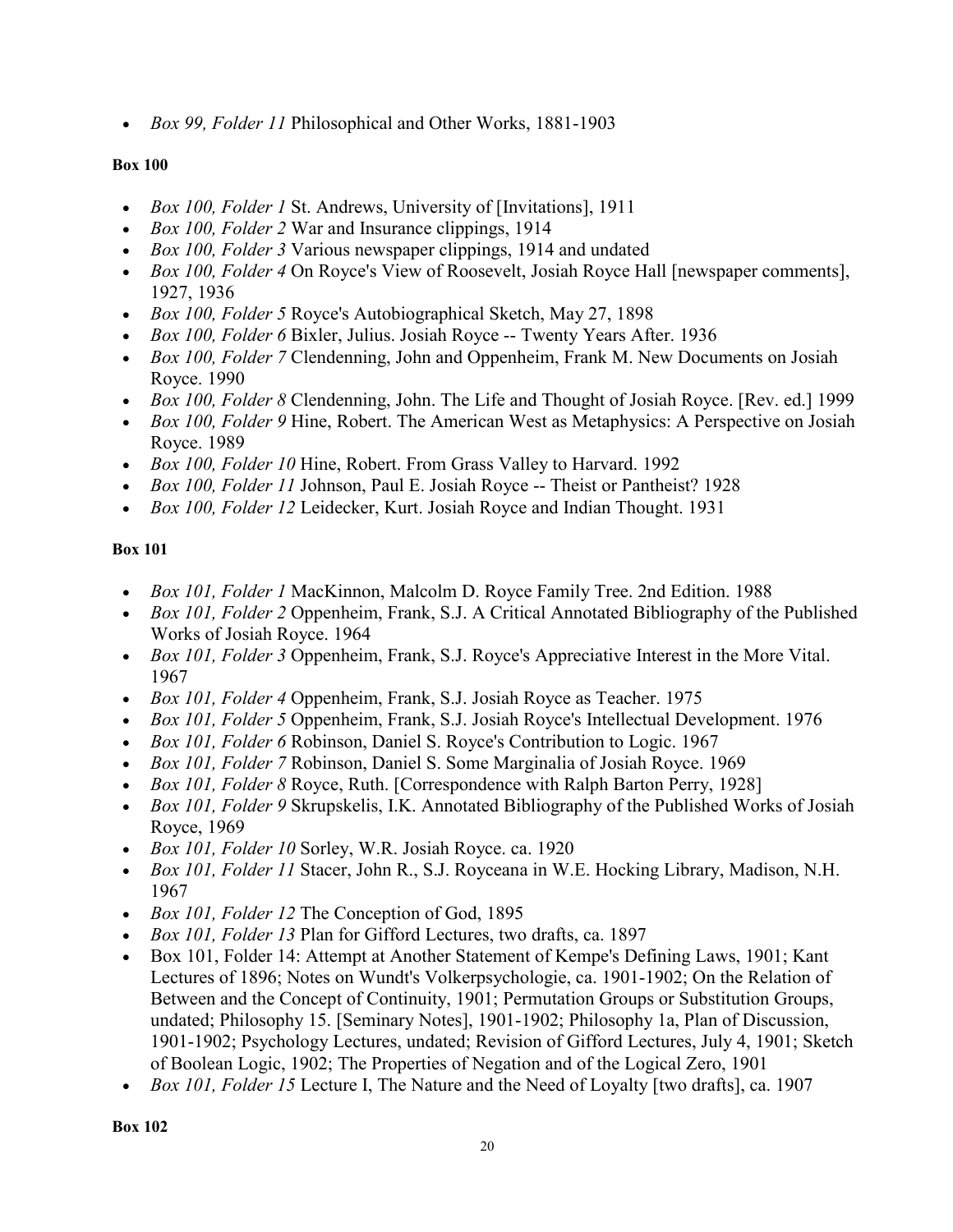- *Box 102, Folder 1* Lecture II, Individualism, ca. 1907
- *Box 102, Folder 2* Lecture III, Loyalty to Loyalty, ca. 1907
- *Box 102, Folder 3* Lecture IV, Conscience, ca. 1907
- *Box 102, Folder 4* Lecture V, Some American Problems in Their Relation to Loyalty, ca. 1907
- *Box 102, Folder 5* Lecture VI, Training for Loyalty, ca. 1907
- *Box 102, Folder 6* Lecture VII, Loyalty, Truth, and Reality, ca. 1907
- *Box 102, Folder 7* Lecture VIII, Loyalty and Religion, ca. 1907
- *Box 102, Folder 8* Outline of Proposed Lowell Lectures, The Philosophy of Loyalty, [ca. 1907]
- *Box 102, Folder 9* Manuscript. Index to the Philosophy of Loyalty, [undated]
- *Box 102, Folder 10* The Problem of Christianity [fragmented notes, ca. 1912]
- *Box 102, Folder 11* The Problem of Christianity. [Lectures, ca. 1913]
- *Box 102, Folder 12* Lecture IV. Physical and Social Reality. [The World and the Individual, ca. 1907]
- *Box 102, Folder 13* Lecture. Realism and the Individual, [undated]
- *Box 102, Folder 14* Lectures. [Related to] Realism and Real Being. [Untitled, undated]

- *Box 103, Folder 1* Lecture I. The Nature and the Need of Loyalty, [undated]
- *Box 103, Folder 2* Lecture IX [untitled].[May be related to The World and the Individual], undated
- *Box 103, Folder 3* Loyalty [fragment], undated
- *Box 103, Folder 4* Copies of California Documents, ca. 1880-1886
- *Box 103, Folder 5* California. Social Conditions & Local Scenes 1849-51, ca. 1880-1886
- *Box 103, Folder 6* California. Course of Events (1852-58). Vigilance Committee of '56, ca. 1880-1886
- *Box 103, Folder 7* Notes on S.F. in '51, ca. 1880-1886
- *Box 103, Folder 8* California [Notes], ca. 1892-1895
- *Box 103, Folder 9* Philosophy, [undated]
- *Box 103, Folder 10* Preliminary Report on Imitation, May 1895
- *Box 103, Folder 11* The Psychology of Invention, December 28, 1897
- *Box 103, Folder 12* Apprehension [dictionary entry, ca. 1899]
- *Box 103, Folder 13* Recent Logical Inquiries and Their Psychological Bearings, March 1902
- *Box 103, Folder 14* Kant's Doctrine of the Basics of Mathematics, April 13, 1905
- *Box 103, Folder 15* The Relation of the Principles of Logic to the Foundations of Geometry, July 1905

- *Box 104, Folder 1* The Problem of Truth in the Light of Recent Discussion, 1908
- *Box 104, Folder 2* The Reality of the Temporal, December 29, 1909
- *Box 104, Folder 3* Loyalty and Insight [Address], June 22, 1910
- *Box 104, Folder 4* Logik. [Encyclopedia of Philosophy]. Erster Band, 1912
- *Box 104, Folder 5* An Extension of the Algebra of Logic, November 6, 1913
- *Box 104, Folder 6* Some Psychological Problems Emphasized by Pragmatism, October 1913
- *Box 104, Folder 7* Some Relations Between Philosophy and Science in the First Half of the Nineteenth Century in Germany, October 24, 1913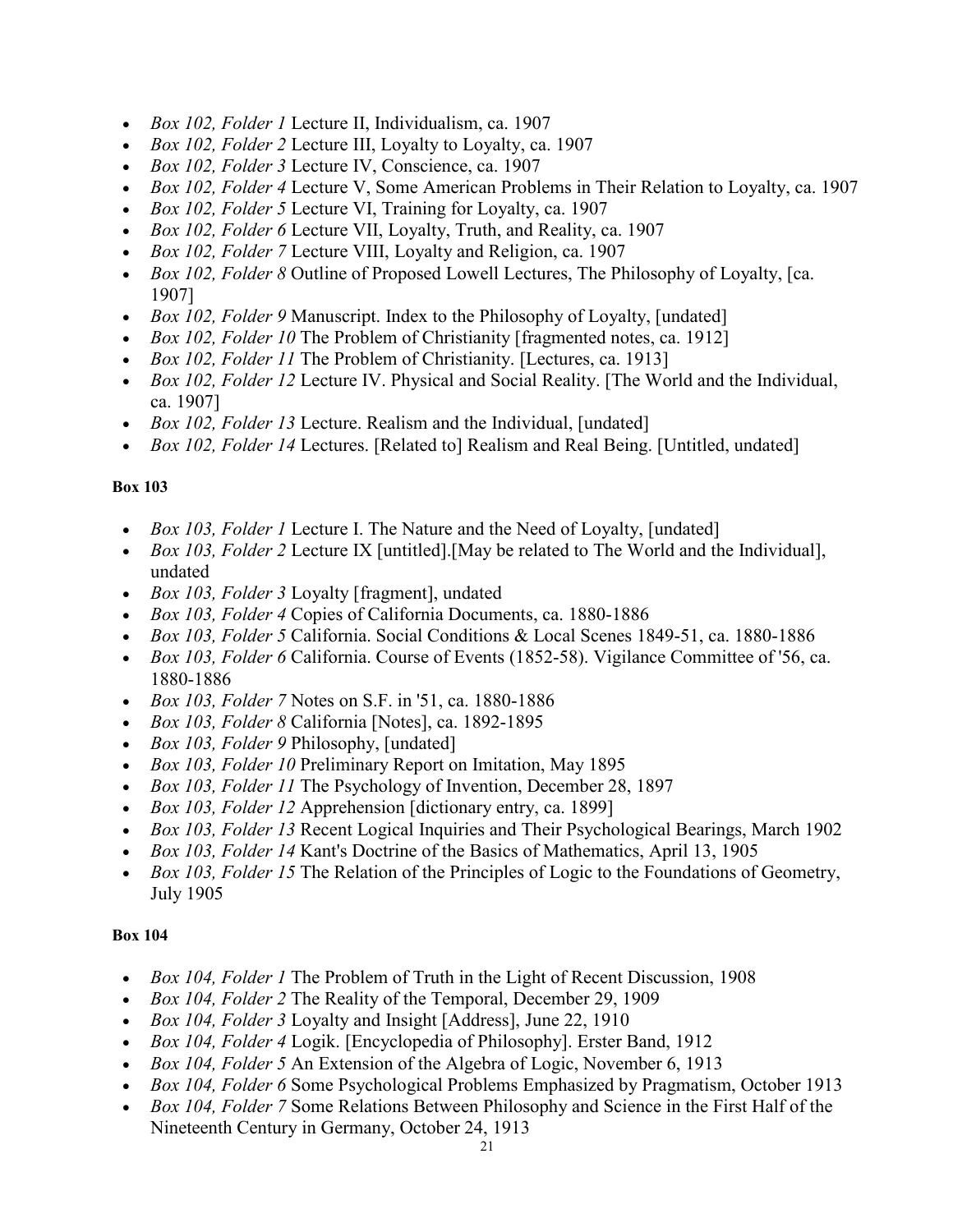- *Box 104, Folder 8* War and Insurance [fragment], ca. 1914
- *Box 104, Folder 9* The Possibility of International Insurance, 1914
- *Box 104, Folder 10* The Mechanical, the Historical and the Statistical, April 17, 1914
- *Box 104, Folder 11* [War and Insurance]. [fragment, ca. 1914]
- *Box 104, Folder 12* Addresses Regarding World War I, 1916
- *Box 104, Folder 13* Hope of the Great Community, 1916
- *Box 104, Folder 14* The Hope of the Great Community. Royce, Josiah, 1916

- *Box 105, Folder 1* The Hope of the Community, 1916
- *Box 105, Folder 2* [Note fragments, undated]
- *Box 105, Folder 3* [Unarranged fragments, accordion folder, undated]
- *Box 105, Folder 4* [Unarranged notes, accordion folder, undated]
- *Box 105, Folder 5* Development of Concept of Substance, [undated]
- *Box 105, Folder 6* The Japanese Sword, novel, [undated]
- *Box 105, Folder 7* Lecture XII. The Will to Interpret, [undated]
- *Box 105, Folder 8* A Mechanical Philosophy, [undated]
- *Box 105, Folder 9* Nature, Meaning, and Function of Philosophy in Life, [undated]

### **Box 106**

- *Box 106, Folder 1* The Social Origin of the Conception of Natural Law, ca. 1895-1916
- *Box 106, Folder 2* Mind. [Lecture], ca. 1895-1916
- *Box 106, Folder 3* The Philosopher, ca. 1895-1916
- *Box 106, Folder 4* The One, the Many, and the Infinite. Supplementary Essay. [The World and the Individual], ca. 1895-1916
- *Box 106, Folder 5* Examples from the Historical Field, ca. 1895-1916
- *Box 106, Folder 6* [Untitled notes]. [Folder], ca. 1895-1916
- *Box 106, Folder 7* Universal Diary [appointment notebook], ca.1899
- *Box 106, Folder 8* [Various loose notes]. [Some titled, including William James questionnaire on Experimental Psychology], ca. 1900
- *Box 106, Folder 9* Royce diary [cordovan leather], 1903
- *Box 106, Folder 10* [Topics of the Indianapolis Lectures, ca. 1903]
- *Box 106, Folder 11* [Untitled], undated
- *Box 106, Folder 12* [Untitled], On the logic of intersections and operations with pairs and circuits. Includes Royce's remarks on an essay contest, the prize contest Coenobium No. 82, his personal verdicts on students in the contest, notebook, undated
- *Box 106, Folder 13* [Untitled, further work in triads and Pair Operation], notebook, undated, ca. 1910
- *Box 106, Folder 14* [Untitled, further work in the T-relation], notebook, undated

- *Box 107, Folder 1* [Untitled, Royce notes that pages 69 and 82 contain notable theorems], notebook, ca. 1910
- *Box 107, Folder 2* [Untitled Alignments], undated
- *Box 107, Folder 3* [Untitled notebook of proofs], undated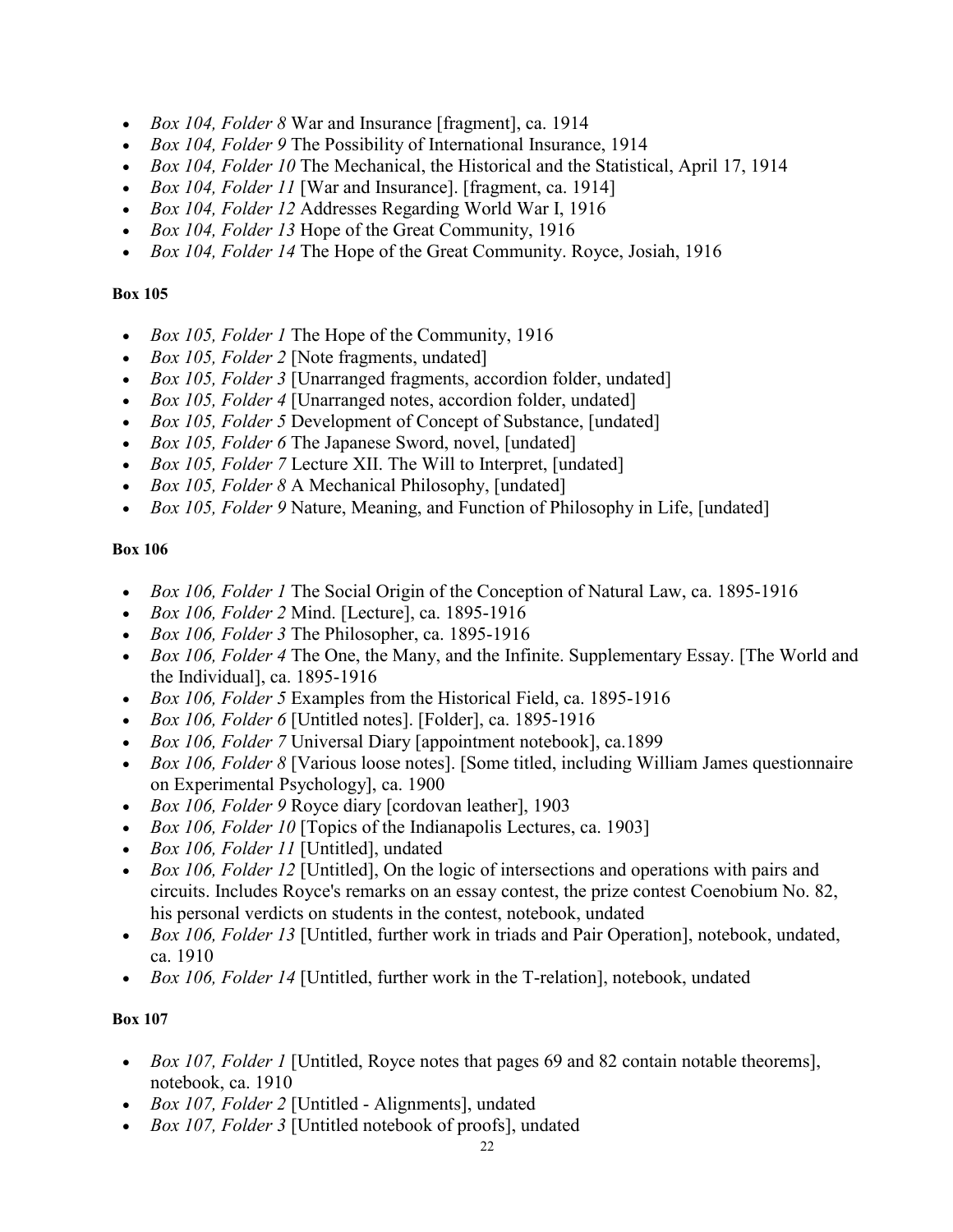- *Box 107, Folder 4* Circuits Through Given Pairs (a, b) are Suitably Restricted, undated
- *Box 107, Folder 5* Class lists for Philosophy A. Loose notes on logic, [undated]
- *Box 107, Folder 6* Construction of Linear Sets, undated

- *Box 108, Folder 1* The Entity e, and Related Constructions, undated
- *Box 108, Folder 2* Functions of Secondary Primes, the Invertible Pair Operation, undated
- *Box 108, Folder 3* Logical Theory. [Constructions in terms of the T-relation], undated
- *Box 108, Folder 4* Number Concept, undated
- *Box 108, Folder 5* On p. 22 sqq. of This Book an Associated Invertible Pair Operation is Defined, undated
- *Box 108, Folder 6* On p. 9, a New Invertible Operation, undated
- *Box 108, Folder 7* The Order of the Results of a Part of Researches Leading Up to the Need of [? ] Collections on Triads, undated

## **Box 109**

- *Box 109, Folder 1* The Pair Operation, on p. 93 of this book a New Operation, undated
- *Box 109, Folder 2* The Summary of the Two Invertible Pair Operations so Their Inverse is Given on p. 38 of This Book; [Royce's notes on triad theory on inside cover], notebook, undated
- *Box 109, Folder 3* [Ultimate Reality, J.G. Gustafson, Logic notes, undated]
- *Box 109, Folder 4* Variations of the Pair Operation, undated
- *Box 109, Folder 5* Analogies to the Quadrilateral Construction, 1876-1877
- *Box 109, Folder 6* Logicalia, 1892 and undated
- *Box 109, Folder 7* Logic Notes, ca. 1895-1916
- *Box 109, Folder 8* [Unarranged logic notes, undated]

## **Box 110**

• *Box 110* Pamphlets and Monographs on Logic [collected and indexed by Josiah Royce], 1893- 1898

## **Box 111**

- *Box 111, Folder 1* [Unarranged logic notes, Harvard era, ca. 1895-1916]
- *Box 111, Folder 2* Notes on Schroder's Vorlesungen [Algebra and Logic], On the Logic of Relatives, ca. 1904
- *Box 111, Folder 3* Properties of Circuits in the Logical System E. [Loose notes included], ca. 1908
- *Box 111, Folder 4* 1st Book of 1909 Voyage, 1909
- *Box 111, Folder 5* 2nd Book of 1909 Voyage, 1909
- *Box 111, Folder 6* [Untitled, referring to Book 2nd of the voyage of 1909], ca. 1909

## **Box 112**

• *Box 112, Folder 1* Investigation on Intersecting Circuits, 1909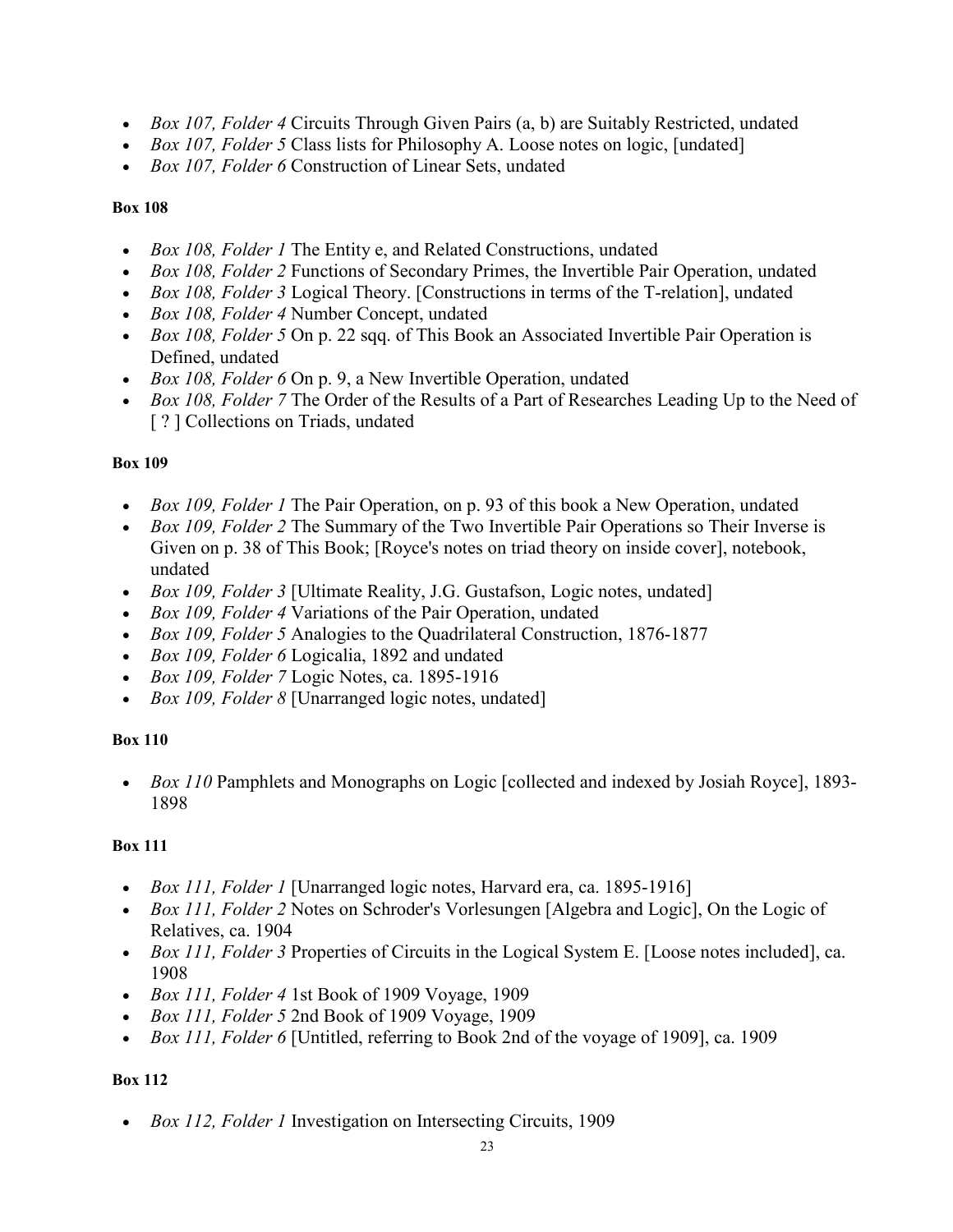- *Box 112, Folder 2* Logic Notes notebook. November 17, 1909
- *Box 112, Folder 3* Transformations of Linear Circuits of Logical Elements, April 1909
- *Box 112, Folder 4* Philosophy 15, Assistant's Records, 1910-1911
- *Box 112, Folder 5* Triads in Relation to Linear Tetrads. See [A Triad Operation and its Results], ca. 1910-1911
- *Box 112, Folder 6* Calculations on the [General?] Pair Operations, 1912

- *Box 113, Folder 1* Triads derived from a given triad. In the Reverse of This Book a New Invertible Pair Operation is Contained [Triads], ca. 1912-1913
- *Box 113, Folder 2* [Logic Notes on the reverse, Pairs]. Notes for the Hibbert Lectures [in front of notebook], 1912
- *Box 113, Folder 2* Logic Notes on the Reverse, Pairs. [Notes for the Hibbert Lectures], 1912
- *Box 113, Folder 3* Resultants of Triads. [Reversal of Triads]. Notebooks on Logic, May 17, 1912
- *Box 113, Folder 4* [Transformation of Triads], [ca. 1912]
- *Box 113, Folder 5* [Triads in the System; The Problem of Christianity], 1912
- Box 113, Folder 6: Notes on the Pair Operation Invertible and of the Secondary Primes and the Triad Operation, ca. after 1912; Philosophy 24, Plan, ca. after 1912; Towards a Quadrilateral Construction, ca. after 1912
- *Box 113, Folder 7* Studies Toward an Operation on [Triads?], ca. 1913
- *Box 113, Folder 8* [Work on Triads], 1913

## **Box 114**

- *Box 114, Folder 1* A Triad Operation and Its Results, ca. 1916
- *Box 114, Folder 2* Pussy Blackie's Travels, [ca. 1863]
- *Box 114, Folder 3* The Miner's [Lonely Lovers'] Grave, ca. 1870
- *Box 114, Folder 4* Notebook 2. [General and miscellaneous]. Accordion folder, undated
- *Box 114, Folder 5* [Science and other course notes, Profs. Joseph and John LeConte and Prof. Carr]. [Notebook], 1872
- *Box 114, Folder 6* Hebrew Verbs. Notebook 3, 1874
- *Box 114, Folder 7* Literature and general notes, 1874
- *Box 114, Folder 8* The Aim of Poetry [ OVERLAND MONTHLY ], June 1875
- *Box 114, Folder 9* Intention of the Prometheus Bound of Aeschylus [B.A. Thesis], 1875

## **Box 115**

- *Box 115, Folder 1* Profs. LeConte and Rising lecture notes. [1 of 5], ca.1872-1875
- *Box 115, Folder 2* Profs. LeConte and Rising lecture notes. [2 of 5], ca. 1872-1875
- *Box 115, Folder 3* Profs. LeConte and Rising. General index and catalog. [3 of 5], ca. 1872- 1875
- *Box 115, Folder 4* Profs. LeConte and Rising lecture notes. [4 of 5], ca. 1872-1875
- *Box 115, Folder 5* Prof. Rising lecture notes [Chemistry]. [5 of 5], ca. 1872-1875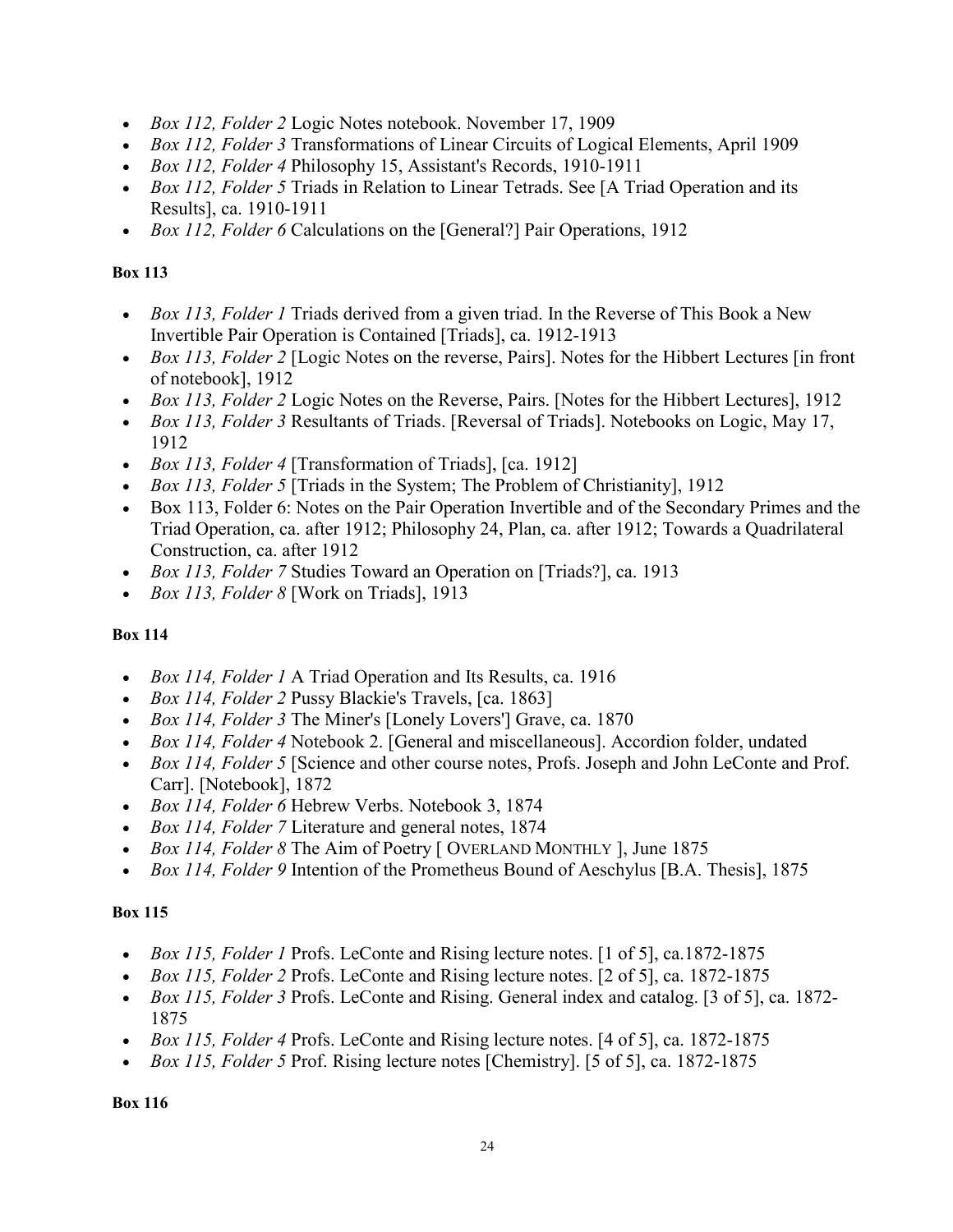- *Box 116, Folder 1* Newspapers: Lincoln Observer, June 1869
- *Box 116, Folder 2* Newspapers: Neolean Review, March 1873
- *Box 116, Folder 3* Newspapers: Neolean Review, April 1873
- *Box 116, Folder 4* Newspapers: Neolean Review, June 1873
- *Box 116, Folder 5* Newspapers: Neolean Review, August 1873
- *Box 116, Folder 6* Newspapers: Neolean Review, November 1873
- *Box 116, Folder 7* Newspapers: The Berkeleyan, January 1874
- *Box 116, Folder 8* Newspapers: The Berkeleyan, February 1874
- *Box 116, Folder 9* Newspapers: The Berkeleyan, March 1874
- *Box 116, Folder 10* Newspapers: The Berkeleyan, May 1874
- *Box 116, Folder 11* Newspapers: The Berkeleyan, June 1874
- *Box 116, Folder 12* Newspapers: The Berkeleyan, July 1874
- *Box 116, Folder 13* Newspapers: The Berkeleyan, August 1874
- *Box 116, Folder 14* Newspapers: The Berkeleyan, September 1874
- *Box 116, Folder 15* Newspapers: The Berkeleyan, October 1874
- *Box 116, Folder 16* Newspapers: The Berkeleyan, December 1874
- *Box 116, Folder 17* Newspapers: The Berkeleyan, January 1875
- *Box 116, Folder 18* Newspapers: The Berkeleyan, February 1875
- *Box 116, Folder 19* Newspapers: The Oakland Daily News, March 2, 1875
- *Box 116, Folder 20* Newspapers: The Berkeleyan, March 1875
- *Box 116, Folder 21* Newspapers: The Berkeleyan, May 1875
- *Box 116, Folder 22* Newspapers: The Berkeleyan, June 1875
- *Box 116, Folder 23* Newspaper. The Berkeleyan, 1878

- *Box 117, Folder 1* A2. [Prof.] Lotze. Metaphysik [and] Praktische Philosophie [student lecture notes], 1876
- *Box 117, Folder 2* A3. [Prof.] Baumann. History of Ancient Philosophy. [student lecture notes], 1876
- *Box 117, Folder 3* A4. [Prof.] Enneper. Integral Calculus. [student lecture notes], [1875-1876]
- *Box 117, Folder 4* A5. Misc. Fragments. Analyses and Scraps, 1876
- *Box 117, Folder 5* A6. Lectures on the Return to Kant, March 1877

- Box 118, Folder 1: B3. (I) German Literature, Classic to Romantic Periods, October 1876; B3. (II) German Literature, Classic to Romantic Periods, November 1876; B3. (III) German Literature, Classic to Romantic Periods, November 1876
- *Box 118, Folder 2* B4. (I) Hegel, History of Philosophy, October 1876
- *Box 118, Folder 3* B4. (II) Hegel, History of Philosophy, October 1876
- *Box 118, Folder 4* B4. (III) Hegel, History of Philosophy, ca. October 1876
- *Box 118, Folder 5* B5. (I) Hegel, Logik, November 1876
- *Box 118, Folder 6* B6. (I) Spinoza, Abstracts and Criticisms. Fasc. I, November 1876
- *Box 118, Folder 7* B6. (II) Spinoza, Abstracts and Criticisms. Fasc. II. P. 41-80, November 1876
- *Box 118, Folder 8* B8. (I) Kant, Abstracts and Criticisms [Pre-Critical Period], November 1876
- *Box 118, Folder 9* B9. (I) Kant, Abstracts and Criticisms [Supplement], 1877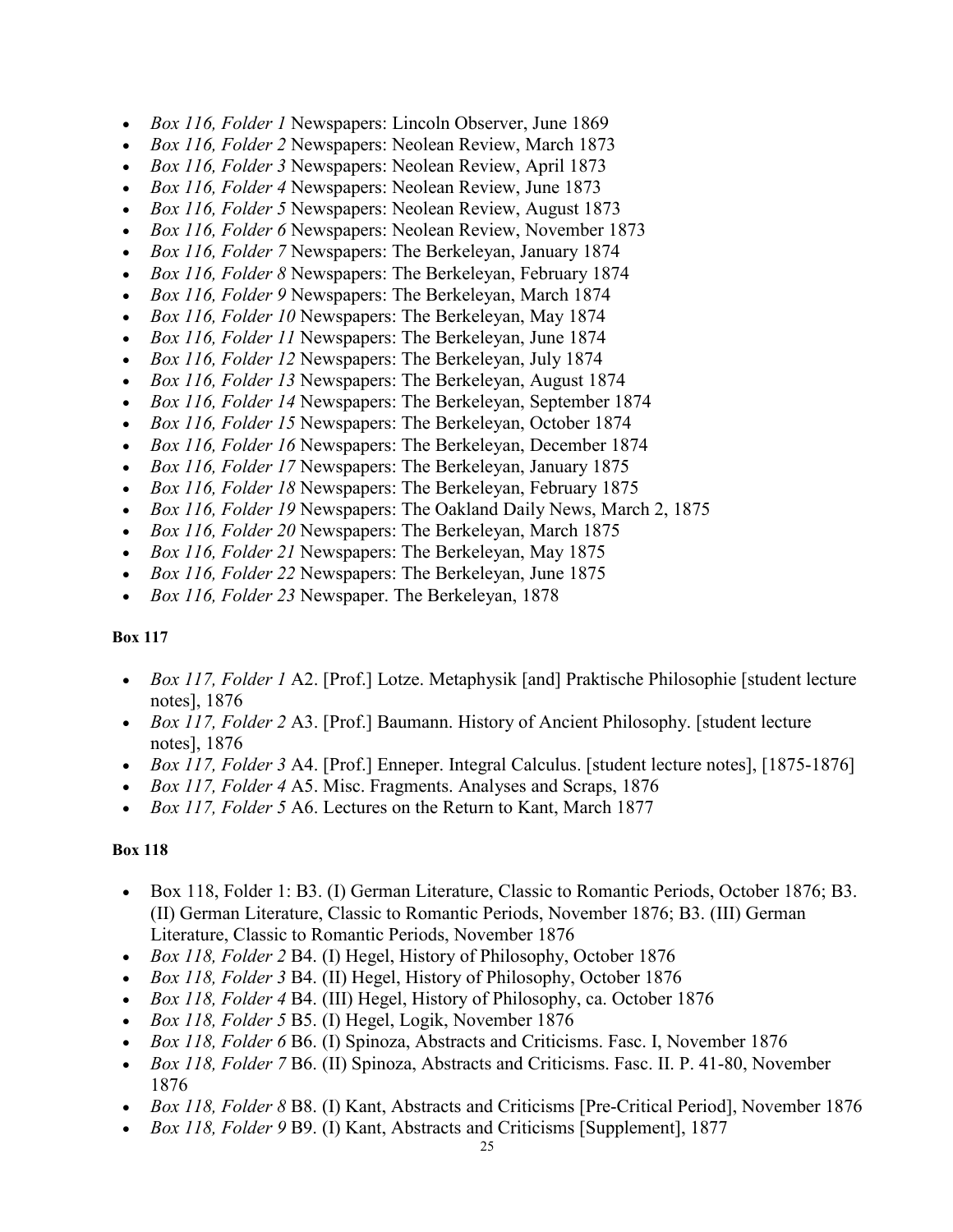- *Box 118, Folder 10* B10. (I) Kant, Abstracts and Criticisms [Critical Period], undated
- *Box 118, Folder 11* B11. (I) Kant, General Comments, undated
- *Box 118, Folder 12* B11. (II) Kant, General Comments, 1877-1878
- *Box 118, Folder 13* B12. (I) General Notebook for Literature, Classics, Philology, and Criticism, Part I, October 1 1875
- *Box 118, Folder 14* B12. (II) [?] New Books and Essays, General Notes on Periodic Literature, Nov. 1876
- *Box 118, Folder 15* B13. Notes on Logic. Wundt's Lectures, 1875-76
- *Box 118, Folder 16* B14. (I) Notes on the Theory of Knowledge, [ca. 1876-1878]
- *Box 118, Folder 17* B15. General Notes on Mathematics, [ca. 1876-1878], and January 1882
- *Box 118, Folder 18* Notes on the History of Philosophy, ca. 1875-1876

- *Box 119, Folder 1* Student notes [notebook], [ca. 1875-1876]
- *Box 119, Folder 2* Class notes on Schopenhauer and his "Vierfache Wurzel.", Winter 1876- 1877
- *Box 119, Folder 3* Early Draft of the Introduction to Royce's Doctoral Dissertation, [ca. 1877]
- *Box 119, Folder 4* [German] Romanticists, ca. 1876-1877
- *Box 119, Folder 5* Growth of Indo-European Structure, ca. 1876-1877
- *Box 119, Folder 6* Of the Interdependence of the Principles of Knowledge. [Ph.D. thesis], ca. 1878

### **Box 120**

- *Box 120, Folder 1* On the Origins of German Philosophy, 1876
- *Box 120, Folder 2* Relating to Logic and the Theory of Knowledge. Notes, 1877
- *Box 120, Folder 3* [Romantic] Literature, ca. 1876-1877
- *Box 120, Folder 4* Schopenhauer and Other Philosophy Notes, ca. 1876-1878
- *Box 120, Folder 5* Schopenhauer, The World and the Will, ca. 1876-1877
- *Box 120, Folder 6* Correspondence from students, exam questions, 1891-1909 and undated

- *Box 121, Folder 1* A., 1891-1915
- *Box 121, Folder 2* F. E. Abbott Controversy, 1891
- *Box 121, Folder 3* Aberdeen, University of, 1900
- *Box 121, Folder 4* Adler, Felix, 1891, 1906
- *Box 121, Folder 5* Agassiz, Elizabeth C., undated
- *Box 121, Folder 6* Angell, James, 1916
- *Box 121, Folder 7* APA Meeting, 1915
- *Box 121, Folder 8* D. Appleton & Co. (Ripley Hitchcock & C.W. Herrick), 1894-1920
- *Box 121, Folder 9* Atlantic Monthly, 1909, 1913
- *Box 121, Folder 10* B, 1891-1915
- *Box 121, Folder 11* Baldwin, James Mark, 1893-1896
- *Box 121, Folder 12* Bancroft, Hubert Howe, August 1, 1891
- *Box 121, Folder 13* Bell, Alexander Graham, December 7, 1897
- *Box 121, Folder 14* Bradley, T.H., 1900-1913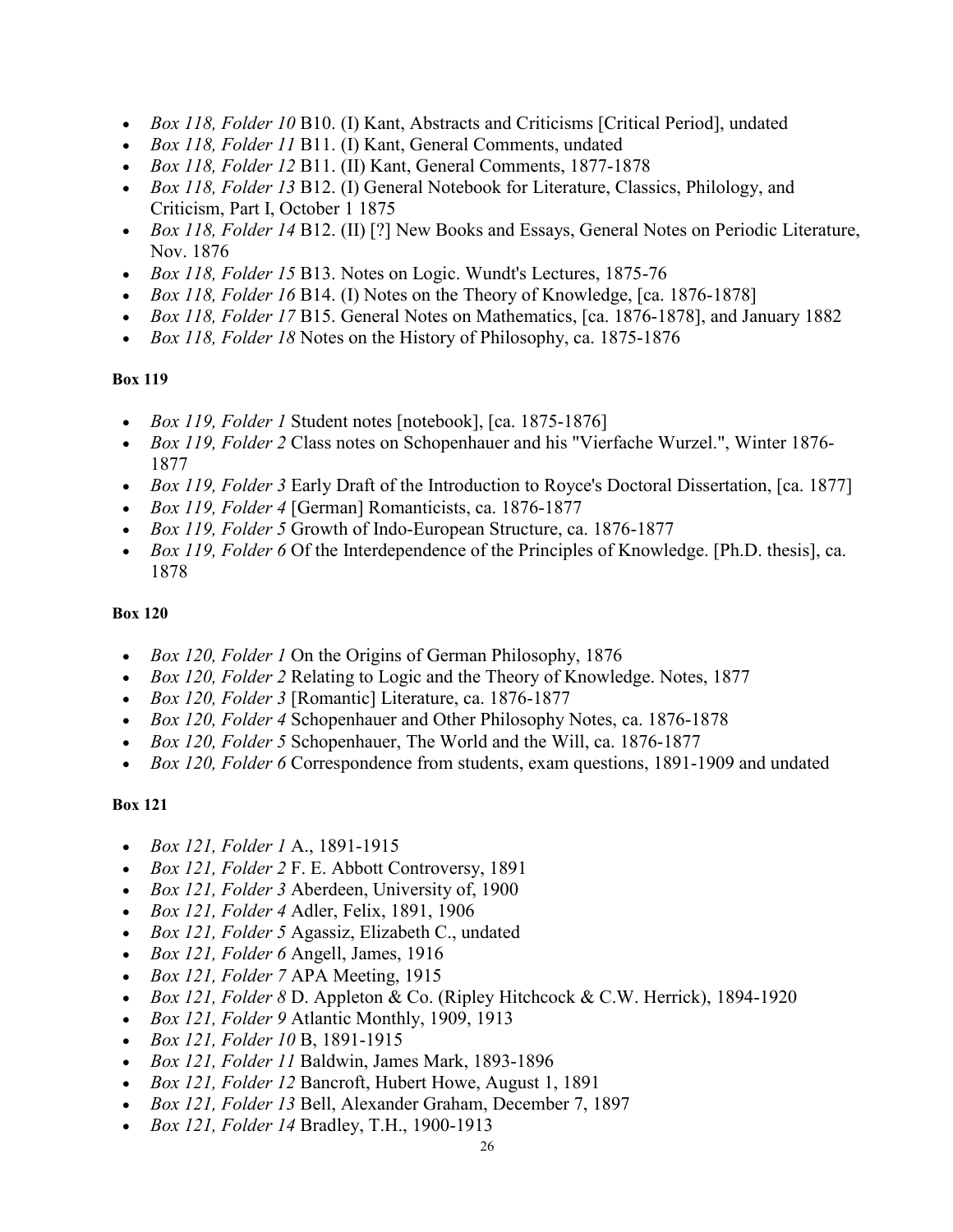- *Box 121, Folder 15* Bristol, Julia S., Nov. 18 1911
- *Box 121, Folder 16* Brooklyn Institute of the Arts & Sciences (Graham Lectures), 1893-1895
- *Box 121, Folder 17* Bross Lectures [correspondence], undated
- *Box 121, Folder 18* Bullard, Francis, 1911 and undated
- *Box 121, Folder 19* Butler, Nicholas Murray, 1891-1906
- *Box 121, Folder 20* C, 1891-1906
- *Box 121, Folder 21* R.C. & E.L. Cabot, 1891-1912
- *Box 121, Folder 22* California Documents, 1891-1908 and undated
- *Box 121, Folder 23* Calkins, Mary W., 1892, 1899
- *Box 121, Folder 24* Carman, Bliss, 1891
- *Box 121, Folder 25* Carpenter, V. Estlin, 1899-1913
- *Box 121, Folder 26* Cattell, James McK., 1894 and undated
- *Box 121, Folder 27* Center Foundation, December 1, 1909
- *Box 121, Folder 28* Chapman, John Jay, 1891, 1900
- *Box 121, Folder 29* Columbia University, 1893-1894
- *Box 121, Folder 30* Couturat, Louis, 1905
- *Box 121, Folder 31* J.E. Creighton and the Philosophical Review, 1893-1912
- *Box 121, Folder 32* D, 1895-1909
- *Box 121, Folder 33* Davidson, Thomas, 1892-1897
- *Box 121, Folder 34* Deakin, Alfred, 1890-1891
- *Box 121, Folder 35* Delabarre, E.B., 1897
- *Box 121, Folder 36* Dorr Family (Mary Grayward, George, and C.H. Dorr), 1891
- *Box 121, Folder 37* Dow, Herbert B., 1914
- *Box 121, Folder 38* E, 1899-1912
- *Box 121, Folder 39* Eliot, Charles W. and Peirce, J.M., 1881-1898
- *Box 121, Folder 40* Enriquez, Federigo, 1910
- *Box 121, Folder 41* Everett, Charles, 1895-1896

- *Box 122, Folder 1* F, 1891-1910
- *Box 122, Folder 2* Fite, Warner, 1911-1912
- *Box 122, Folder 3* Francke, Kuno, 1913, 1915, and undated
- *Box 122, Folder 4* G, 1891-1899
- *Box 122, Folder 5* Gardner, Henry Norman, 1901
- *Box 122, Folder 6* Gardner, Percy, 1900
- *Box 122, Folder 7* Gilman, Daniel Coit, 1875-1892
- *Box 122, Folder 8* Gilman, Nicholas Paine, 1894-95 and undated
- *Box 122, Folder 9* Gottingen, University of, 1898
- *Box 122, Folder 10* Greeley, Andrew W., 1897-1898
- *Box 122, Folder 11* H, 1891-ca.1910
- *Box 122, Folder 12* Hall, G. Stanley, 1898
- *Box 122, Folder 13* Halstead, G.B., 1885-1912
- *Box 122, Folder 14* Hanus, Paul H., 1891-1897
- *Box 122, Folder 15* Harris, W.T., 1891-1894
- *Box 122, Folder 16* Hart, Albert Bushnell, 1891, 1913
- *Box 122, Folder 17* Hastings, James, 1912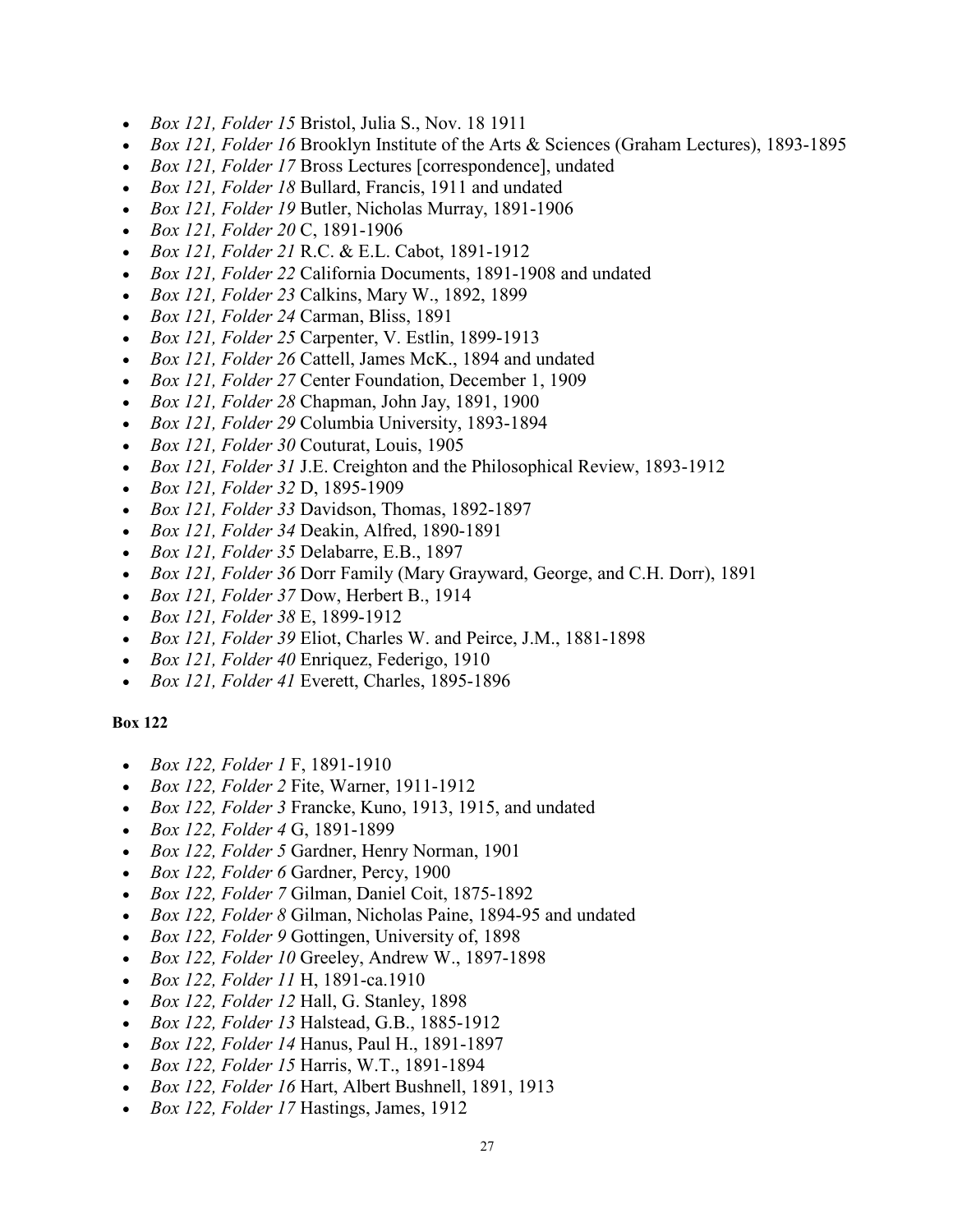- *Box 122, Folder 18* Hodder, Alfred, 1891
- *Box 122, Folder 19* Hocking, W.E., 1902-1916
- *Box 122, Folder 20* Hodgson, Richard, 1889-1893
- *Box 122, Folder 21* Hodgson, Shadworth H., 1880-1885
- *Box 122, Folder 22* Hoernle, A. Rudolph, 1913
- *Box 122, Folder 23* Holmes, Oliver W., 1889-1892
- *Box 122, Folder 24* Holt, Henry, 1891-1893
- *Box 122, Folder 25* Homans, Amy Morris, 1891-1892
- *Box 122, Folder 26* Houghton Mifflin, 1891-1892
- *Box 122, Folder 27* Howison, George Holmes, 1894-1896
- *Box 122, Folder 28* I, 1891-1895
- *Box 122, Folder 29* J, 1891-1900
- *Box 122, Folder 30* Jacks, Lawrence P., 1906-1916
- *Box 122, Folder 31* James, Alice H., 1910
- *Box 122, Folder 32* Johnson, R.U., 1890-1895
- *Box 122, Folder 33* Jordan, David Starr, 1891-1915
- *Box 122, Folder 34* K, 1891-1896
- *Box 122, Folder 35* Kempe, A.B., 1905
- *Box 122, Folder 36* Knight, William, 1899-1901
- *Box 122, Folder 37* Kuhnemann, Eugen, 1911
- *Box 122, Folder 38* L, 1897-1915
- *Box 122, Folder 39* Ladd-Franklin, Christine, 1911
- *Box 122, Folder 40* Lanman, Charles R., 1881-1893
- *Box 122, Folder 41* Lane, William C. (enclosure from Joseph Jastrow), 1914
- *Box 122, Folder 42* LeConte, Joseph, 1885
- *Box 122, Folder 43* Leon, Xavier, 1897
- *Box 122, Folder 44* Lewis, Clarence Irving, 1920
- *Box 122, Folder 45* Lloyd, Alfred H., 1910
- *Box 122, Folder 46* Loewenberg, Jacob, 1916
- *Box 122, Folder 47* Longaker, Daniel, 1891
- *Box 122, Folder 48* Longfellow, Alice M., undated
- *Box 122, Folder 49* Lowell, A. Lawrence, 1907-1914
- *Box 122, Folder 50* Lowell, Agnes, 1891
- *Box 122, Folder 51* Lowell Institute, 1907

- *Box 123, Folder 1* M, 1891-1913
- *Box 123, Folder 2* MacMillan, 1892-1914
- *Box 123, Folder 3* McCosh, James, 1894
- *Box 123, Folder 4* Marquand, Alan, 1891
- *Box 123, Folder 5* Mead, George Herbert, 1911
- *Box 123, Folder 6* Mezes, Sidney E., 1892
- *Box 123, Folder 7* Miller, Dickinson S., 1901 and undated
- *Box 123, Folder 8* Minot, Charles S., 1891
- *Box 123, Folder 9* Moore, Edward L., 1911-1914
- *Box 123, Folder 10* Muirhead, J. H., 1891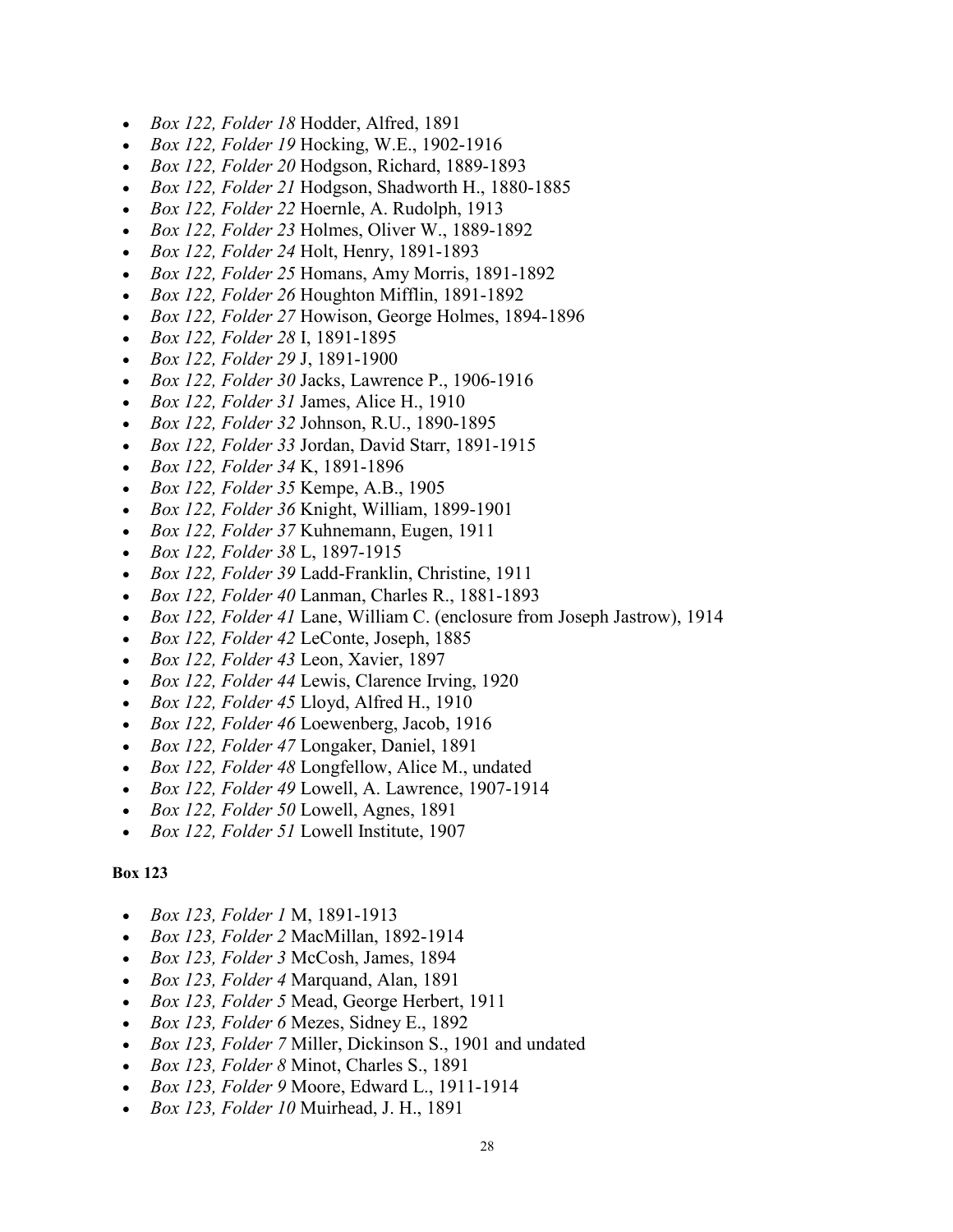- *Box 123, Folder 11* Munsterberg, Hugo, 1898
- *Box 123, Folder 12* N, 1898, 1911
- *Box 123, Folder 13* The Nation, 1910
- *Box 123, Folder 14* Norton, Charles Eliot, 1894-1900
- *Box 123, Folder 15* O, 1891, 1913
- *Box 123, Folder 16* P, 1891-1914
- *Box 123, Folder 17* Palmer, George H., 1892-1896
- *Box 123, Folder 18* Peabody, Francis G., 1911-1913
- *Box 123, Folder 19* Peirce, C.S. [Charles Sanders], 1898-1905
- *Box 123, Folder 20* Perry, Ralph Barton, 1910
- *Box 123, Folder 21* Problem of Christianity, 1913
- *Box 123, Folder 22* Putnam, Elizabeth, 1891
- *Box 123, Folder 23* Putnam, James J., 1908-1913
- *Box 123, Folder 24* R, 1891-1916
- *Box 123, Folder 25* Rand, Benjamin, 1891
- *Box 123, Folder 26* Rensi, Giuseppe, 1912
- *Box 123, Folder 27* Richards, Anna M., 1913
- *Box 123, Folder 28* Rieber, C.H., 1914
- *Box 123, Folder 29* Riley, J. Woodbridge, 1910
- *Box 123, Folder 30* Robbins, Reginald C., 1911-1914
- *Box 123, Folder 31* Robet, H., 1906

- *Box 124, Folder 1* S, 1891-1916
- *Box 124, Folder 2* Santayana, George, 1892-1899
- *Box 124, Folder 3* Savage, A.D., 1892
- *Box 124, Folder 4* Scudder, Horace E., 1891
- *Box 124, Folder 5* Sedgwick, W.J., 1894
- *Box 124, Folder 6* Schiller, F.C.S., 1900-1914
- *Box 124, Folder 7* Charles Scribner's & Sons, 1889-1891
- *Box 124, Folder 8* Seth, James, 1891-1899
- *Box 124, Folder 9* Shefter, Henry M., 1911
- *Box 124, Folder 10* Sheldon, W.L., 1893-1894
- *Box 124, Folder 11* Shinn, Millicent W., 1891
- *Box 124, Folder 12* Sill, E.R., 1881
- *Box 124, Folder 13* Smith, J.A., 1913
- *Box 124, Folder 14* Sorley, W. R., 1897-1913
- *Box 124, Folder 15* Stanley, Dorothy, 1914
- *Box 124, Folder 16* Sterrett, J. Macbride, 1891
- *Box 124, Folder 17* Stebbins, Horatio, 1878
- *Box 124, Folder 18* T, 1891-1911
- *Box 124, Folder 19* Thayer, Wm. R., 1891-1916
- *Box 124, Folder 20* Thilly, Frank, 1909-1910
- *Box 124, Folder 21* Thompson, Anna Boynton, 1888-1891
- *Box 124, Folder 22* Titchener, Edward Bradford, 1909
- *Box 124, Folder 23* Toy, Crawford Howell, 1896-1913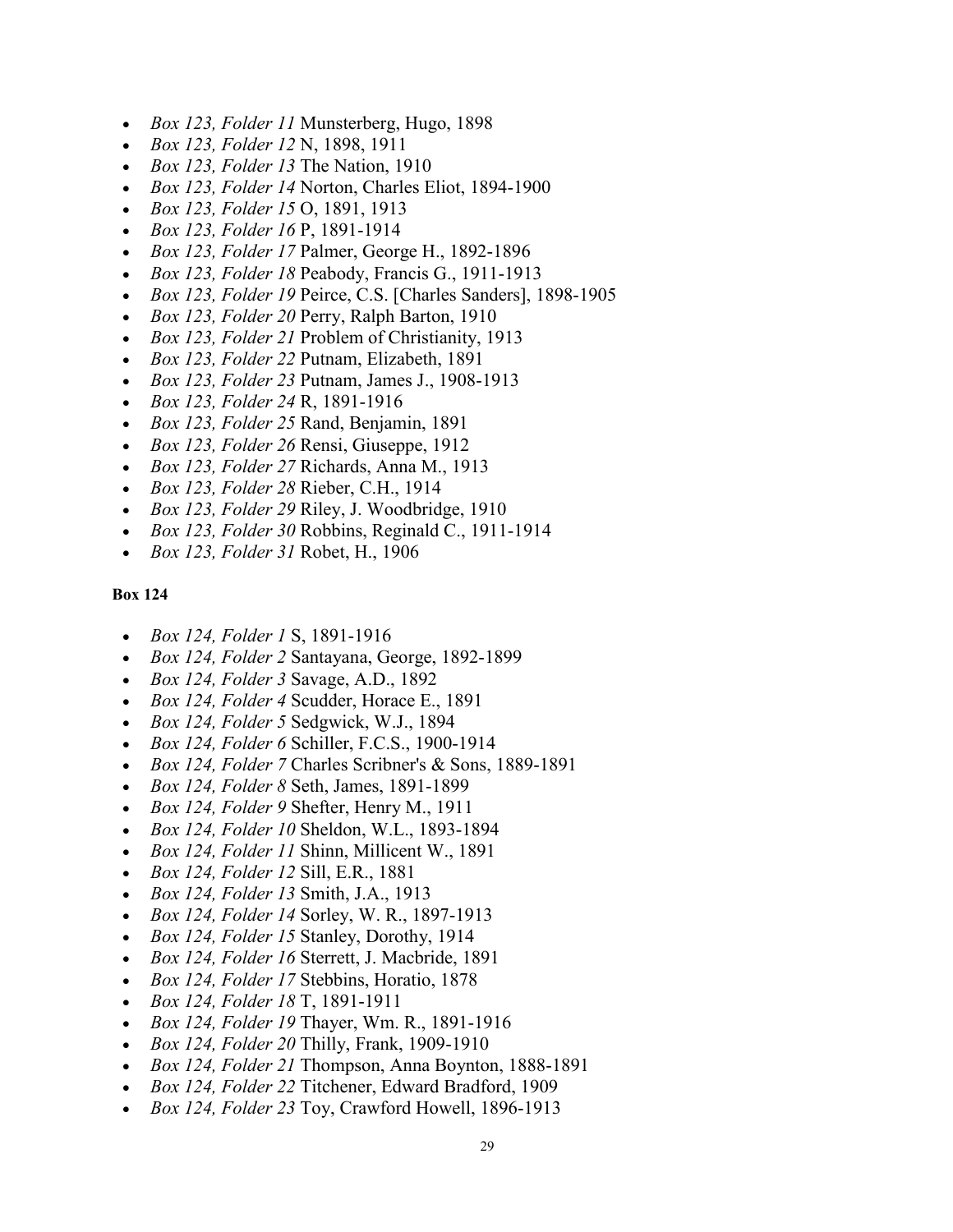- *Box 124, Folder 24* Unidentified, ca. 1896-1913
- *Box 124, Folder 25* V, 1899
- *Box 124, Folder 26* vaihinger, Hans, 1882
- *Box 124, Folder 27* W, 1891-1914
- *Box 124, Folder 28* Ward, James, 1897
- *Box 124, Folder 29* Warner, Charles D., 1896-1897
- *Box 124, Folder 30* Wendell, Barrett, 1892-1914
- *Box 124, Folder 31* Weston, S. Burns, 1891
- *Box 124, Folder 32* Whitman, Sarah W., 1891-1899
- *Box 124, Folder 33* Woodridge, Frederick J.E., 1912
- *Box 124, Folder 34* Woods, James H., 1911
- *Box 124, Folder 35* The World and the Individual (Gifford Lectures), 1897 and undated
- *Box 124, Folder 36* The World's Congress Auxiliary of the World's Columbian Exposition, 1891
- *Box 124, Folder 37* Y, 1891
- *Box 124, Folder 38* Yale University, 1911
- *Box 124, Folder 39* Yerkes, Robert M., 1914
- *Box 124, Folder 40* Correspondence about publishing and personal business matters, 1891- 1914
- *Box 124, Folder 41* Correspondence. Josiah Royce to C. H. and G. B. Dorr., 1887-1910

- *Box 125, Folder 1* Correspondence from Josiah Royce to family members, 1884-1916
- *Box 125, Folder 2* Correspondence, Other, 1891-1914
- *Box 125, Folder 3* Various correspondence to Josiah Royce, 1884-1915
- *Box 125, Folder 4* Various original correspondence to and from Josiah Royce, 1884-1915
- *Box 125, Folder 5* Correspondence, including copy of a letter to the mother of Jared Sparks, 1884-1915
- *Box 125, Folder 6* Lecture notes. The Work of the Truth Seeker, ca. 1878-1882
- *Box 125, Folder 7* Lecture III, Course, Introductory, ca. 1878-1882
- *Box 125, Folder 8* Lecture IV, [Logic]. Psychological Experimentation, [ca. 1878?]
- *Box 125, Folder 9* Index. A-M (first half). Summary of essay on the "Theory of Truth," undated

- *Box 126, Folder 1* Index. N-V. Special Questions Selected. Kant's Transcendental Aesthetic and the Cosmology Problem. Thought Diary, undated
- *Box 126, Folder 2* Lecture notes. Pessimism and Modern Thought, 1881
- *Box 126, Folder 3* Outlines for University Extension Course Lectures on Ethics, undated
- *Box 126, Folder 4* Lecture II. The Idea of Duty, undated
- *Box 126, Folder 5* Philosophy 4, 1882-1883
- *Box 126, Folder 6* Thesis notes for students in Philosophy 4, ca. 1883-1884
- *Box 126, Folder 7* Notes on Kant. Graduate Course, October 1887
- *Box 126, Folder 8* Cosmology. General Outlines. Notebook 1, 1890-1891
- *Box 126, Folder 9* Cosmology. Expositions for Lectures. Notebook II, 1890-1891
- *Box 126, Folder 10* Cosmology, 1892-1893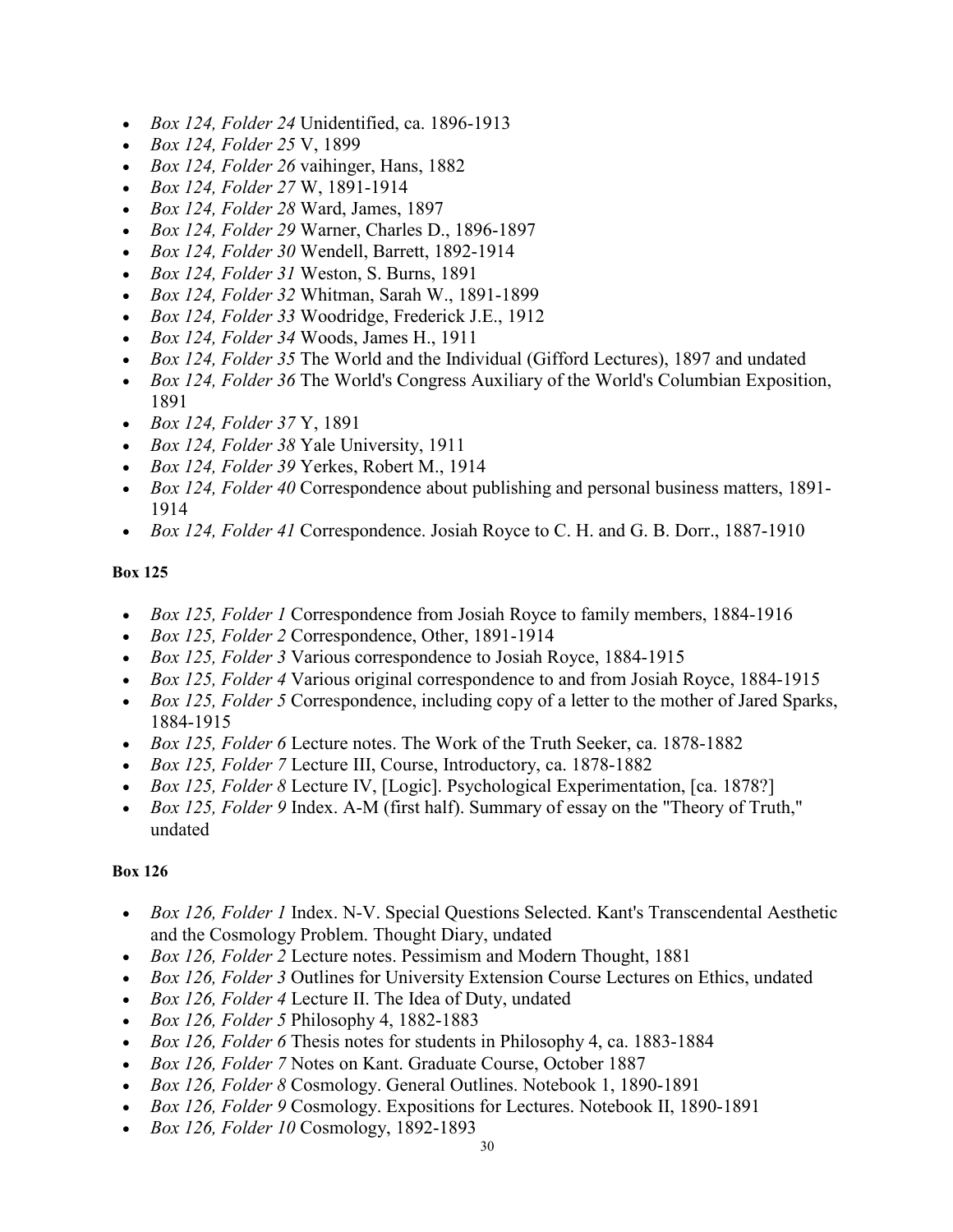- *Box 126, Folder 11* Notes on Introduction to Philosophy, 1892-1893, 1895-1896
- *Box 126, Folder 12* Notes on the History of Modern Psychology, 1893

- *Box 127, Folder 1* Notebook. Lectures on Ethical Ideals in Relation to Society, undated
- *Box 127, Folder 2* Lecture IV, undated
- *Box 127, Folder 3* Guide for Thesis Work in Philosophy 4, ca. 1882-1883
- *Box 127, Folder 4* Philosophy 3 Class Roll and Notes. Philosophy 13 Class Roll. Notes on Spinoza. Notes on Spencer. Student grades. California Notes [fragmentary], ca. 1886-1887
- *Box 127, Folder 5* Kant Lectures, 1888-1889

### **Box 128 (10 cards)**

• *Box 128 (10 cards)* Psychology. Philosophy. [Two groups of cards], ca. 1892-1895

### **Box 128 (118 cards)**

• *Box 128 (118 cards)* Progress, Philosophic, undated

- *Box 129, Folder 1* Student Gradebook, ca. 1892-1895
- *Box 129, Folder 2* Philosophy 12 (First Half), ca. 1892-1895
- *Box 129, Folder 3* Hegel's Phaenomenologie. Lecture Course of 1889-1890, 1889-1890
- *Box 129, Folder 4* Lecture III. Religious Philosophy. Philosophy Notes, ca. 1892-1895
- *Box 129, Folder 5* Notes of System of Philosophy 1888. Theism Course of 1884 [fragments of notes], 1884, 1888
- *Box 129, Folder 6* Notes on the Vocabulary of Hegel, ca. 1892-1895
- *Box 129, Folder 7* Bunyan, ca. 1892-1895
- *Box 129, Folder 8* Psychology Notes, 1891
- *Box 129, Folder 9* Notes on Metaphysics, ca. 1892-1895
- *Box 129, Folder 10* Devices for Holding the Rhythm, ca. 1892-1895
- *Box 129, Folder 11* Notes and letters. [Includes correspondence about arrangement of Royce materials], 1895-1904 and undated
- *Box 129, Folder 12* Ph.D. Reform [5c?]. Powers of Division Comm., ca. 1891
- *Box 129, Folder 13* Examination Work of Benjamin Rand [Exam schedule and questions], 1891-1897
- *Box 129, Folder 14* Outlines of a System of Philosophy, ca. 1895
- *Box 129, Folder 15* Royce's Argument for the Absolute, 1899
- *Box 129, Folder 16* Philosophy 15, Plans, 1903
- *Box 129, Folder 17* Philosophy 9, Metaph[ysics], 1906-1907
- *Box 129, Folder 18* Diary of Seminaries for Philosophy 20F Methods, and for Philosophy 20c Logic, Philosophy C Elementary Logic, 1906-1910
- *Box 129, Folder 19* [Untitled notes in two groups], ca. 1895-1916
- Box 129, Folder 20: Philosophy 20c, Class List and Records, 1904-1905; Philosophy 20c, Plan, 1904-1905; Philosophy 15. Logic, Advanced. 1903-1904, 1903-1904
- *Box 129, Folder 21* Philosophy 9. Grade Sheet, 1906-1907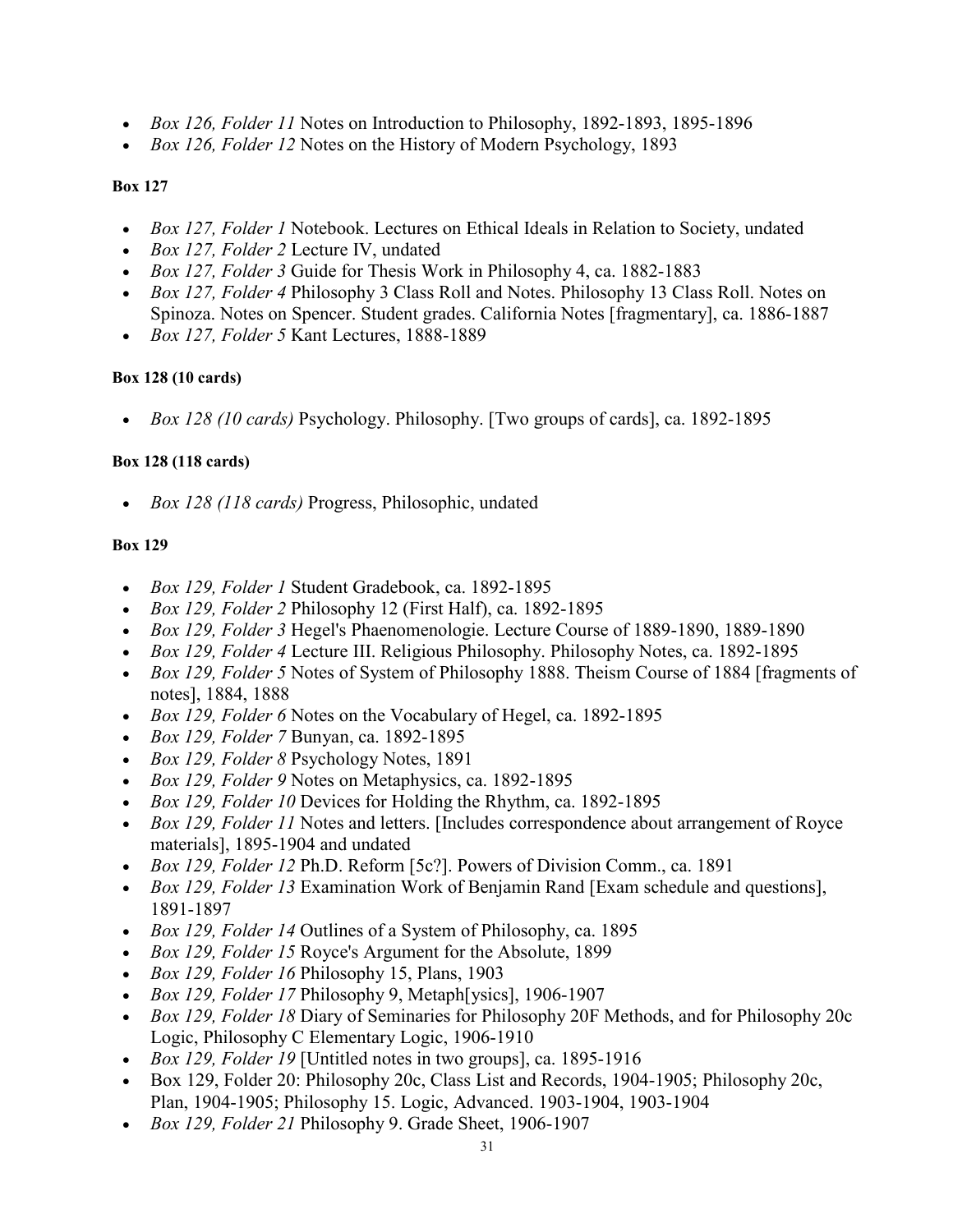- *Box 129, Folder 22* Philosophy 9. [Notebook and class lists], 1908-1909
- *Box 129, Folder 23* Philosophy 2. Logic and Psychology, undated

- *Box 130, Folder 1* Philosophy 15, 1908-1909
- *Box 130, Folder 2* Philosophy 20c, Seminary, 1911-1912
- *Box 130, Folder 3* [Exam questions and other notes], ca. 1900-1907
- *Box 130, Folder 4* [Untitled notebook with alphabetical tabs], ca. 1895-1916
- *Box 130, Folder 5* Committee on Normal Course, ca. 1892-1895
- *Box 130, Folder 6* Diary, 1901
- *Box 130, Folder 7* Correspondence from Royce students regarding publication of Harry T. Costello notebook by Rutgers University Press [Grover Smith, Ed.], 1956-1961
- *Box 130, Folder 8* Letters to the faculty at Harvard's philosophy department, 1896-1898
- *Box 130, Folder 9* Assignments of Royce students and correspondence, 1904-1905 and undated

### **Box 131**

- *Box 131, Folder 1* Seminary in Comparative Methodology, notes of Harry T. Costello, 1913- 1914
- *Box 131, Folder 2* Ethics manuscript by Rome G. Brown, undated
- *Box 131, Folder 3* Josiah Royce [Sr.] 1812-1888
- *Box 131, Folder 4* Rochester, New York 1845-1848
- *Box 131, Folder 5* Iowa to California 1849 April-October
- *Box 131, Folder 6* Placerville, Weaverville, Mississippi Bar, [CA] undated
- *Box 131, Folder 7* Another Josiah Royce? 1850, 1858, 1969
- *Box 131, Folder 8* Contra Costa County,1852
- *Box 131, Folder 9* Auburn, California ca. 1855 and undated
- *Box 131, Folder 10* Grass Valley, California undated
- *Box 131, Folder 11* Nevada 1962-1965
- *Box 131, Folder 12* San Francisco 1865-1870
- *Box 131, Folder 13* Los Gatos ca. 1881-1888
- *Box 131, Folder 14* San Jose 1889-1891
- *Box 131, Folder 15* Mary E. Royce ca. 1865-1914
- *Box 131, Folder 16* Ruth Royce ca. 1900-1930
- *Box 131, Folder 17* Harriet Royce [Barney] 1975 and undated
- *Box 131, Folder 18* Other Royces ca. 1840-1865 and 1970
- *Box 131, Folder 19* [Loose material] [1 of 5] 1979-1985 and undated
- *Box 131, Folder 20* [Loose material] [2 of 5] 1858-1859 and undated
- *Box 131, Folder 21* [Loose material] [3 of 5] 1976 and 1997 and undated
- *Box 131, Folder 22* [Loose material] [4 of 5] 1954-1972 and undated
- *Box 131, Folder 23* [Loose material] [5 of 5] Reese River Reveille school newspaper 1976
- *Box 131, Folder 24* Oakland 1873-1881

### **Box 132**

• *Box 132, Folder 1* Ingraham [England], undated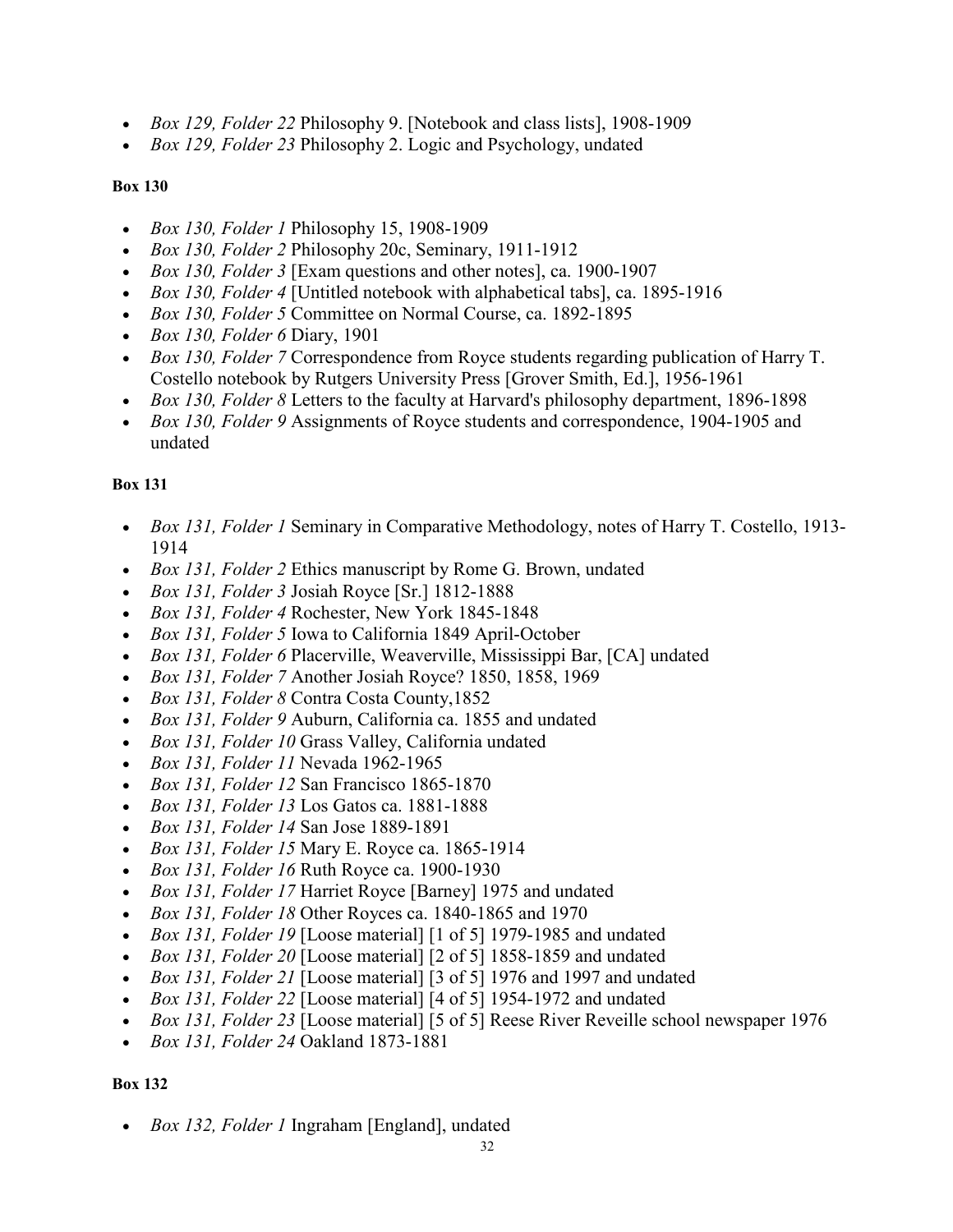- *Box 132, Folder 2* Ingraham, Massachusetts and Connecticut 1964, 1968 and undated
- *Box 132, Folder 3* Henry Ingraham and wife Lydia Dowse 17th and 18th centuries, undated
- *Box 132, Folder 4* John Ingraham and wife Sarah Smith 17th and 18th centuries, undated
- *Box 132, Folder 5* John Ingraham II and wife Lydia Bruce 18th century 1750 and 1969
- *Box 132, Folder 6* Other Ingrahams in Massachusetts and Connecticut, 18th-20th centuries, undated
- *Box 132, Folder 7* John Ingraham III and wife Elizabeth Coit 1767, 1968 and undated
- *Box 132, Folder 8* Knox County, Lincoln County, Maine 1820-1880 and ca. 1968
- *Box 132, Folder 9* John Ingraham IV and wife Catherine 1774 and undated
- *Box 132, Folder 10* John Ingraham and wife Nancy McKown, ca. 1750 and undated
- *Box 132, Folder 11* Joseph Z. Ingraham ca. 1860, 1962 and undated
- *Box 132, Folder 12* Research 1957, 1965 and undated
- *Box 132, Folder 13* [Loose material] Ingraham ca. 1860 [1 of 3], 1760 and undated
- *Box 132, Folder 14* [Loose material] Ingraham [2 of 3], 1960 and undated
- *Box 132, Folder 15* [Loose material] Ingraham [3 of 3], 1969
- *Box 132, Folder 16* Rees and Reid genealogies 1880 and undated
- *Box 132, Folder 17* Charlton 1850
- *Box 132, Folder 18* Davis undated
- *Box 132, Folder 19* Harbison, 1880
- *Box 132, Folder 20* Learned, 1968
- *Box 132, Folder 21* Pocahantas, 1969 and undated
- *Box 132, Folder 22* Rees, 1979 and undated
- *Box 132, Folder 23* Reid, 1979 and undated
- *Box 132, Folder 24* Thurman, ca. 1850 -1910
- *Box 132, Folder 25* [Loose material], 1981 and undated

- *Box 133, Folder 1* Bearce, Potter, Fulton, Riley, and Corres, 1976-1977 and undated
- *Box 133, Folder 2* Kanouse 1978 and undated
- *Box 133, Folder 3* Hitchcock 1978 and undated
- *Box 133, Folder 4* Brazier family, Indiana 1969
- *Box 133, Folder 5* Correspondence, Nancy Hacker, 1967-1983
- *Box 133, Folder 6* Pennsylvania 1966, 1975
- *Box 133, Folder 7* Illinois [Brazier], undated
- *Box 133, Folder 8* Maryland, undated
- *Box 133, Folder 9* New York, undated
- *Box 133, Folder 10* Ohio 1977-1980
- *Box 133, Folder 11* [Loose material], undated
- *Box 133, Folder 12* Royce and Compton families, undated

- *Box 134, Folder 1-6* [Date unidentified]
- *Box 134, Folder 7* 1862-1869
- *Box 134, Folder 8* 1870-1879
- *Box 134, Folder 9* 1880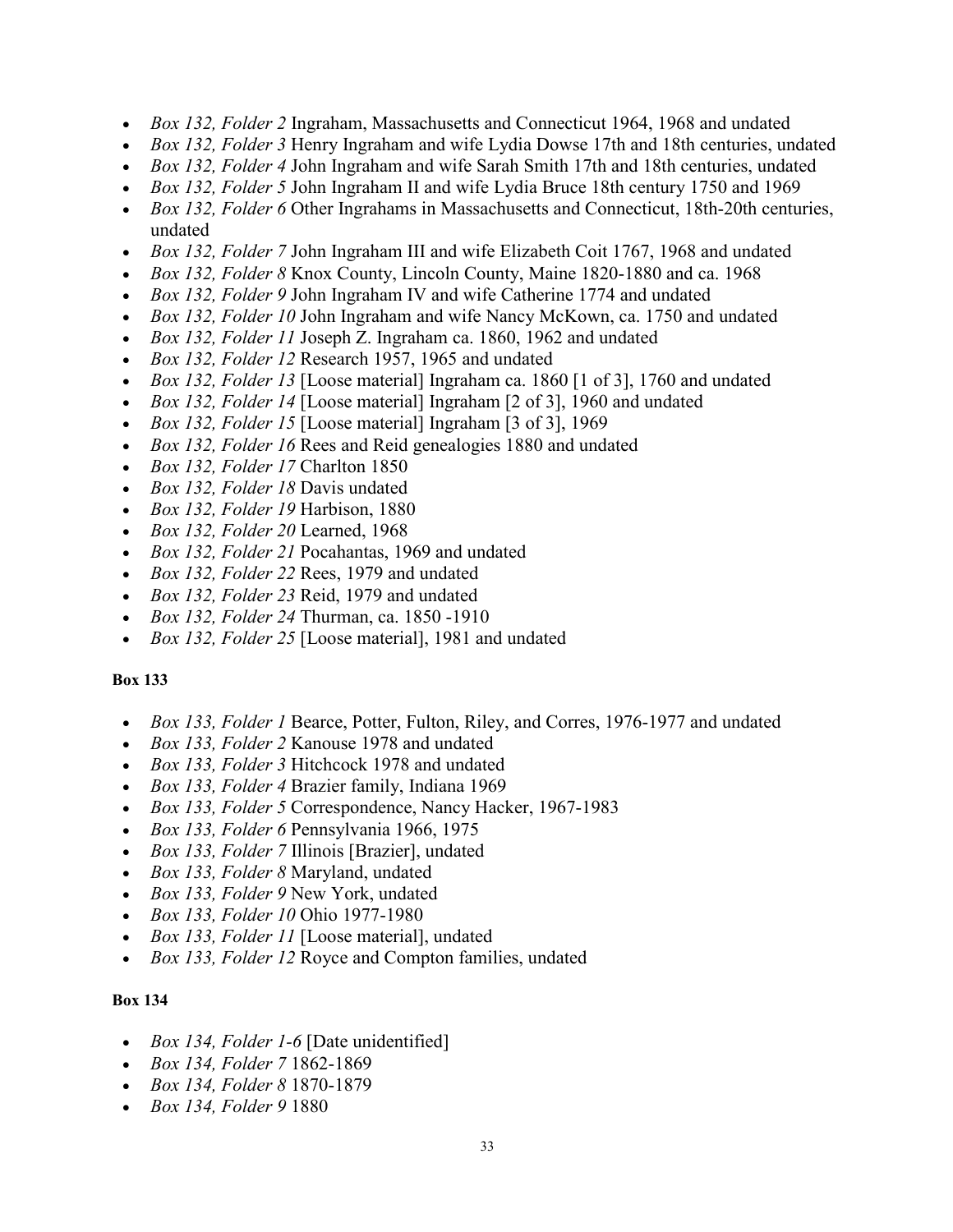- *Box 135, Folder 1* 1881-1884
- *Box 135, Folder 2* 1885-1890
- *Box 135, Folder 3* 1891-1899
- *Box 135, Folder 4* 1900
- *Box 135, Folder 5* 1901
- *Box 135, Folder 6* 1902-1903
- *Box 135, Folder 7* 1904-1905
- *Box 135, Folder 8* 1906-1910

#### **Box 136**

- *Box 136, Folder 1* 1911-1912
- *Box 136, Folder 2* 1913
- *Box 136, Folder 3* 1914
- *Box 136, Folder 4* 1915 January-May
- *Box 136, Folder 5* 1915 June-September
- *Box 136, Folder 6* 1915 October-December

#### **Box 137**

- *Box 137, Folder 1* 1916 January-March
- *Box 137, Folder 2* 1916 April-June
- *Box 137, Folder 3* 1916 July-December
- *Box 137, Folder 4* 1917-1919
- *Box 137, Folder 5* 1920 January-March
- *Box 137, Folder 6* 1920 April-May
- *Box 137, Folder 7* 1920 June-December

#### **Box 138**

- *Box 138, Folder 1* 1921-1924
- *Box 138, Folder 2* 1925-1929
- *Box 138, Folder 3* 1930-1939
- *Box 138, Folder 4* 1940-1944

#### **Box 139**

- *Box 139, Folder 1* Royce, Christopher [about], 1891 and undated
- *Box 139, Folder 2* Correspondence to and from Katharine Head Royce [not family], 1900- 1938
- *Box 139, Folder 3* Correspondence to Stephen Royce, 1899-1925
- *Box 139, Folder 4* Unidentified correspondence, 1892-1914 and undated
- *Box 139, Folder 5* Josiah Royce's Bible, January 1869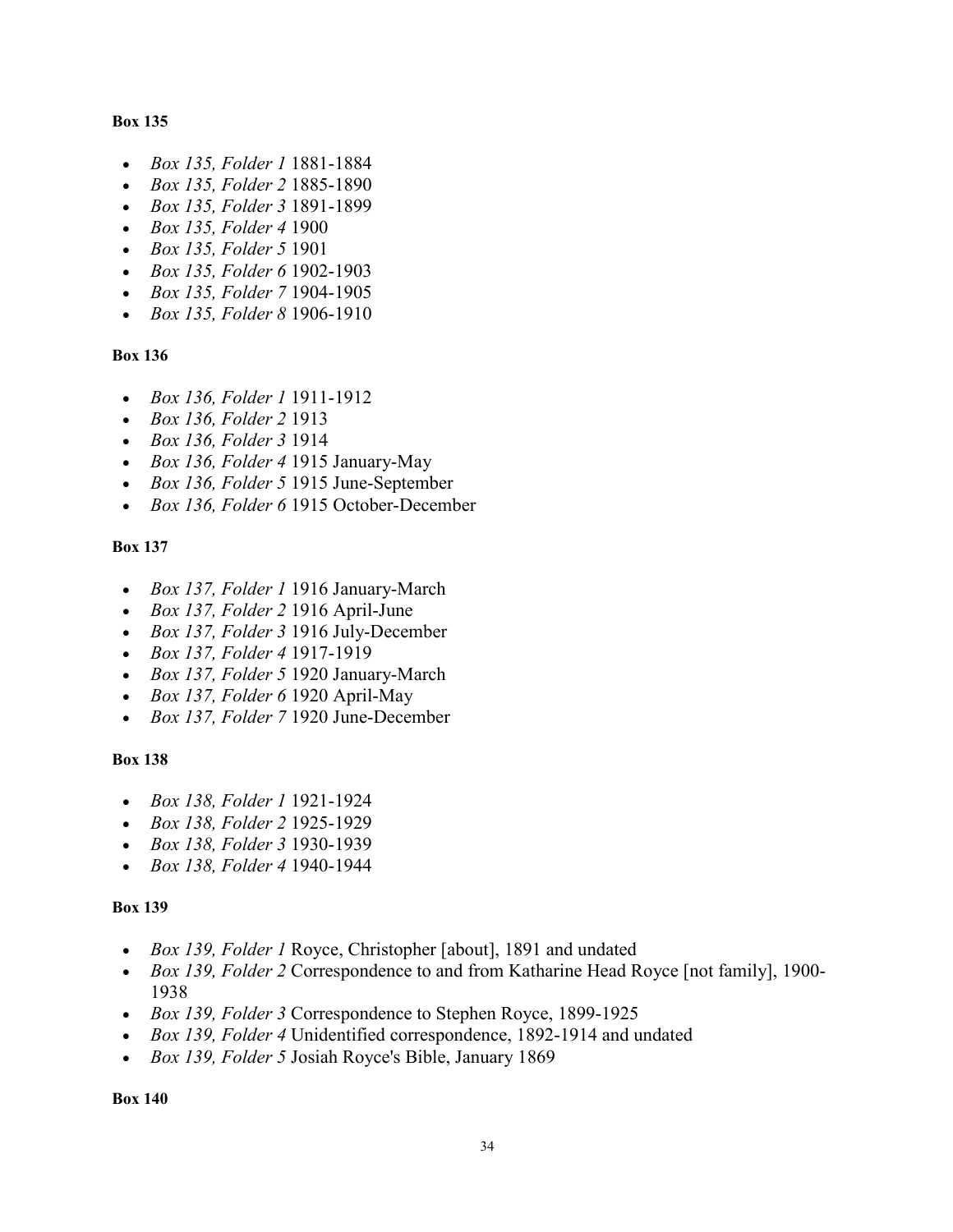- *Box 140, Folder 1* Obituaries and memoria related to Edward F. Head (father-in-law of Josiah Royce), ca. 1896
- *Box 140, Folder 2* Obituary for Christopher Royce, ca. 1910
- *Box 140, Folder 3* Apron pattern, 1848
- *Box 140, Folder 4* Native American twined/net pouch, ca. 1849
- *Box 140, Folder 5* Diary [author unidentified, but probably Sarah Bayliss Royce], ca. 1855- 1860
- *Box 140, Folder 6* Books belonging to Christopher Royce, Book of Common Prayer, and Mlle. de la Segliere, 1891, 1904
- *Box 140, Folder 7* Standard diary, ca. 1899
- *Box 140, Folder 8* Calendar (Daily Reminder), 1900
- Box 140, Folder 9: Drink and the Devil [by Edward Royce] Harvard Monthly, Christmas 1904, 1904; The Age of Anne [by Edward Royce] Harvard Monthly, Christmas 1905, 1905

- *Box 141, Folder 1* Journey Across the Plains [A Frontier Lady], ca. 1932
- *Box 141, Folder 2* The Problems of Science, 1914
- *Box 141, Folder 3* The Problems of Science, 1914
- *Box 141, Folder 4* The Problems of Science, 1914

### **Box 142**

- *Box 142, Folder 1* The Romance of a Princess, ca. 1910
- *Box 142, Folder 2* Loewenberg Checklist, undated
- *Box 142, Folder 3* Loewenberg list: Loewenberg list: his compilation of Royce's work, plus Rand's shipping list, ca. 1920, and two lists by Hocking 1929-1930, 1930
- *Box 142, Folder 4* Box A Finding Aid [Indices], undated
- *Box 142, Folder 5* Box B Finding Aid, 1875-1876
- *Box 142, Folder 6* Box C Finding Aid, Fall-Summer 1878
- *Box 142, Folder 7* Box D Finding Aid, Fall 1878-Summer 1882
- *Box 142, Folder 8* Box E Finding Aid, Fall 1882-Summer 1895
- *Box 142, Folder 9* Box F Finding Aid, Fall 1895 -- Fall 1916
- *Box 142, Folder 10* Box G Finding Aid, undated
- *Box 142, Folder 11* Box H Finding Aid, undated

### **Box 143: Oversized materials**

- *Box 143, Folder 1* Various newspaper clippings, 1914 and undated
- *Box 143, Folder 2* [Untitled manuscript] "Fairytales, the Greeks..." ca. 1872
- *Box 143, Folder 3* Truth in Art by Aleph, 1875
- *Box 143, Folder 4* History of German Philosophy Since Leibnitz. Strumpfel. Winter Semester, 1875-1876
- *Box 143, Folder 5* Logic and Nature Research, Winter Semester, 1875-1876
- *Box 143, Folder 6* Royce and Compton families, undated
- *Box 143, Folder 7* Correspondence to and from Katharine Head Royce [not family], 1900- 1938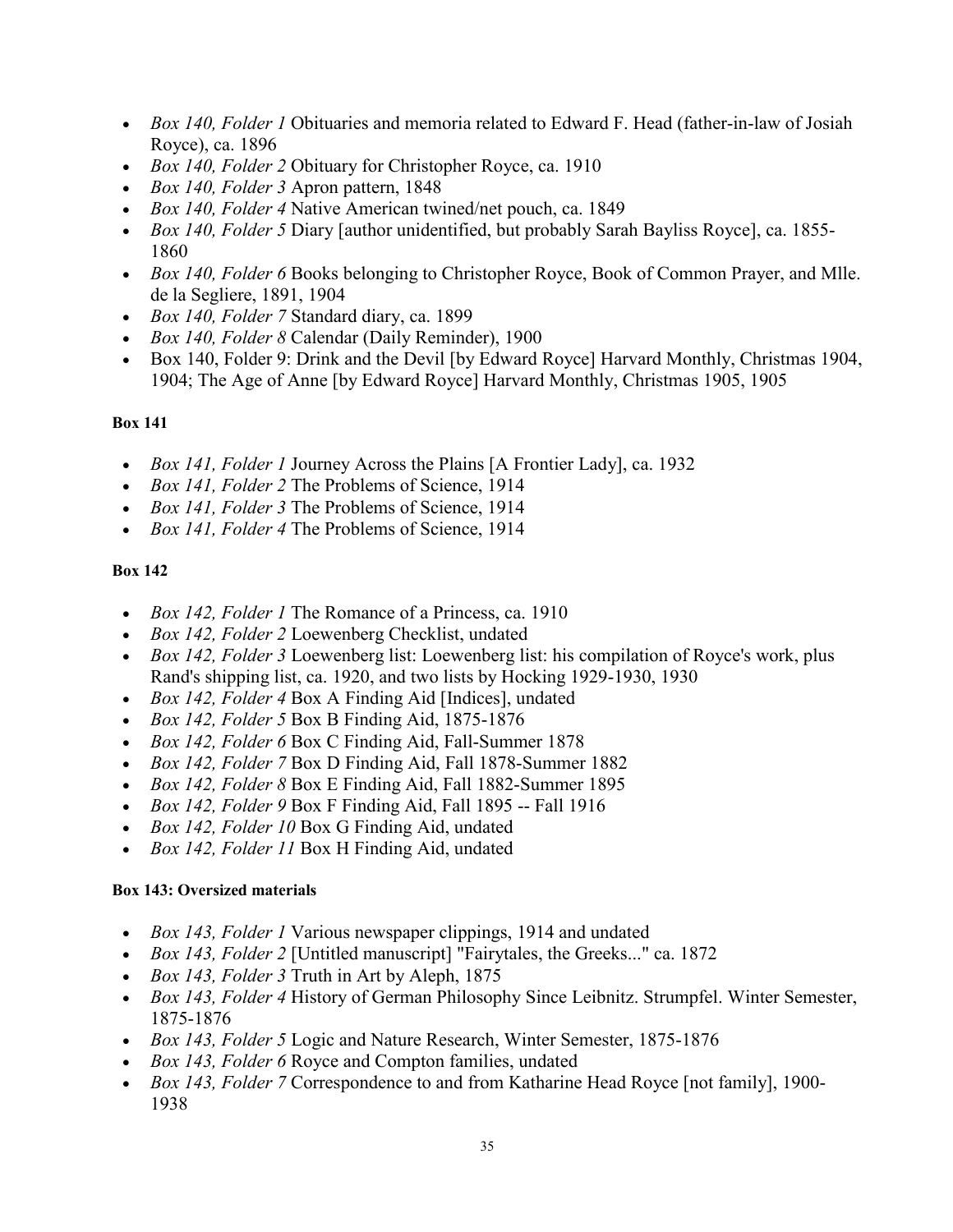• *Box 143, Folder 8* Obituaries and memoria related to Edward F. Head (father-in-law of Josiah Royce), ca. 1896

### **Boxes 144-151**

• Photographs

### **Box 152**

- *Box 152, Sleeve 1* [Trees, landscapes, ca. 1910]
- *Box 152, Sleeve 2* [Possibly from Stephen Royce as a mining geological engineer; mining landscapes, ca. 1910]
- *Box 152, Sleeve 3* [Mining landscapes; unidentified worker, ca. 1910]
- *Box 152, Sleeve 4* [Trees, landscapes, ca. 1910]
- *Box 152, Sleeve 5* [Trees, landscapes, ca. 1910]
- *Box 152, Sleeve 6* [Trees, landscapes; road, ca. 1910]
- *Box 152, Sleeve 7* [Unidentified workers, mining landscapes, ca. 1910]
- *Box 152, Sleeve 8* [Unidentified people in early 20th century attire; boater on lake or river; hotel or residence, ca. 1910]
- *Box 152, Sleeve 9* [Unidentified people in early 20th century attire; trees, landscapes, ca. 1910]
- *Box 152, Sleeve 10* [Houses; trees, landscapes, ca. 1910]

### **Box 154 : Negative microfilm**

- *Box 154, HUG 1755.5.3 mfN* Class Day Exercises program, June 8, 1875
- *Box 154, HUG 1755.5.5.3 mfN* Royce microfilm of newspapers, undated
- *Box 154, HUG 1755.5.5 mfN* Pittsburgh Lectures, [1910]
- *Box 154, HUG 1755.3.4 mfN* Logic Notes notebook. November 17, 1909
- *Box 154, HUG 1755.3.4 mfN* Logicalia, 1892 and undated
- *Box 154, HUG 1755.5.1 mfN* Cosmology, 1892-1893
- *Box 154, HUG 1755.5.1 mfN* Cosmology. Expositions for Lectures. Notebook II, 1890-1891
- *Box 154, HUG 1755.5.1 mfN* Cosmology. General Outlines. Notebook 1, 1890-1891
- *Box 154, HUG 1755.5 mfN* Ethical ideals in relation to society, undated
- *Box 154, HUG 1755.5.5.2 mfN* Negative microfilm of Royce shelf list, undated

## **Boxes 155-156**

• Photographs

**Superseded call numbers** The call number for all material in the Royce collection is now HUG 1755. To assist researchers in identifying materials noted in previous citations, the list below provides references from obsolete call numbers to new box and folder numbers. Please do not use these superseded call numbers in current citations. **Formerly HUG 1755 General Folder**

• *See* Box 129, Folder 11. Notes and letters. [Includes correspondence about arrangement of Royce materials], 1895-1904 and undated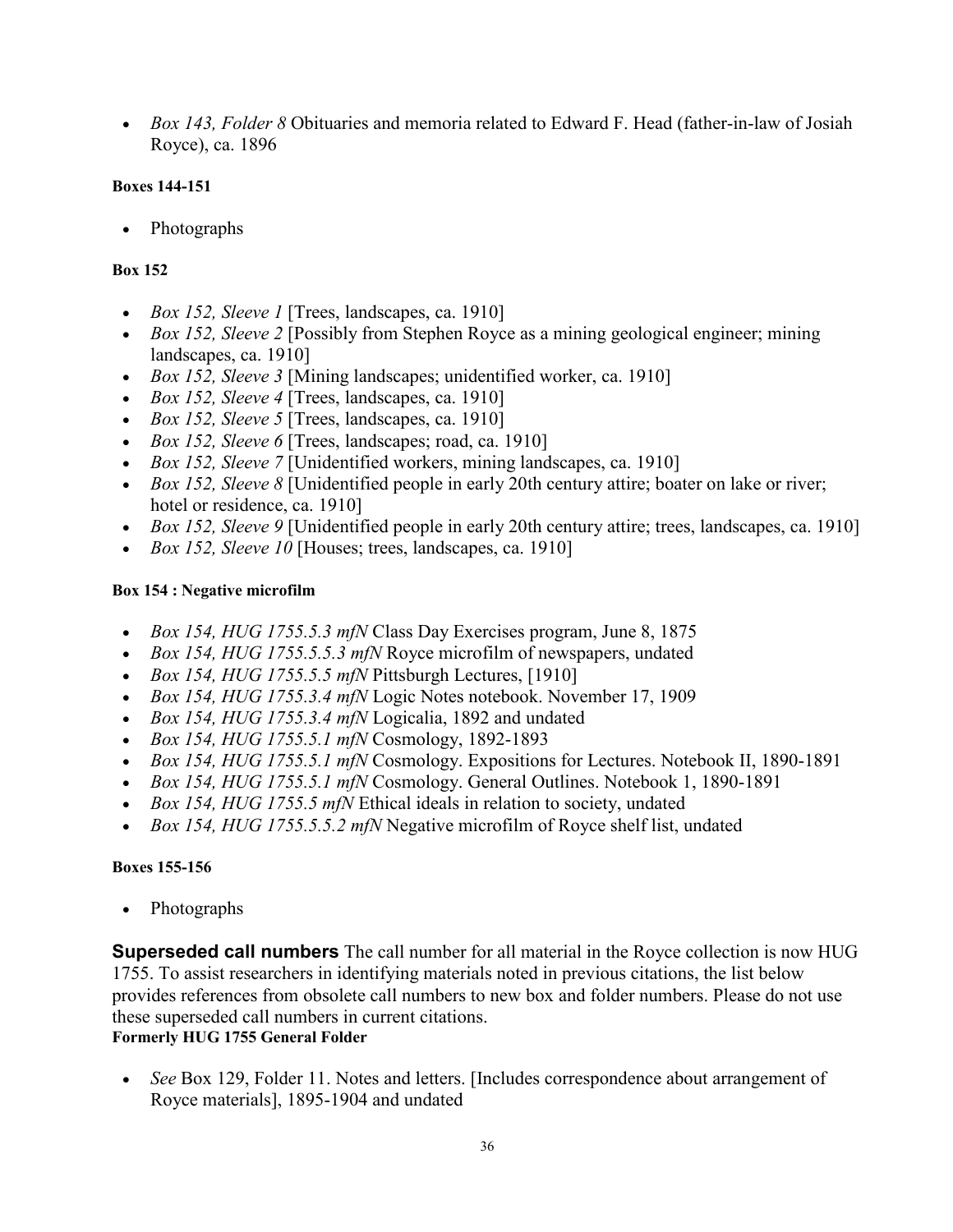### **Formerly HUG 1755.3.1 Diaries, notebooks, and other papers, ca. 1869-1914**

- HUG 1755. 3. 1 Announcements, Programs, Invitations [mainly St. Andrews University], ca. 1890-1913 *See* Box 99, Folder 3
- HUG 1755. 3. 1 Announcements, Programs, Invitations, ca.1890-1913 *See* Box 99, Folder 4
- HUG 1755. 3. 1 California. Course of Events (1852-58). Vigilance Committee of '56, ca. 1880-1886 *See* Box 103, Folder 6
- HUG 1755. 3. 1 California. Social Conditions & Local Scenes 1849-51, ca. 1880- 1886 *See* Box 103, Folder 5
- HUG 1755. 3. 1 Confirmation of Appointments, 1896-1899 *See* Box 99, Folder 5
- HUG 1755. 3. 1 Copies of California Documents, ca. 1880-1886 *See* Box 103, Folder 4
- HUG 1755. 3. 1 Diplomas, Certificates, and Acknowledgments of Gifts, 1875-1906 *See* Box 99, Folder 2
- HUG 1755. 3. 1 Fifteenth Annual Meeting of the American Philosophical Association [in] honor of Josiah Royce]. Program, December 1915 *See* Box 99, Folder 7
- HUG 1755. 3. 1 Ingersoll Lecture of 1899, The Conception of Immortality. Publication announcement, 1907 *See* Box 99, Folder 6
- HUG 1755. 3. 1 Josiah Royce's Bible, January 1869 *See* Box 139, Folder 5
- HUG 1755. 3. 1 Notes on S.F. in '51, ca. 1880-1886 *See* Box 103, Folder 7
- HUG 1755. 3. 1 Ph.D. Reform [5c?]. Powers of Division Comm., ca. 1891 *See* Box 129, Folder 12
- HUG 1755. 3. 1 Royce diary [cordovan leather], 1903 *See* Box 106, Folder 9
- HUG 1755. 3. 1 Universal Diary [appointment notebook], ca.1899 *See* Box 106, Folder 7

## **Formerly HUG 1755.3.2 Letters from Josiah Royce to family members and others**

• This material was combined with HUG 1755.3.3 (Incoming correspondence to Josiah Royce, ca. 1876-1916) and re-organized. *See* Alphabetical Correspondence in Boxes 121-129 and Royce Family Correspondence in Boxes 138-139.

## **Formerly HUG 1755.3.3 Incoming correspondence to Josiah Royce, ca. 1876-1916**

• This material was combined with HUG 1755.3.2 (Letters from Josiah Royce to family members and others) and re-organized. *See* Alphabetical Correspondence in Boxes 121-129 and Royce Family Correspondence in Boxes 138-139.

### **Formerly HUG 1755.3.4 Manuscripts, 1886; 1909; undated**

- HUG 1755. 3. 4 [Note fragments, undated] *See* Box 105, Folder 2
- HUG 1755. 3. 4 A Mechanical Philosophy, [undated] *See* Box 105, Folder 8
- HUG 1755. 3. 4 Development of Concept of Substance, [undated] *See* Box 105, Folder 5
- HUG 1755. 3. 4 Logic Notes notebook. November 17, 1909, *See* Box 112, Folder 2
- HUG 1755. 3. 4 Logicalia, 1892 and undated *See* Box 109, Folder 8
- HUG 1755. 3. 4 Nature, Meaning, and Function of Philosophy in Life, [undated] *See* Box 105, Folder 9
- HUG 1755. 3. 4 Royce Autobiographical Sketch, May 27,1898. *See* Box 100, Folder 5
- HUG 1755. 3. 4 The Japanese Sword, novel, [undated] *See* Box 105, Folder 6
- HUG 1755. 3. 4 The Problem of Christianity. [Lectures, ca. 1913] *See* Box 102, Folder 11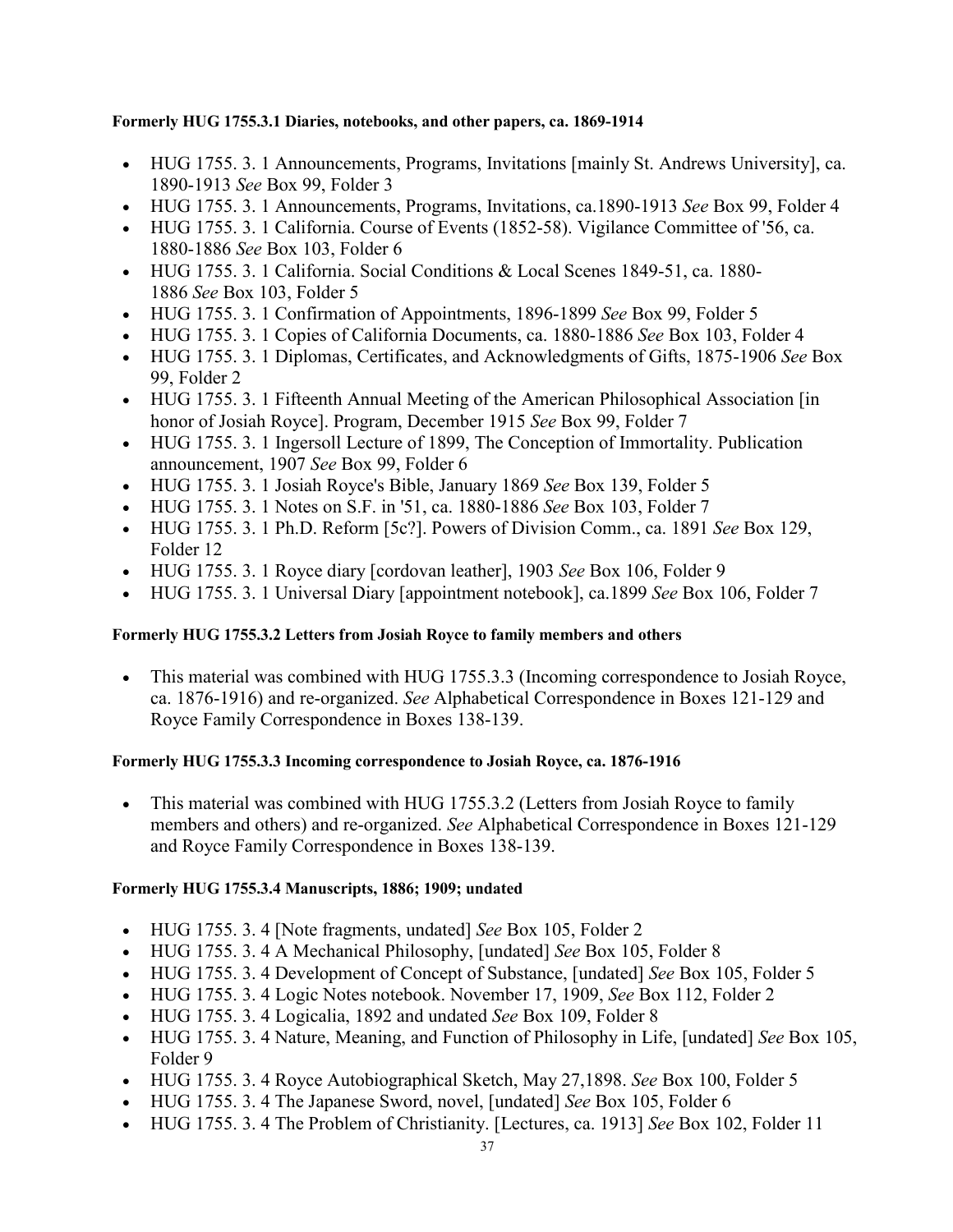### **Formerly HUG 1755.3.4 mFN Negative microfilm of Logicalia and Logic Notes**

• *See* Box 154 (not available for research)

## **Formerly HUG 1755.3.5 Published works, ca. 1895-1916**

- HUG 1755. 3. 5 An Extension of the Algebra of Logic, November 6, 1913 *See* Box 104, Folder 5
- HUG 1755. 3. 5 Apprehension [dictionary entry, ca. 1899] *See* Box 103, Folder 12
- HUG 1755. 3. 5 Hope of the Great Community, 1916 *See* Box 104, Folder 13
- HUG 1755. 3. 5 Kant's Doctrine of the Basics of Mathematics, April 13, 1905 *See* Box 103, Folder 14
- HUG 1755. 3. 5 Philosophy, [undated] *See* Box 103, Folder 9
- HUG 1755. 3. 5 Preliminary Report on Imitation, May 1895 *See* Box 103, Folder 10
- HUG 1755. 3. 5 Recent Logical Inquiries and Their Psychological Bearings, March 1902 *See* Box 103, Folder 13
- HUG 1755. 3. 5 Some Psychological Problems Emphasized by Pragmatism, October 1913 *See* Box 104, Folder 6
- HUG 1755. 3. 5 Some Relations Between Philosophy and Science in the First Half of the Nineteenth Century in Germany, October 24, 1913 *See* Box 104, Folder 7
- HUG 1755. 3. 5 The Conception of God, 1895 *See* Box 101, Folder 12
- HUG 1755. 3. 5 The Mechanical, the Historical and the Statistical, April 17, 1914 *See* Box 104, Folder 10
- HUG 1755. 3. 5 The Problem of Truth in the Light of Recent Discussion, 1908 *See* Box 104, Folder 1
- HUG 1755. 3. 5 The Psychology of Invention, December 28, 1897 *See* Box 103, Folder 11
- HUG 1755. 3. 5 The Reality of the Temporal, December 29, 1909 *See* Box 104, Folder 2
- HUG 1755. 3. 5 The Relation of the Principles of Logic to the Foundations of Geometry, July 1905 *See* Box 103, Folder 15

## **Formerly HUG 1755.3.6 Newspaper clippings, ca. 1885-1936**

- HUG 1755. 3. 6 [War and Insurance fragment, ca. 1914] *See* Box 104, Folder 11
- HUG 1755. 3. 6 On Royce's View of Roosevelt, Josiah Royce Hall [newspaper comments] 1927, 1936 *See* Box 100, Folder 4
- HUG 1755. 3. 6 Philosophical and Other Works 1881-1903 *See* Box 99, Folder 11
- HUG 1755. 3. 6 Various newspaper clippings 1914 and undated *See* Box 100, Folder 3
- HUG 1755. 3. 6 War and Insurance [fragment], ca. 1914 *See* Box 104, Folder 8
- HUG 1755. 3. 6 War and Insurance clippings, 1914 *See* Box 100, Folder 2

## **Formerly HUG 1755.3.7 Memorials on Josiah Royce, 1916; undated**

- HUG 1755. 3. 7 Personal Memories of Josiah Royce by his son, Stephen Royce ca. 1916 *See* Box 99, Folder 9
- HUG 1755. 3. 7 Minute on the Life and Services of Josiah Royce November 7, 1916 *See* Box 99, Folder 8

## **Formerly HUG 1755.3.8 Correspondence of the Royce and Head families, ca. 1862-1944**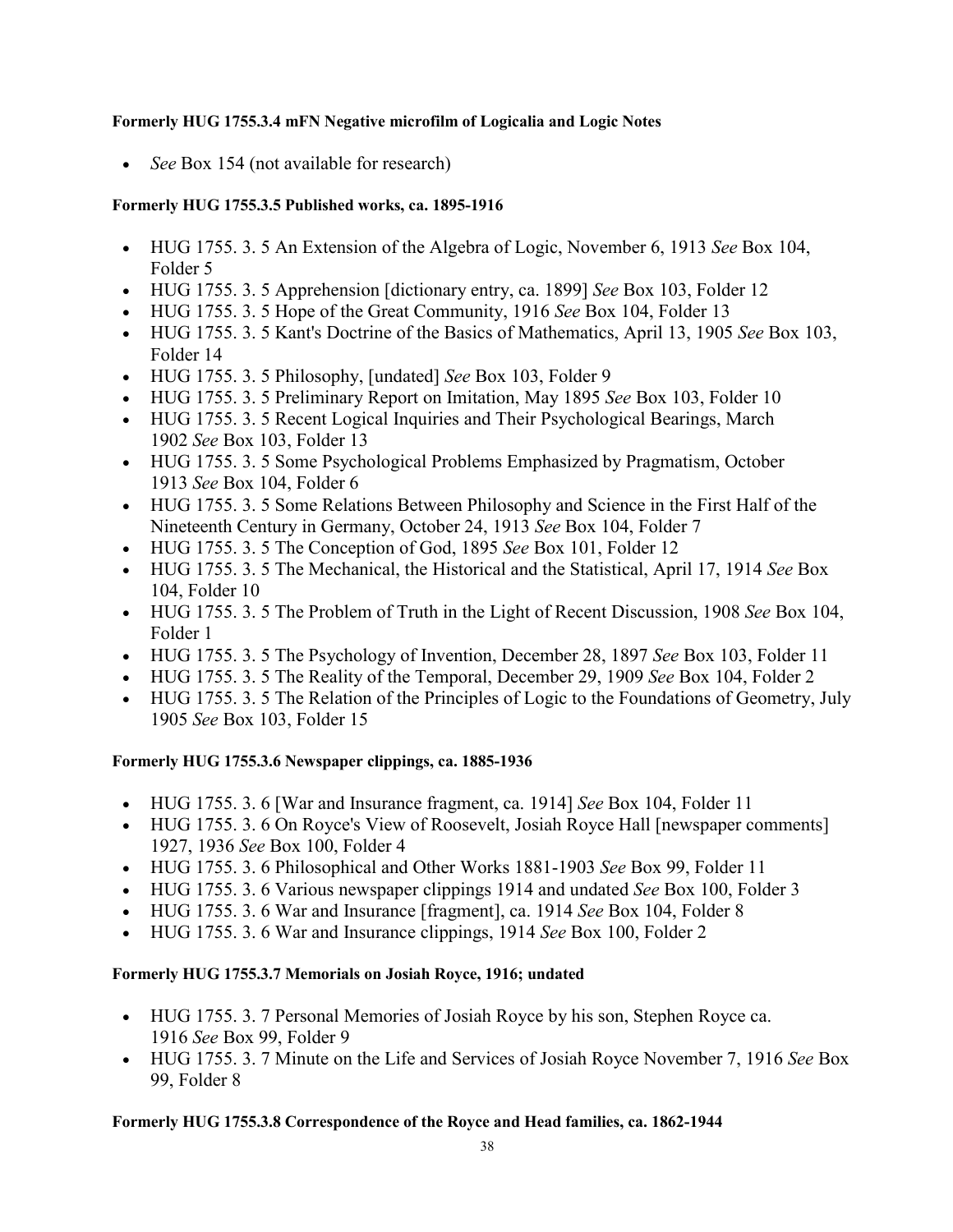- HUG 1755. 3. 8 1862-1869, *See* Box 134, Folder 7
- HUG 1755. 3. 8 1870-1879, *See* Box 134, Folder 8
- HUG 1755. 3. 8 1880 *See* Box 134, Folder 9
- HUG 1755. 3. 8 1881-1884 *See* Box 135, Folder 1
- HUG 1755. 3. 8 1885-1890 *See* Box 135, Folder 2
- HUG 1755. 3. 8 1891-1899 *See* Box 135, Folder 3
- HUG 1755. 3. 8 1900 *See* Box 135, Folder 4
- HUG 1755. 3. 8 1901 *See* Box 135, Folder 5
- HUG 1755. 3. 8 1902-1903 *See* Box 135, Folder 6
- HUG 1755. 3. 8 1904-1905 *See* Box 135, Folder 7
- HUG 1755. 3. 8 1906-1910 *See* Box 135, Folder 8
- HUG 1755. 3. 8 1911-1912 *See* Box 136, Folder 1
- HUG 1755. 3. 8 1913 *See* Box 136, Folder 2
- HUG 1755. 3. 8 1914 *See* Box 136, Folder 3
- HUG 1755. 3. 8 1915 January-May *See* Box 136, Folder 4
- HUG 1755. 3. 8 1915 June-September *See* Box 136, Folder 5
- HUG 1755. 3. 8 1915 October-December *See* Box 136, Folder 6
- HUG 1755. 3. 8 1916 April-June *See* Box 137, Folder 2
- HUG 1755. 3. 8 1916 January-March *See* Box 137, Folder 1
- HUG 1755. 3. 8 1916 July-December *See* Box 137, Folder 3
- HUG 1755. 3. 8 1917-1919 *See* Box 137, Folder 4
- HUG 1755. 3. 8 1920 April-May *See* Box 137, Folder 6
- HUG 1755. 3. 8 1920 January-March *See* Box 137, Folder 5
- HUG 1755. 3. 8 1920 June-December *See* Box 137, Folder 7
- HUG 1755. 3. 8 1921-1924 *See* Box 138, Folder 1
- HUG 1755. 3. 8 1925-1929 *See* Box 138, Folder 2
- HUG 1755. 3. 8 1930-1939 *See* Box 138, Folder 3
- HUG 1755. 3. 8 1940-1944 *See* Box 138, Folder 4
- HUG 1755. 3. 8 Correspondence to and from Katharine Head Royce [not family], 1900- 1938 *See* Box 139, Folder 2 and Box 143, Folder 7
- HUG 1755. 3. 8 Correspondence to Stephen Royce, 1899-1925 *See* Box 139, Folder 3
- HUG 1755. 3. 8 Unidentified correspondence, 1892-1914 and undated *See* Box 139, Folder 4

#### **Formerly HUG 1755.3.9 Miscellaneous papers of Royce Family, ca. 1855-1930**

- HUG 1755. 3. 9 Books belonging to Christopher Royce, Book of Common Prayer, and Mlle. de la Segliere, 1891, 1904 *See* Box 140, Folder 6
- HUG 1755. 3. 9 Diary [author unidentified, but probably Sarah Bayliss Royce], ca. 1855- 1860 *See* Box 140, Folder 5
- HUG 1755. 3. 9 Drink and the Devil [by Edward Royce] Harvard Monthly, Christmas 1904, 1904 *See* Box 140, Folder 9
- HUG 1755. 3. 9 Ethics manuscript by Rome G. Brown, undated *See* Box 131, Folder 2
- HUG 1755. 3. 9 Examination Work of Benjamin Rand [Exam schedule and questions], 1891- 1897 *See* Box 129, Folder 13
- HUG 1755. 3. 9 Letters to Harvard Faculty in Philosophy Dept., not to Royce, 1896- 1898 *See* Box 130, Folder 8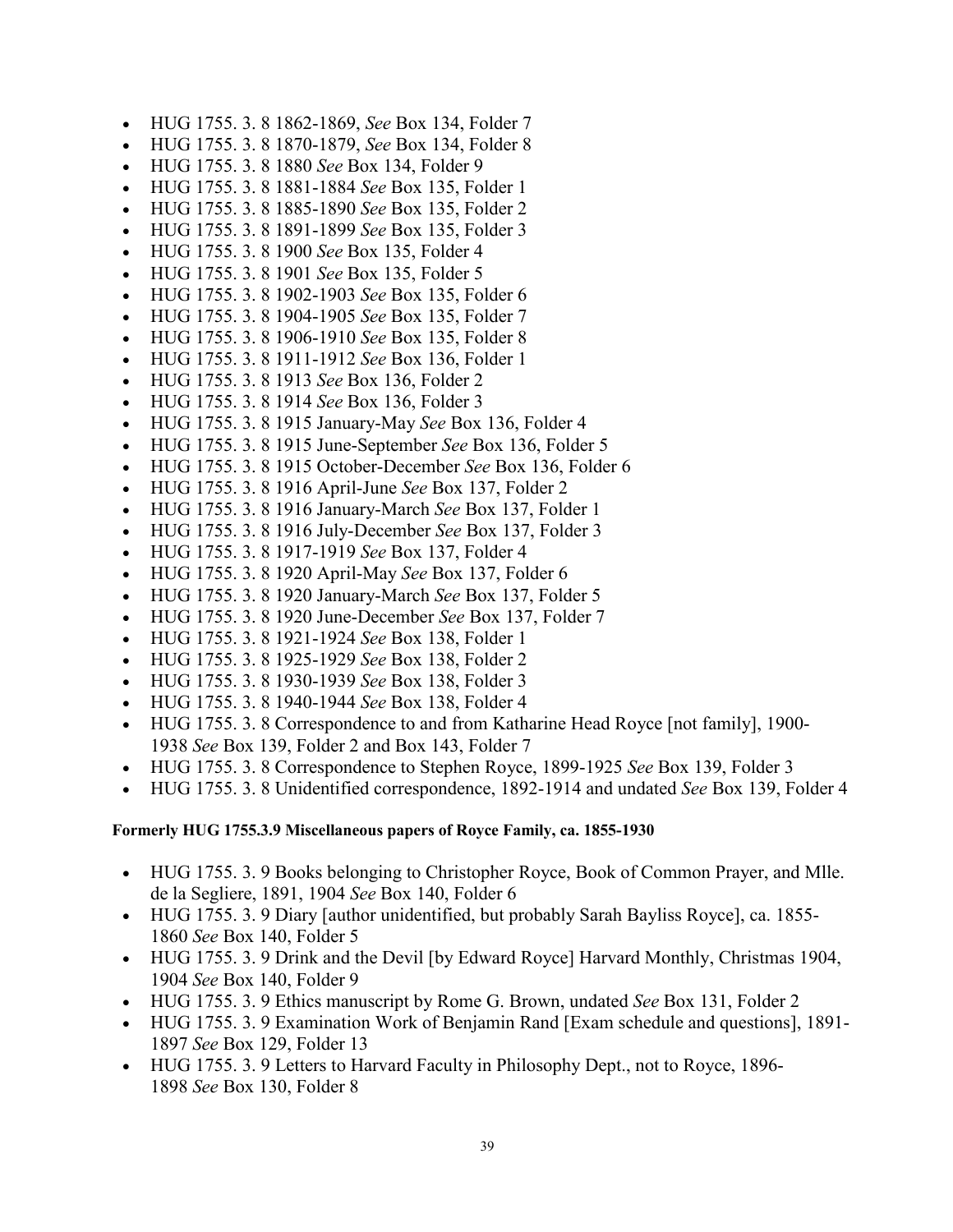- HUG 1755. 3. 9 Obituaries and memoria related to Edward F. Head (Father-in-law of Josiah Royce), ca. 1896 *See* Box 140, Folder 1
- HUG 1755. 3. 9 Obituaries and memoria related to Edward F. Head (Father-in-law of Josiah Royce), ca. 1896 *See* Box 143, Folder 8
- HUG 1755. 3. 9 Obituary for Christopher Royce, ca. 1910 *See* Box 140, Folder 2
- HUG 1755. 3. 9 The Age of Anne [by Edward Royce] Harvard Monthly, Christmas 1905, 1905 *See* Box 140, Folder 9

### **Formerly HUG 1755.3.10 Manuscripts and diaries of Katherine Head Royce, 1899; 1900; 1913; undated**

- HUG 1755. 3.10 The Romance of a Princess, ca. 1910 *See* Box 142, Folder 1
- HUG 1755. 3.10 Standard diary, ca. 1899 *See* Box 140, Folder 7
- HUG 1755. 3.10 Calendar (Daily Reminder), 1900 *See* Box 140, Folder 8

### **Formerly HUG 1755.3.11 Photographs**

See Photographs series in inventory for box numbers of photographic materials

### **Formerly HUG 1755.3.12 Photograph negatives**

• See Photographs series in inventory for box numbers of photographic materials

### **Formerly HUG 1755.5 Papers including notes, lectures, manuscripts of articles, a few letters, etc. (includes most of Royce's manuscript writings)**

- Formerly HUG 1755.5 Volumes 1-98L HUG 1755.5 Volumes 1-98 are now housed individually by volume. The new box number corresponds to the volume number (e.g. HUG 1755.5 Volume 1, See Box 1 Volume 1; Volume 2, See Box 2 Volume 2, etc.).
- HUG 1755.5 Box A (sometimes referred to as Box 50)
- HUG 1755. 5, Box A Pussy Blackie's Travels, [ca. 1863] See Box 114, Folder 2
- HUG 1755. 5, Box A Notebook 2. [General and miscellaneous]. Accordion folder, undated See Box 114, Folder 4
- HUG 1755. 5, Box A [Science and other course notes, Profs. Joseph and John LeConte and Prof. Carr]. [Notebook], 1872 See Box 114, Folder 5
- HUG 1755. 5, Box A Hebrew Verbs. Notebook 3, 1874 See Box 114, Folder 6
- HUG 1755. 5, Box A Literature and general notes, 1874 See Box 114, Folder 7
- HUG 1755. 5, Box A The Aim of Poetry [Overland Monthly ], June 1875 See Box 114, Folder 8
- HUG 1755. 5, Box A Profs. LeConte and Rising lecture notes. [1 of 5], ca. 1872-1875 See Box 115, Folder 1
- HUG 1755. 5, Box A Profs. LeConte and Rising lecture notes. [2 of 5], ca. 1872-1875 See Box 115, Folder 2
- HUG 1755. 5, Box A Profs. LeConte and Rising. General index and catalog. [3 of 5], ca. 1872- 1875 See Box 115, Folder 3
- HUG 1755. 5, Box A Profs. LeConte and Rising lecture notes. [4 of 5], ca. 1872-1875 See Box 115, Folder 4
- HUG 1755. 5, Box A Profs. Rising lecture notes [Chemistry]. [5 of 5], ca. 1872-1875 See Box 115, Folder 5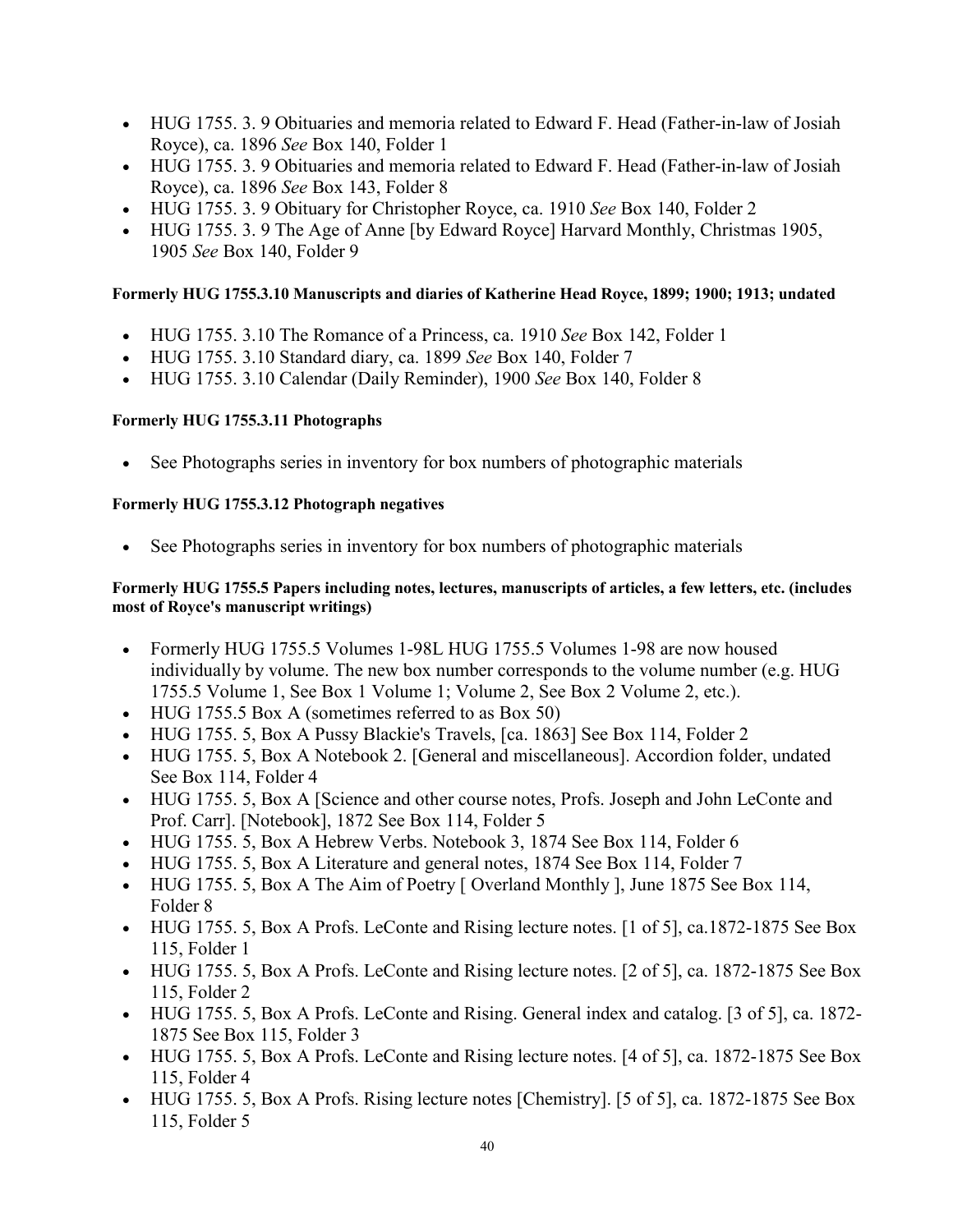- HUG 1755. 5, Box A Loewenberg list: Loewenberg list: his compilation of Royce's work, plus Rand's shipping list, ca. 1920, and two lists by Hocking 1929-1930, 1930 See Box 142, Folder 3
- HUG 1755. 5, Box A Box A Finding Aid [Indices], undated See Box 142, Folder 4
- HUG 1755. 5, Box A Truth in Art by Aleph, 1875 See Box 143, Folder 3
- HUG 1755. 5, Box A Logic and Nature Research, Winter Semester, 1875-1876 See Box 143, Folder 5
- HUG 1755.5 Box A-1 (sometimes referred to as Box 51)
- HUG 1755. 5, Box A-1 Class Day Exercises program, June 8, 1875 See Box 99, Folder 1
- HUG 1755. 5, Box A-1 Newspapers: The Berkeleyan See Box 116
- HUG 1755. 5, Box A-1 Newspapers: Lincoln Observer See Box 116
- HUG 1755. 5, Box A-1 Newspapers: Neolean Review See Box 116
- HUG 1755. 5, Box A-1 Newspapers: The Oakland Daily News See Box 116
- HUG 1755.5 Box B (sometimes referred to as Box 52)
- HUG 1755. 5, Box B A2. [Prof.] Lotze. Metaphysik [and] Praktische Philosophie [student lecture notes], 1876 See Box 117, Folder 1
- HUG 1755. 5, Box B A3. [Prof.] Baumann. History of Ancient Philosophy. [student lecture notes], 1876 See Box 117, Folder 2
- HUG 1755. 5, Box B A4. [Prof.] Enneper. Integral Calculus. [student lecture notes], [1875- 1876 ] See Box 117, Folder 3
- HUG 1755. 5, Box B B12 (II) [?]. New Books and Essays, General Notes on Periodic Literature, Nov. 1876 See Box 118, Folder 14
- HUG 1755. 5, Box B B12. (I). General Notebook for Literature, Classics, Philology, and Criticism, Part I, October 1 1875 See Box 118, Folder 13
- HUG 1755. 5, Box B B13. Notes on Logic. Wundt's Lectures, 1875-76 See Box 118, Folder 15
- HUG 1755. 5, Box B Box B Finding Aid, 1875-1876 See Box 142, Folder 5
- HUG 1755. 5, Box B History of German Philosophy Since Leibnitz. Strumpfel. Winter Semester, 1875-1876 See Box 143, Folder 4
- HUG 1755. 5, Box B Logic and Nature Research, Winter Semester, 1875-1876 See Box 143, Folder 4
- HUG 1755. 5, Box B Notes on the History of Philosophy, ca. 1875-1876 See Box 118, Folder 18
- HUG 1755. 5, Box B Student notes [notebook], [ca. 1875-1876] See Box 119, Folder 1
- HUG 1755.5, Box C
- HUG 1755. 5, Box C [German] Romanticists, ca. 1876-1877 See Box 119, Folder 4
- HUG 1755. 5, Box C [Romantic] Literature, ca. 1876-1877 See Box 120, Folder 3
- HUG 1755. 5, Box C A6. Lectures on the Return to Kant, March 1877 See Box 117, Folder 5
- HUG 1755. 5, Box C B10 (I). Kant, Abstracts and Criticisms [Critical Period], undated See Box 118, Folder 10
- HUG 1755. 5, Box C B11 (I). Kant, General Comments, undated See Box 118, Folder 11
- HUG 1755. 5, Box C B11 (II). Kant, General Comments, 1877-1878 See Box 118, Folder 12
- HUG 1755. 5, Box C B14 (I). Notes on the Theory of Knowledge, [ca. 1876-1878] See Box 118, Folder 16
- HUG 1755. 5, Box C B15. General Notes on Mathematics, [ca. 1876-1878], and January 1882 See Box 118, Folder 17
- HUG 1755. 5, Box C B3 (I). German Literature, Classic to Romantic Periods, October 1876 See Box 118, Folder 1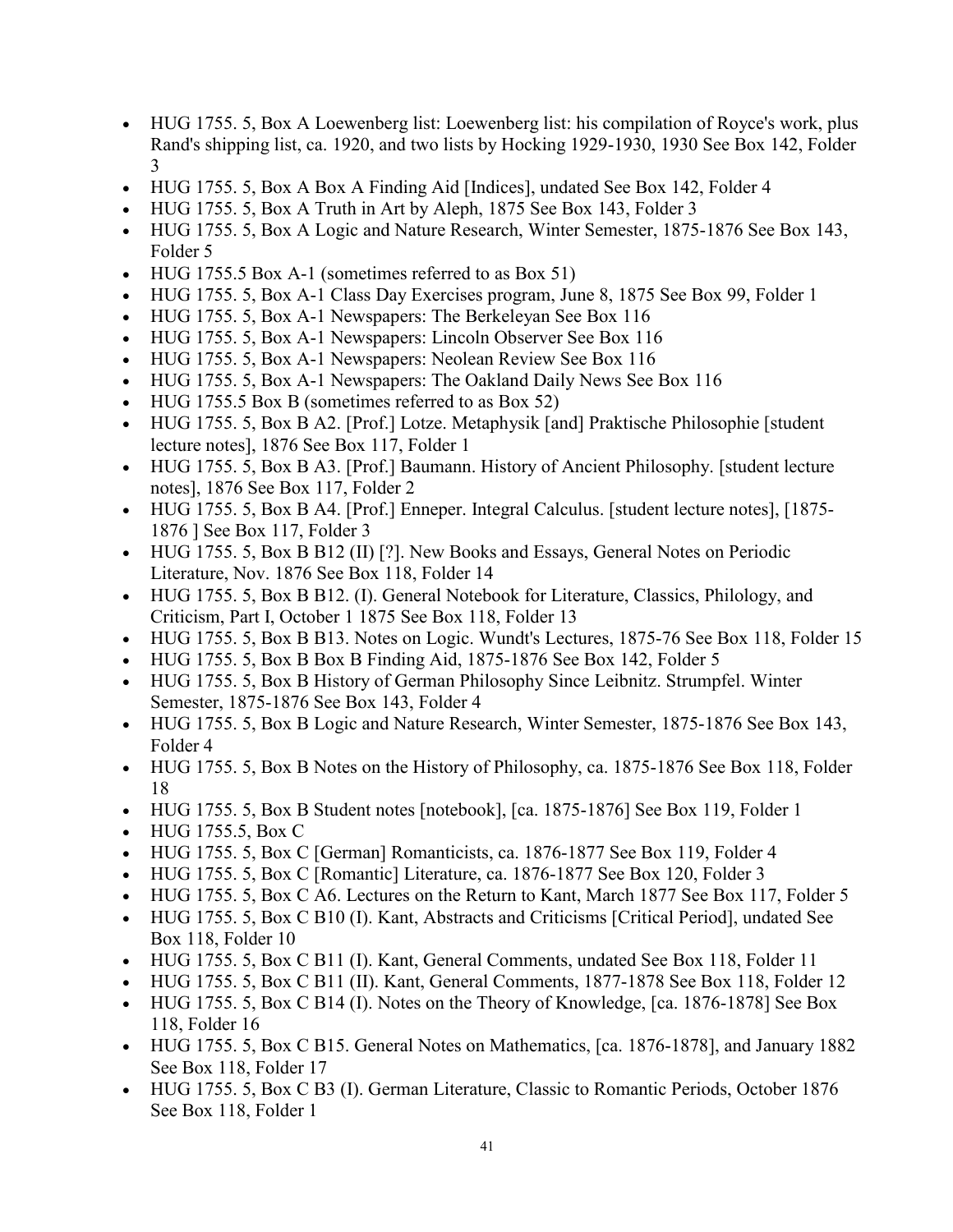- HUG 1755. 5, Box C B3 (II). German Literature, Classic to Romantic Periods, November 1876 See Box 118, Folder 1
- HUG 1755. 5, Box C B3 (III). German Literature, Classic to Romantic Periods, November 1876 See Box 118, Folder 1
- HUG 1755. 5, Box C B4 (I). Hegel, History of Philosophy, October 1876 See Box 118, Folder 2
- HUG 1755. 5, Box C B4 (II). Hegel, History of Philosophy, October 1876 See Box 118, Folder 3
- HUG 1755. 5, Box C B4 (III). Hegel, History of Philosophy, ca. October 1876 See Box 118, Folder 4
- HUG 1755. 5, Box C B5 (I). Hegel, Logik, November 1876 See Box 118, Folder 5
- HUG 1755. 5, Box C B6 (I). Spinoza, Abstracts and Criticisms. Fasc. I, November 1876 See Box 118, Folder 6
- HUG 1755. 5, Box C B6 (II). Spinoza, Abstracts and Criticisms. Fasc. II. P. 41-80, November 1876 See Box 118, Folder 7
- HUG 1755. 5, Box C B8 (I). Kant, Abstracts and Criticisms [Pre-Critical Period], November 1876 See Box 118, Folder 8
- HUG 1755. 5, Box C B9 (I). Kant, Abstracts and Criticisms [Supplement], 1877 See Box 118, Folder 9
- HUG 1755. 5, Box C Box C Finding Aid, Fall-Summer 1878 See Box 142, Folder 6
- HUG 1755. 5, Box C Class notes on Schopenhauer and his "Vierfache Wurzel," Winter 1876- 1877 See Box 119, Folder 2
- HUG 1755. 5, Box C Early Draft of the Introduction to Royce's Doctoral Dissertation, [ca. 1877] See Box 119, Folder 3
- HUG 1755. 5, Box C Growth of Indo-European Structure, ca. 1876-1877 See Box 119, Folder 5
- HUG 1755. 5, Box C On the Origins of German Philosophy, 1876 See Box 120, Folder 1
- HUG 1755. 5, Box C Relating to Logic and the Theory of Knowledge. Notes, 1877 See Box 120, Folder 2
- HUG 1755. 5, Box C Schopenhauer and Other Philosophy Notes, ca. 1876-1878 See Box 120, Folder 4
- HUG 1755. 5, Box C Schopenhauer, The World and the Will, ca. 1876-1877 See Box 120, Folder 5
- HUG 1755. 5, Box D
- HUG 1755. 5, Box D Box D Finding Aid, Fall 1878-Summer 1882 See Box 142, Folder 7
- HUG 1755. 5, Box D Index. A-M (first half). Summary of essay on the "Theory of Truth," undated See Box 125, Folder 9
- HUG 1755. 5, Box D Index. N-V. Special Questions Selected. Kant's Transcendental Aesthetic and the Cosmology Problem. Thought Diary, undated See Box 126, Folder 1
- HUG 1755. 5, Box D Lecture III, Course, Introductory, ca. 1878-1882 See Box 125, Folder 7
- HUG 1755. 5, Box D Lecture IV, [Logic]. Psychological Experimentation, [ca. 1878?] See Box 125, Folder 8
- HUG 1755. 5, Box D Lecture notes. Pessimism and Modern Thought, 1881 See Box 126, Folder 2
- HUG 1755. 5, Box D Lecture notes. The Work of the Truth Seeker, ca. 1878-1882 See Box 125, Folder 6
- HUG 1755.5 Box E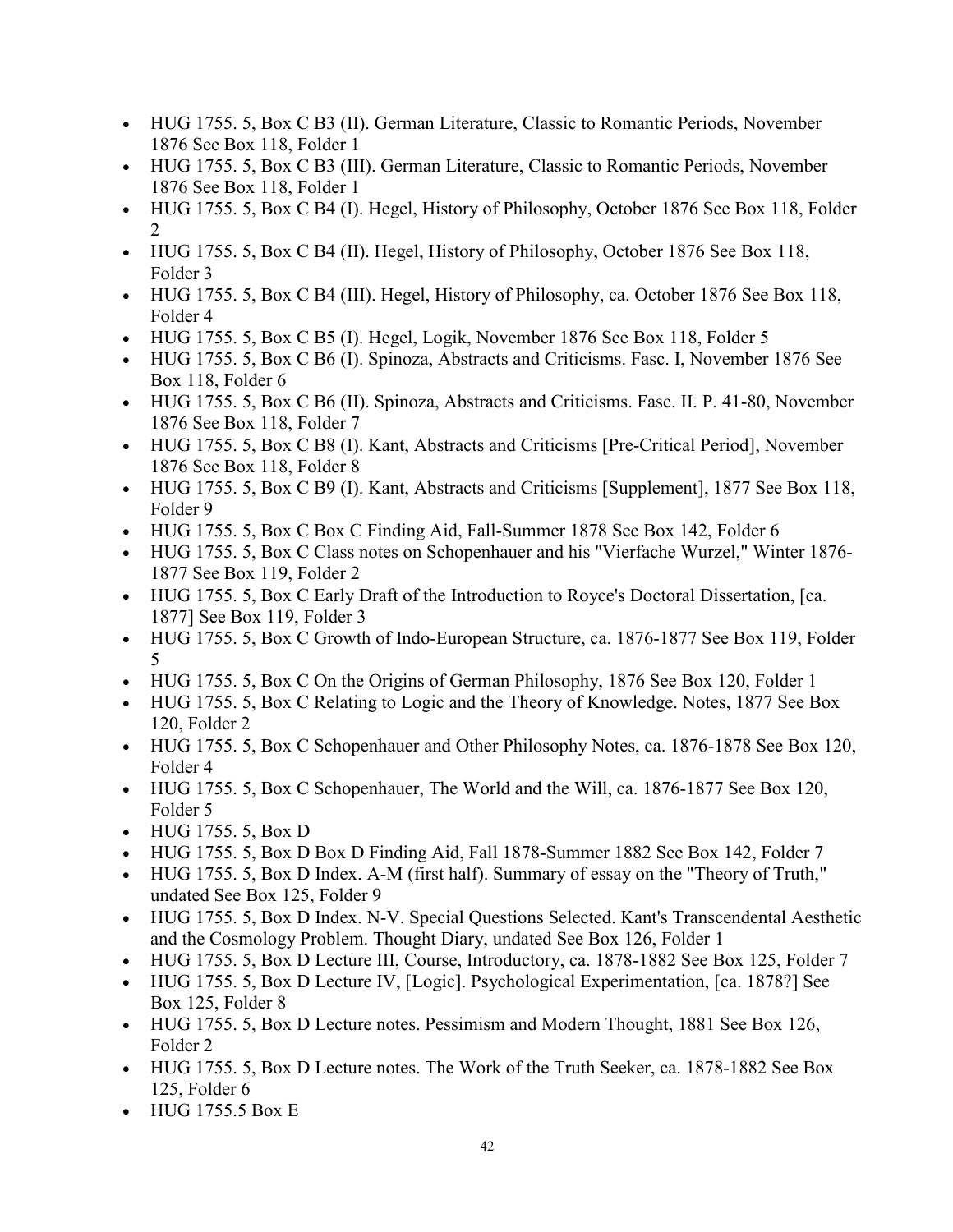- HUG 1755. 5, Box E Box E Finding Aid, Fall 1882-Summer 1895 See Box 142, Folder 8
- HUG 1755. 5, Box E Bunyan, ca. 1892-1895 See Box 129, Folder 7
- HUG 1755. 5, Box E California [Notes], ca. 1892-1895 See Box 103, Folder 8
- HUG 1755. 5, Box E Committee on Normal Course, ca. 1892-1895 See Box 130, Folder 5
- HUG 1755. 5, Box E Cosmology, 1892-1893 See Box 126, Folder 10
- HUG 1755. 5, Box E Cosmology. Expositions for Lectures. Notebook II, 1890-1891 See Box 126, Folder 9
- HUG 1755. 5, Box E Cosmology. General Outlines. Notebook 1, 1890-1891 See Box 126, Folder 8
- HUG 1755. 5, Box E Devices for Holding the Rhythm, ca. 1892-1895 See Box 129, Folder 10
- HUG 1755. 5, Box E Guide for Thesis Work in Philosophy 4, ca. 1882-1883 See Box 127, Folder 3
- HUG 1755. 5, Box E Hegel's Phaenomenologie. Lecture Course of 1889-1890, 1889-1890 See Box 129, Folder 3
- HUG 1755. 5, Box E Kant Lectures, 1888-1889 See Box 127, Folder 5
- HUG 1755. 5, Box E Lecture III. Religious Philosophy. Philosophy Notes, ca. 1892-1895 See Box 129, Folder 4
- HUG 1755. 5, Box E Lecture IV, undated See Box 127, Folder 2
- HUG 1755. 5, Box E Notebook. Lectures on Ethical Ideals in Relation to Society, undated See Box 127, Folder 1
- HUG 1755. 5, Box E Notes of System of Philosophy 1888. Theism Course of 1884 [fragments] of notes], 1884, 1888 See Box 129, Folder 5
- HUG 1755. 5, Box E Notes on Introduction to Philosophy, 1892-1893, 1895-1896 See Box 126, Folder 11
- HUG 1755. 5, Box E Notes on Kant. Graduate Course, October 1887 See Box 126, Folder 7
- HUG 1755. 5, Box E Notes on Metaphysics, ca. 1892-1895 See Box 129, Folder 9
- HUG 1755. 5, Box E Notes on the History of Modern Psychology, 1893 See Box 126, Folder 12
- HUG 1755. 5, Box E Philosophy 12 (First Half), ca. 1892-1895 See Box 129, Folder 2
- HUG 1755. 5, Box E Philosophy 3 Class Roll and Notes. Philosophy 13 Class Roll. Notes on Spinoza. Notes on Spencer. Student grades. California Notes [fragmentary], ca. 1886-1887 See Box 127, Folder 4
- HUG 1755. 5, Box E Philosophy 4, 1882-1883 See Box 126, Folder 5
- HUG 1755. 5, Box E Progress, Philosophic, undated See Box 128
- HUG 1755. 5, Box E Psychology Notes, 1891 See Box 129, Folder 8
- HUG 1755. 5, Box E Psychology. Philosophy. [Two groups of cards], ca. 1892-1895 See Box 128
- HUG 1755. 5, Box E Student Gradebook, ca. 1892-1895 See Box 129, Folder 1
- HUG 1755. 5, Box E Thesis notes for students in Philosophy 4, ca. 1883-1884 See Box 126, Folder 6
- HUG 1755.5, Box F
- HUG 1755. 5, Box F [Unarranged logic notes, Harvard era, ca. 1895-1916] See Box 111, Folder 2
- HUG 1755. 5, Box F [Untitled notebook with alphabetical tabs], ca. 1895-1916 See Box 130, Folder 4
- HUG 1755. 5, Box F [Untitled notes in two groups], ca. 1895-1916 See Box 129, Folder 19
- HUG 1755. 5, Box F [Untitled notes]. [Folder], ca. 1895-1916 See Box 106, Folder 6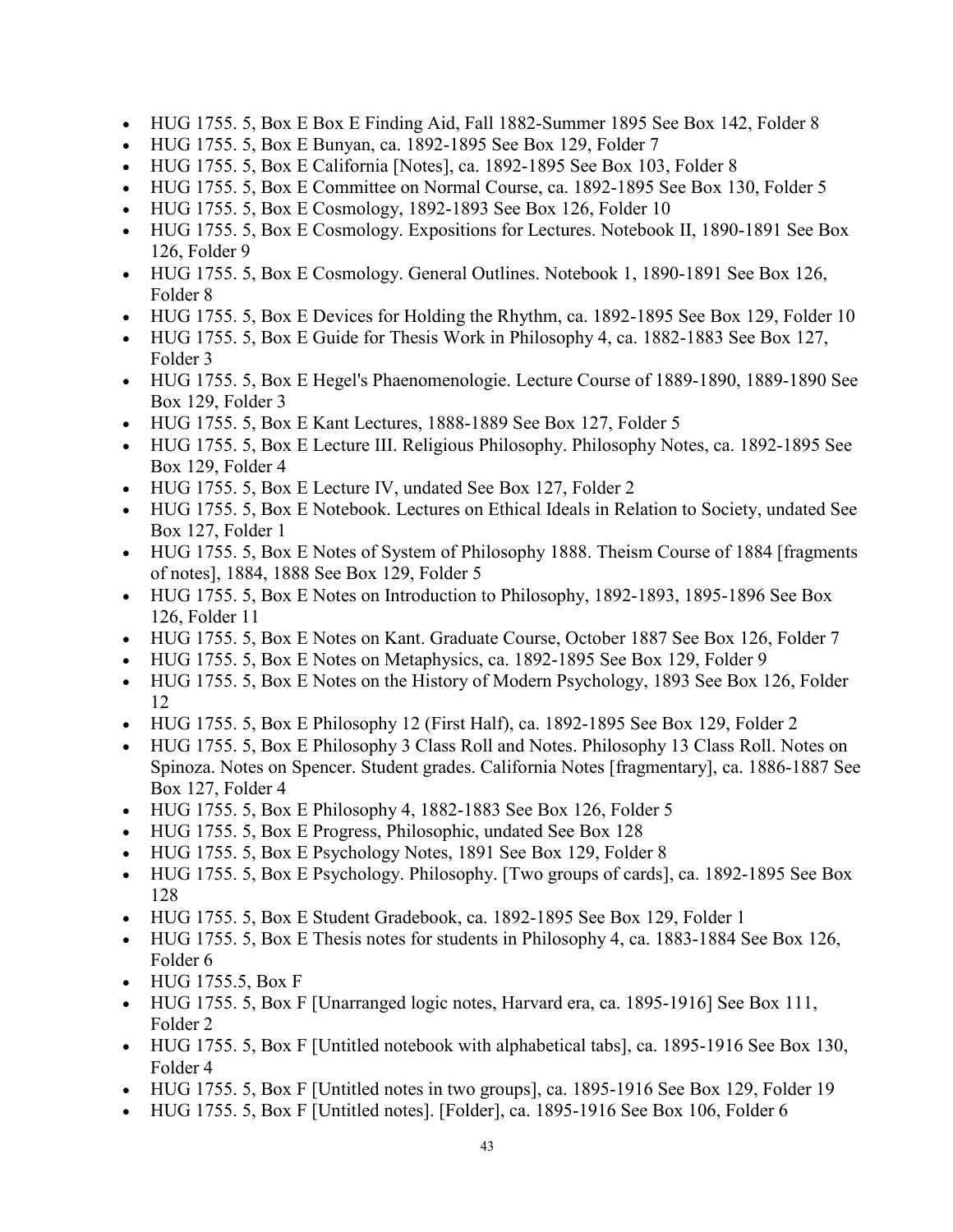- HUG 1755. 5, Box F [War and Insurance]. [fragment, ca. 1914] See Box 104, Folder 11
- HUG 1755. 5, Box F Box F Finding Aid, Fall 1895 -- Fall 1916 See Box 142, Folder 9
- HUG 1755. 5, Box F Diary of Seminaries for Philosophy 20F Methods, and for Philosophy 20c Logic, Philosophy C Elementary Logic, 1906-1910 See Box 129, Folder 18
- HUG 1755. 5, Box F Diary, 1901 See Box 130, Folder 6
- HUG 1755. 5, Box F Examples from the Historical Field, ca. 1895-1916 See Box 106, Folder 5
- HUG 1755. 5, Box F Lecture I, The Nature and the Need of Loyalty [two drafts], ca. 1907 See Box 101, Folder 15
- HUG 1755. 5, Box F Lecture II, Individualism, ca. 1907 See Box 102, Folder 1
- HUG 1755. 5, Box F Lecture III, Loyalty to Loyalty, ca. 1907 See Box 102, Folder 2
- HUG 1755. 5, Box F Lecture IV, Conscience, ca. 1907 See Box 102, Folder 3
- HUG 1755. 5, Box F Lecture V, Some American Problems in Their Relation to Loyalty, ca. 1907 See Box 102, Folder 4
- HUG 1755. 5, Box F Lecture VI, Training for Loyalty, ca. 1907 See Box 102, Folder 5
- HUG 1755. 5, Box F Lecture VII, Loyalty, Truth, and Reality, ca. 1907 See Box 102, Folder 6
- HUG 1755. 5, Box F Lecture VIII, Loyalty and Religion, ca. 1907 See Box 102, Folder 7
- HUG 1755. 5, Box F Lecture XII. The Will to Interpret, [undated] See Box 105, Folder 7
- HUG 1755. 5, Box F Logic Notes, ca. 1895-1916 See Box 111, Folder 1
- HUG 1755. 5, Box F Loyalty and Insight [Address], June 22, 1910 See Box 104, Folder 3
- HUG 1755. 5, Box F Mind. [Lecture], ca. 1895-1916 See Box 106, Folder 2
- HUG 1755. 5, Box F Outlines of a System of Philosophy, ca. 1895 See Box 129, Folder 14
- HUG 1755. 5, Box F Philosophy 15, 1908-1909 See Box 130, Folder 1
- HUG 1755. 5, Box F Philosophy 15, Plans, 1903 See Box 129, Folder 16
- HUG 1755. 5, Box F Philosophy 20c, Seminary, 1911-1912 See Box 130, Folder 2
- HUG 1755. 5, Box F Philosophy 9, Metaph[ysics], 1906-1907 See Box 129, Folder 17
- HUG 1755. 5, Box F Philosophy 9. [Notebook and class lists], 1908-1909 See Box 129, Folder 22
- HUG 1755. 5, Box F Philosophy 9. Grade Sheet, 1906-1907 See Box 129, Folder 21
- HUG 1755. 5, Box F Plan for Gifford Lectures, two drafts, ca. 1897 See Box 101, Folder 13
- HUG 1755. 5, Box F Royce's Argument for the Absolute, 1899 See Box 129, Folder 15
- HUG 1755. 5, Box F The Hope of the Community, 1916 See Box 105, Folder 1
- HUG 1755. 5, Box F The One, the Many, and the Infinite. Supplementary Essay. [The World and the Individual], ca. 1895-1916 See Box 106, Folder 4
- HUG 1755. 5, Box F The Philosopher, ca. 1895-1916 See Box 106, Folder 3
- HUG 1755. 5, Box F The Possibility of International Insurance, 1914 See Box 104, Folder 9
- HUG 1755. 5, Box F The Problem of Christianity [fragmented notes, ca. 1912] See Box 102, Folder 10
- HUG 1755. 5, Box F The Social Origin of the Conception of Natural Law, ca. 1895-1916 See Box 106, Folder 1
- HUG 1755. 5, Box F [Topics of the Indianapolis Lectures, ca. 1903] See Box 106, Folder 10
- HUG 1755. 5, Box F War and Insurance [fragment], ca. 1914 See Box 104, Folder 8
- HUG 1755.5, Box G
- HUG 1755. 5, Box G [Unarranged fragments, accordion folder, undated] See Box 105, Folder 3
- HUG 1755. 5, Box G Lecture I. The Nature and the Need of Loyalty, [undated] See Box 103, Folder 1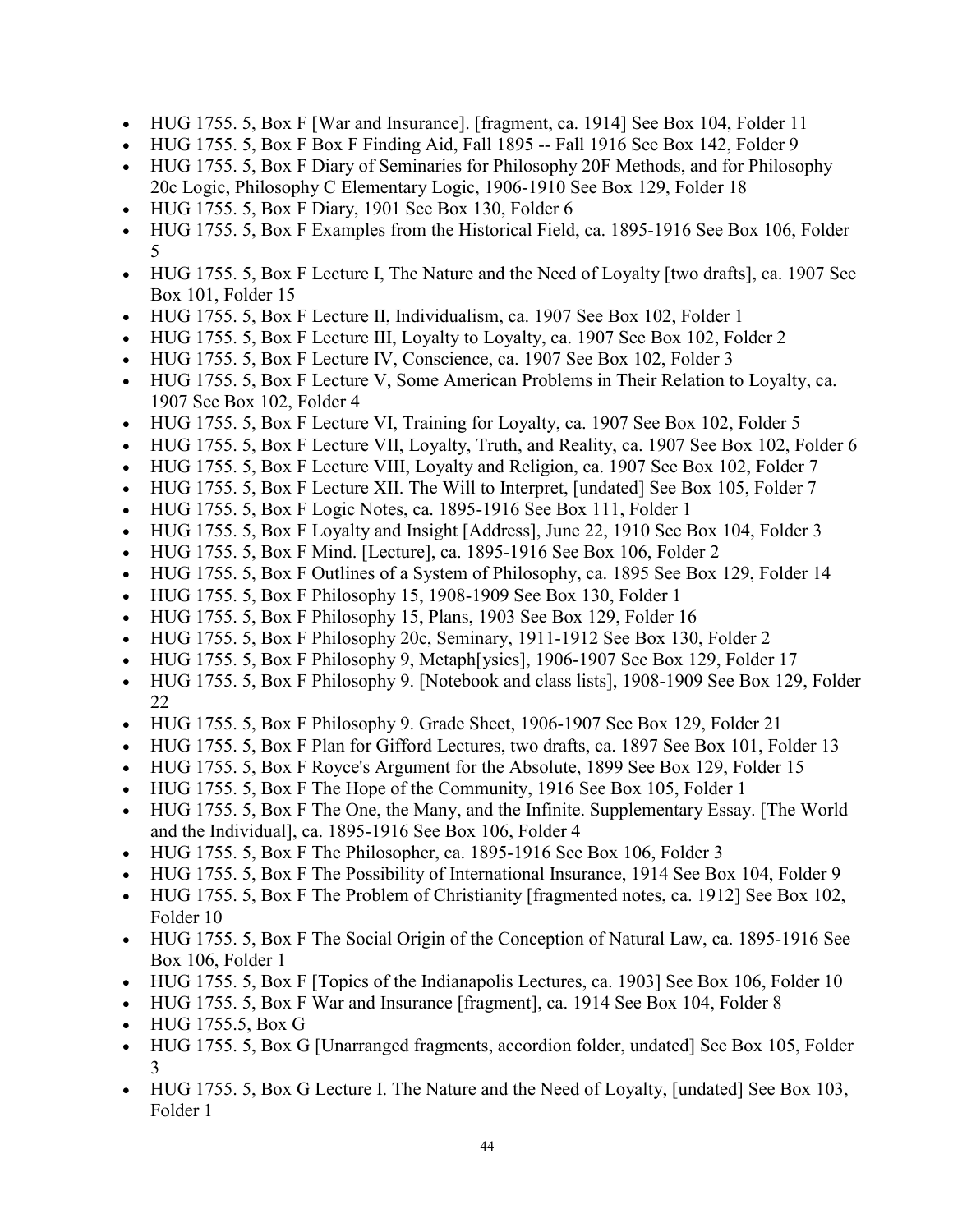- HUG 1755. 5, Box G Lecture IV. Physical and Social Reality. [The World and the Individual, ca. 1907] See Box 102, Folder 12
- HUG 1755. 5, Box G Lecture IX [untitled]. [May be related to The World and the Individual], undated See Box 103, Folder 2
- HUG 1755. 5, Box G Lecture. Realism and the Individual, [undated] See Box 102, Folder 13
- HUG 1755. 5, Box G Lectures. [Related to] Realism and Real Being. [Untitled, undated] See Box 102, Folder 14
- HUG 1755. 5, Box G Manuscript. Index to the Philosophy of Loyalty, [undated] See Box 102, Folder 9
- HUG 1755. 5, Box G Number Concept, undated See Box 108, Folder 6
- HUG 1755. 5, Box G Outline of Proposed Lowell Lectures, The Philosophy of Loyalty, [ca. 1907] See Box 102, Folder 8
- HUG 1755.5, Box H
- HUG 1755. 5, Box H Box H Finding Aid, undated See Box 142, Folder 11
- HUG 1755. 5, Box H [Exam questions and other notes], ca. 1900-1907 See Box 130, Folder 3
- HUG 1755. 5, Box H [Unarranged logic notes, undated] See Box 106, Folder 11
- HUG 1755. 5, Box H [Unarranged notes, accordion folder, undated] See Box 105, Folder 4
- HUG 1755. 5, Box H [Untitled manuscript] "Fairytales, the Greeks..." ca. 1872 See Box 143, Folder 2
- HUG 1755. 5, Box H [Various loose notes]. [Some titled, including William James questionnaire on Experimental Psychology], ca. 1900 See Box 106, Folder 8
- HUG 1755. 5, Box H Announcements, Programs, Invitations, ca.1890-1913 See Box 99, Folder 4
- HUG 1755. 5, Box H Fifteenth Annual Meeting of the American Philosophical Association [in] honor of Josiah Royce]. Program, December 1915 See Box 99, Folder 7
- HUG 1755. 5, Box H Ingersoll Lecture of 1899, The Conception of Immortality. Publication announcement, 1907 See Box 99, Folder 6
- HUG 1755. 5, Box H Lecture II. The Idea of Duty, undated See Box 126, Folder 4
- HUG 1755. 5, Box H Loyalty [fragment], undated See Box 103, Folder 3
- HUG 1755. 5, Box H Notes on the Vocabulary of Hegel, ca. 1892-1895 See Box 129, Folder 6
- HUG 1755. 5, Box H Outlines for University Extension Course Lectures on Ethics, undated See Box 126, Folder 3
- HUG 1755. 5, Box H The Miner's [Lonely Lovers'] Grave, ca. 1870 See Box 114, Folder 3
- Formerly HUG 1755.5 Boxes 1-6, Numbered boxes of "Symbolic Logic Notebooks" Sometimes referred to as "Logicalia"
- HUG 1755. 5, Box 1 [Untitled, On the logic of intersections and operations with pairs and circuits. Includes Royce's remarks on an essay contest, the prize contest Coenobium No. 82, his personal verdicts on students in the contest, notebook], undated See Box 106, Folder 12
- HUG 1755. 5, Box 1 The Order of the Results of a Part of Researches Leading Up to the Need of [ ? ] Collections on Triads, undated See Box 108, Folder 7
- HUG 1755. 5, Box 1 [Untitled, further work in triads and Pair Operation], notebook, undated, ca. 1910 See Box 107, Folder 1
- HUG 1755. 5, Box 1 [Untitled, further work in the T-relation], notebook, undated See Box 106, Folder 14
- HUG 1755. 5, Box 1
- HUG 1755. 5, Box 2 Philosophy 15. Logic, Advanced. 1903-1904, 1903-1904 See Box 129, Folder 20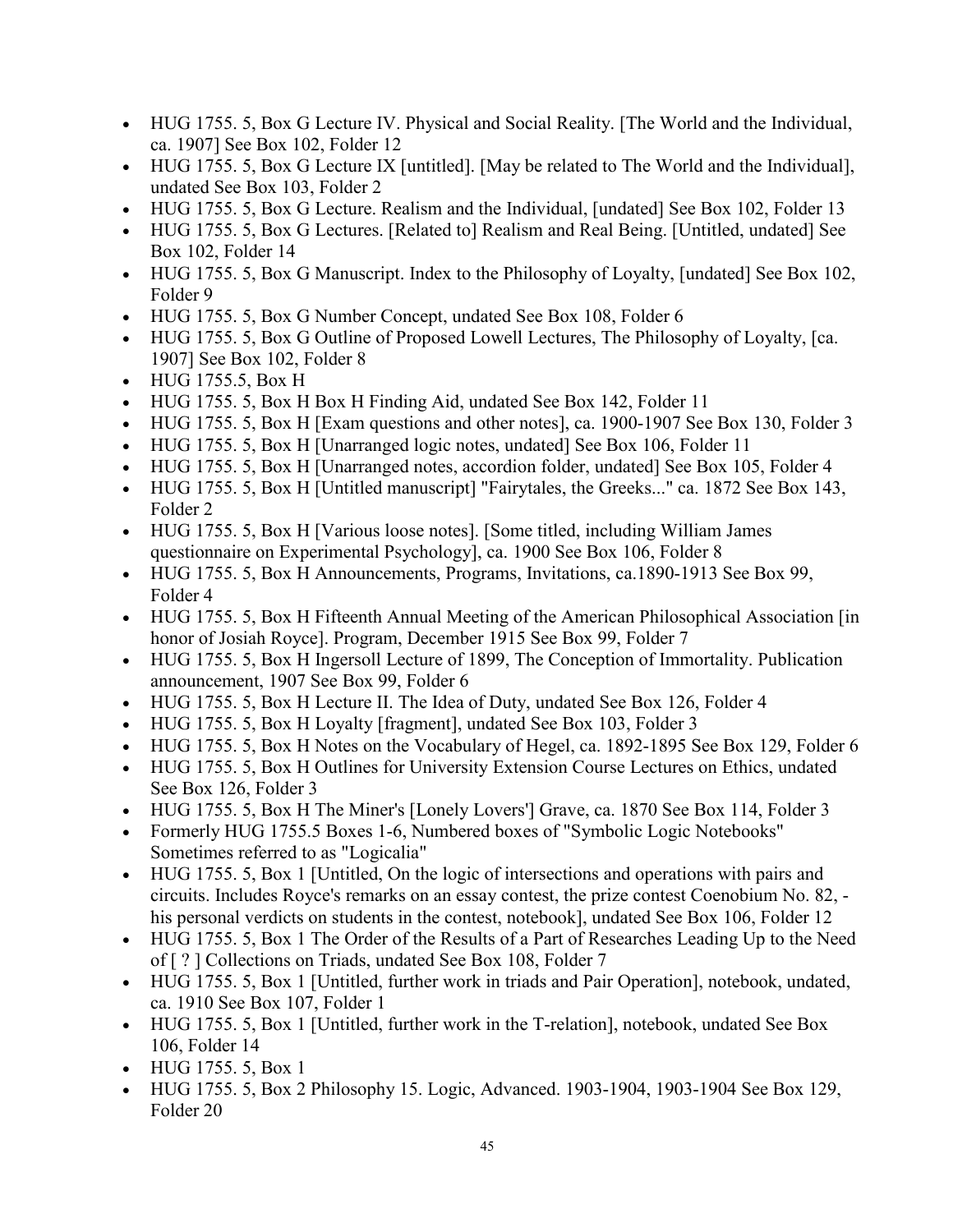- HUG 1755. 5, Box 2 Philosophy 20c, Class List and Records, 1904-1905 See Box 129, Folder 20
- HUG 1755. 5, Box 2 Philosophy 20c, Plan, 1904-1905 See Box 129, Folder 20
- HUG 1755. 5, Box 2 Psychology Lectures, undated See Box 101, Folder 14
- HUG 1755. 5, Box 2 Kant Lectures of 1896 See Box 101, Folder 14
- HUG 1755. 5, Box 2 Permutation Groups or Substitution Groups, undated See Box 101, Folder 14
- HUG 1755. 5, Box 2 On the Relation of Between and the Concept of Continuity, 1901 See Box 101, Folder 14
- HUG 1755. 5, Box 2 Revision of Gifford Lectures, July 4, 1901 See Box 101, Folder 14
- HUG 1755. 5, Box 2 The Properties of Negation and of the Logical Zero, 1901 See Box 101, Folder 14
- HUG 1755. 5, Box 2 Attempt at Another Statement of Kempe's Defining Laws, 1901 See Box 101, Folder 14
- HUG 1755. 5, Box 2 Philosophy 15. [Seminary Notes], 1901-1902 See Box 101, Folder 14
- HUG 1755. 5, Box 2 Notes on Wundt's Volkerpsychologie, ca. 1901-1902 See Box 101, Folder 14
- HUG 1755. 5, Box 2 Sketch of Boolean Logic, 1902 See Box 101, Folder 14
- HUG 1755. 5, Box 2 Philosophy 1a, Plan of Discussion, 1901-1902 See Box 101, Folder 14
- HUG 1755. 5, Box 2 The Entity e, and Related Constructions, undated See Box 108, Folder 1
- HUG 1755. 5, Box 2 [Transformation of Triads], [ca. 1912] See Box 113, Folder 4
- HUG 1755. 5, Box 2 Construction of Linear Sets, undated See Box 108, Folder 2
- HUG 1755. 5, Box 2 Circuits Through Given Pairs (a, b) are Suitably Restricted, undated See Box 107, Folder 4
- HUG 1755. 5, Box 3 [Untitled, Royce notes that pages 69 and 82 contain notable theorems], notebook, ca. 1910 See Box 107, Folder 1
- HUG 1755. 5, Box 3 [Untitled Alignments], undated See Box 107, Folder 2
- HUG 1755. 5, Box 3 Analogies to the Quadrilateral Construction, 1876-1877 See Box 109, Folder 5
- HUG 1755. 5, Box 3 Notes on the Pair Operation Invertible and of the Secondary Primes and the Triad Operation, ca. after 1912 See Box 113, Folder 6
- HUG 1755. 5, Box 3 Philosophy 24, Plan, ca. after 1912 See Box 113, Folder 6
- HUG 1755. 5, Box 3 Towards a Quadrilateral Construction, ca. after 1912 See Box 113, Folder 6
- HUG 1755. 5, Box 3 [Triads in the System; The Problem of Christianity], 1912 See Box 113, Folder 5
- HUG 1755. 5, Box 3 Resultants of Triads. [Reversal of Triads]. Notebooks on Logic, May 17 1912 See Box 113, Folder 3
- HUG 1755. 5, Box 4 Investigations on Intersecting Circuits, notebook, 1909 See Box 112, Folder 1
- HUG 1755. 5, Box 4 Functions of Secondary Primes, the Invertible Pair Operation, notebook, undated See Box 108, Folder 2
- HUG 1755. 5, Box 4 On p. 22 sqq. of This Book an Associated Invertible Pair Operation is Defined, notebook, undated See Box 108, Folder 5
- HUG 1755. 5, Box 4 [Logic Notes on the reverse, Pairs]. Notes for the Hibbert Lectures [in] front of notebook], 1912 See Box 113, Folder 2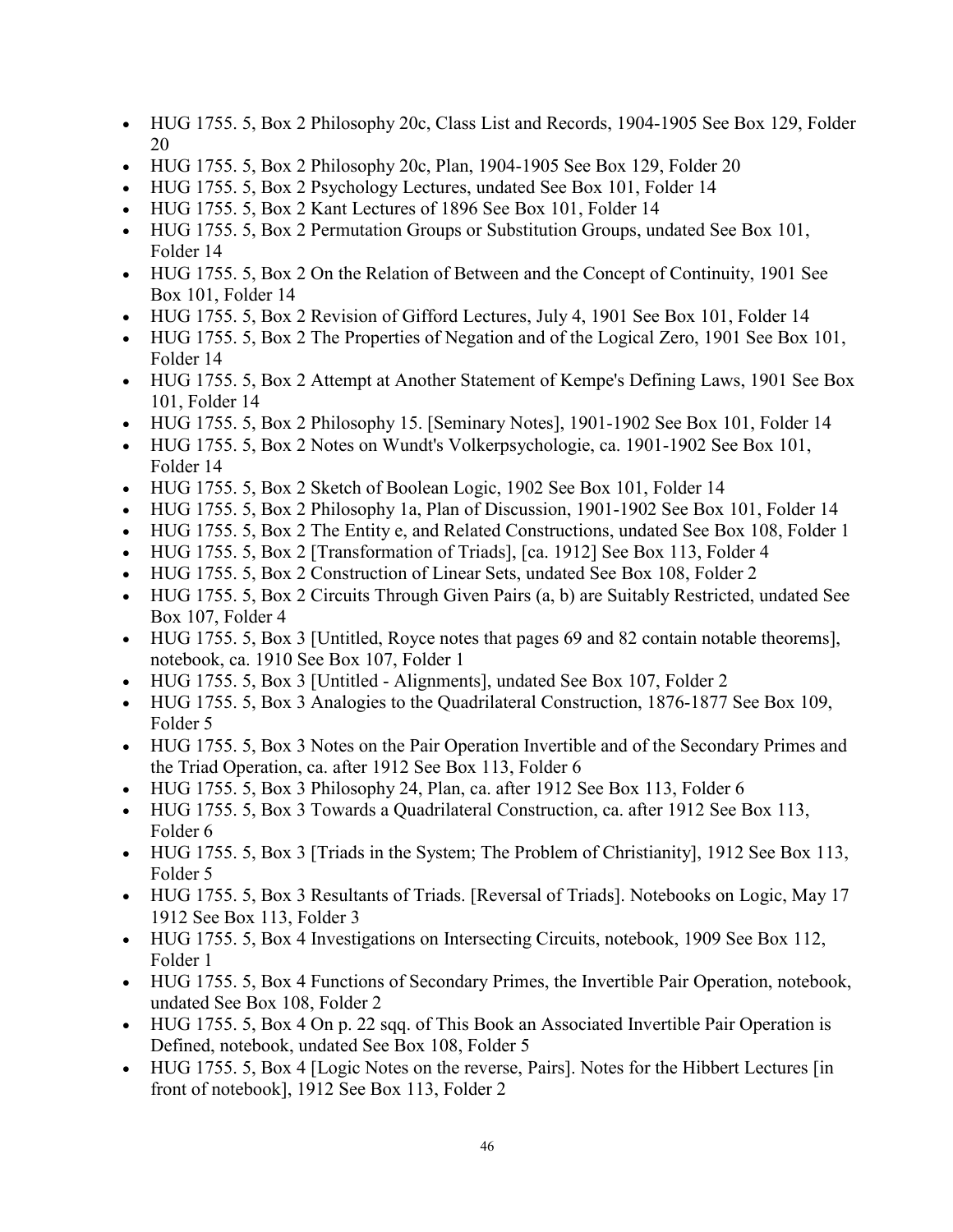- HUG 1755. 5, Box 4 Logic Notes on the Reverse, Pairs. [Notes for the Hibbert Lectures], 1912 See Box 113, Folder 2
- HUG 1755. 5, Box 4 [Work on Triads], 1913 See Box 113, Folder 8
- HUG 1755. 5, Box 4 In the Reverse of This Book a New Invertible Pair Operation is Contained [Triads]; Triads derived from a given triad..., ca. 1912-1913 See Box 113, Folder 1
- HUG 1755. 5, Box 4 The Summary of the Two Invertible Pair Operations so Their Inverse is Given on p. 38 of This Book; [Royce's notes on triad theory on inside over], notebook, undated See Box 109, Folder 2
- HUG 1755. 5, Box 4 [Untitled], undated See Box 106, Folder 11
- HUG 1755. 5, Box 5 A Triad Operation and Its Results, notebook, ca. 1916 See Box 114, Folder 1
- HUG 1755. 5, Box 5 [Untitled notebook of proofs], undated See Box 107, Folder 3
- HUG 1755. 5, Box 5 Studies Toward an Operation on [Triads?], notebook, ca. 1913 See Box 113, Folder 7
- HUG 1755. 5, Box 5 Calculations on the [General?] Pair Operations, notebook, 1912 See Box 112, Folder 6
- HUG 1755. 5, Box 5 Triads in Relation to Linear Tetrads. See [A Triad Operation and its Results], notebook, ca. 1910-1911 See Box 112, Folder 5
- HUG 1755. 5, Box 5 The Pair Operation, on p. 93 of this book a New Operation, notebook, undated See Box 109, Folder 1
- HUG 1755. 5, Box 5 On. p. 9, a New Invertible Operation, notebook, undated See Box 108, Folder 6
- HUG 1755. 5, Box 6 Class lists for Philosophy A. Loose notes on logic, notebook, [undated] See Box 107, Folder 5
- HUG 1755. 5, Box 6 Logical Theory. [Constructions], notebook, undated See Box 108, Folder 3
- HUG 1755. 5, Box 6 [Ultimate Reality, J.G. Gustafson, Logic notes, notebook, undated] See Box 109, Folder 3
- HUG 1755. 5, Box 6 Properties of Circuits in the Logical System E., notebook, [loose notes] included], ca. 1908 See Box 111, Folder 3
- HUG 1755. 5, Box 6 Notes on Schroder's Vorlesungen [Algebra and Logic], On the Logic of Relatives, ca. 1904 See Box 111, Folder 2
- HUG 1755. 5, Box 6 Transformations of Linear Circuits of Logical Elements, notebook, April 1909 See Box 112, Folder 3
- HUG 1755. 5, Box 6 Variations of the Pair Operation, notebook, undated See Box 109, Folder 4
- HUG 1755. 5, Box 6 1st Book of 1909 Voyage, notebook, 1909 See Box 111, Folder 4
- HUG 1755. 5, Box 6 2nd Book of 1909 Voyage, notebook, 1909 See Box 111, Folder 5
- HUG 1755. 5, Box 6 [Untitled, referring to Book 2nd of the voyage of 1909], notebook, ca. 1909 See Box 111, Folder 6
- HUG 1755, Box 6 Philosophy 2. Logic and Psychology, notebook, undated See Box 129, Folder 23
- HUG 1755, Box 6 B13. Notes on Logic. Wundt's Lectures, notebook, 1875-76 See Box 118, Folder 15
- HUG 1755, Box 6 B14. (I). Notes on the Theory of Knowledge, notebook, [ca. 1876-1878] See Box 118, Folder 16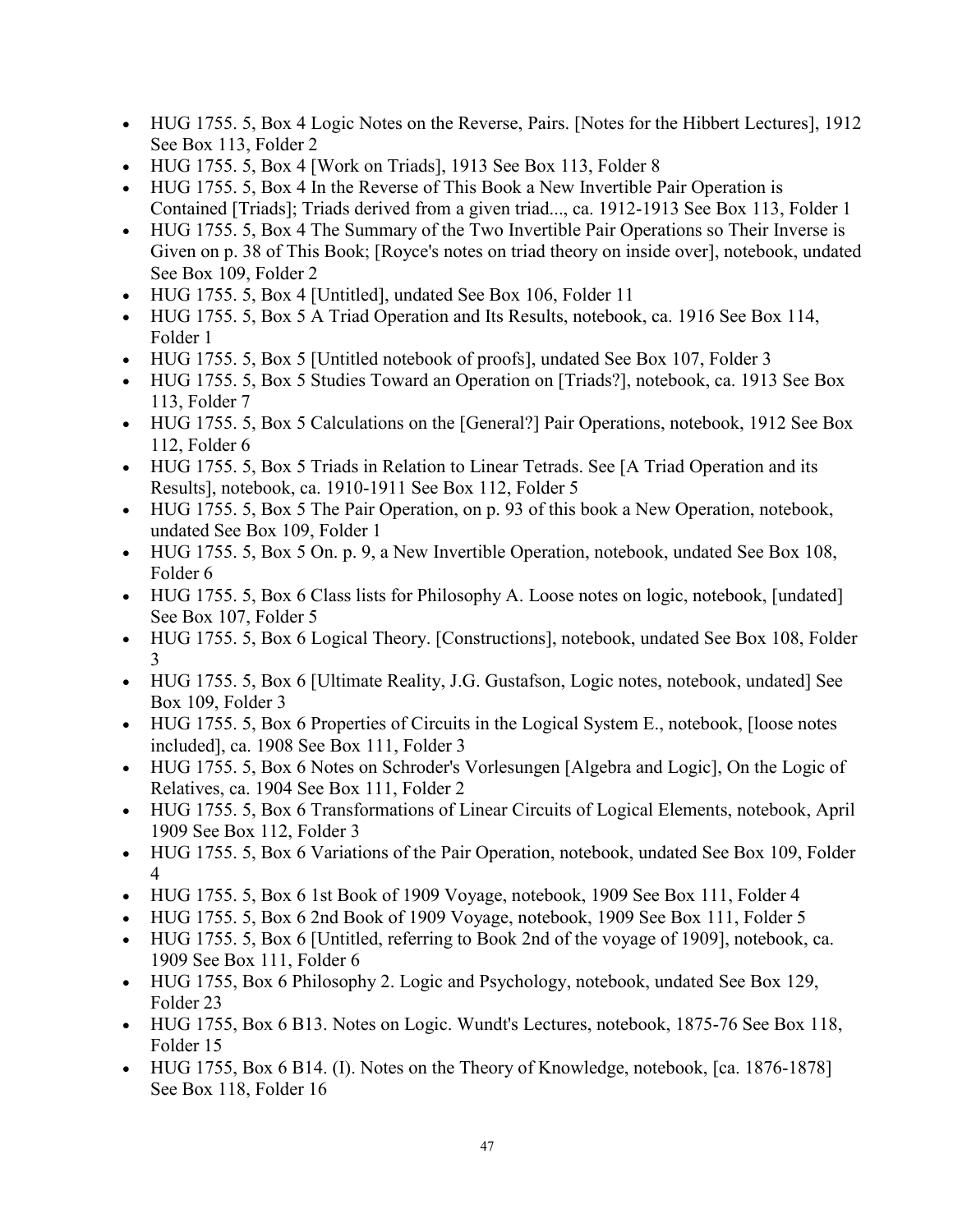- HUG 1755, Box 6 B15. General Notes on Mathematics, notebook, [ca. 1876-1878], and January 1882 See Box 118, Folder 17
- HUG 1755.5, Loewenberg Checklist, undated See Box 142, Folder 2

### **Formerly HUG 1755.5**

- HUG 1755.5 Philosophy 15, Assistant's Records, 1910-1911 See Box 112, Folder 4
- HUG 1755.5 Royce, Ruth. [Correspondence with Ralph Barton Perry, 1928] See Box 101, Folder 8

### **Formerly HUG 1755.5.5 Hernandez list of contents of first 98 volumes. One bound volume with the following contents:**

• Consult reference staff.

### **Formerly HUG 1755.5.5.2 mFN Negative microfilm of the Hernandez list of contents of 98.**

• *See* Box 154 (not for research use)

### **Formerly HUG 1755.5.5.3 mFN Negative microfilm of newspapers**

• *See* Box 154 (not for research use)

### **Formerly HUG 1755.10 Stacer, John R., S.J. Royceana in W.E. Hocking Library, Madison, N.H. 1967**

• *See* Box 101, Folder 11

### **Formerly HUG 1755.11 The Intention of the Prometheus Bound of Aeschylus Thesis for the degree of Bachelor of Arts, 1875**

• *See* Box 114, Folder 9

### **Formerly HUG 1755.12 Correspondence. Josiah Royce to Mrs. C. H. and G. B. Dorr, 1887-1910**

• *See* Box 124, Folder 41

### **Formerly HUG 1755.13 Clendenning, John and Oppenheim, Frank M. New Documents on Josiah Royce, 1990**

• *See* Box 100, Folder 7

### **Formerly HUG 1755.14 Correspondence, scattered, 1894, 1895, 1896, 1897, 1898, 1900, 1902, 1904-1915**

- HUG 1755.14 Correspondence, including copy of a letter to the mother of Jared Sparks, 1884- 1915 *See* Box 125, Folder 5
- HUG 1755.14 Correspondence, Other, 1891-1914 *See* Box 125, Folder 2
- HUG 1755.14 Peirce, C.S., 1898-1905 *See* Box 123, Folder 19
- HUG 1755.14 Various correspondence to Josiah Royce, 1884-1915 *See* Box 125, Folder 3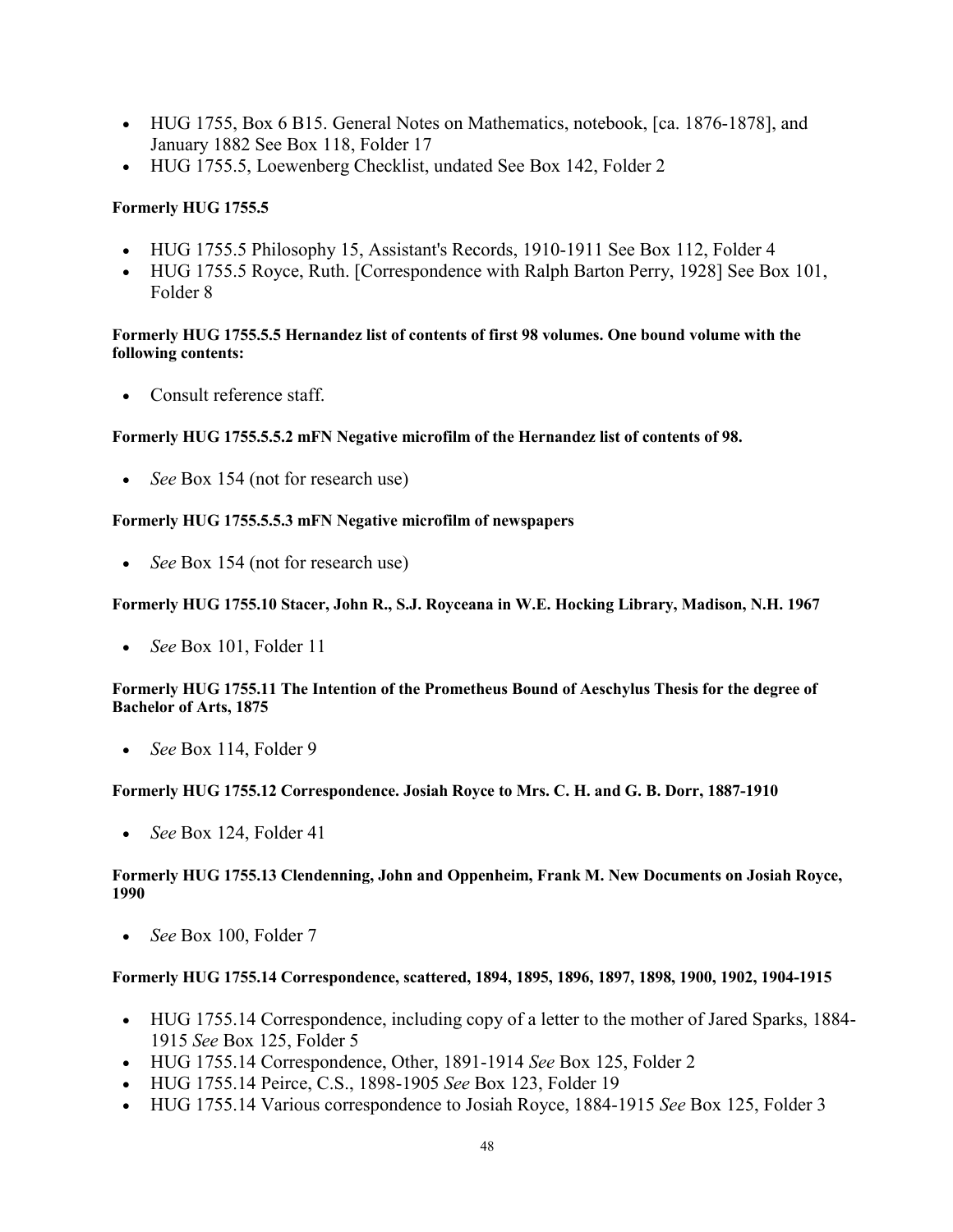• HUG 1755.14 Various original correspondence to and from Josiah Royce, 1884-1915 *See* Box 125, Folder 4

#### **Formerly HUG 1755.15 Notebooks for Royce Seminar in Comparative Methodology, notes of Harry T. Costello, 1913-1914**

• *See* Box 131, Folder 1

**Formerly HUG 1755.15.5 Correspondence from Royce students regarding publication of Harry T. Costello notebook by Rutgers University Press [Grover Smith, Ed.], 1956-1961**

• *See* Box 130, Folder 7

#### **Formerly HUG 1755.16 Miscellaneous notes, etc.**

• *See* Box 130, Folder 9 (Assignments of Royce's students and correspondence, 1904-1905 and undated)

#### **Formerly HUG 1755.18 Prinzipien der Logik. die Encyclopaedie der Philosophischen Wissenschaften..., 1912**

• *See* Box 104, Folder 4

#### **Formerly HUG 1755.38.92 Hine, Robert. From Grass Valley to Harvard. 1992**

• *See* Box 100, Folder 10

#### **Formerly HUG 1755.49 Leidecker, Kurt. Josiah Royce and Indian Thought. 1931**

• *See* Box 100, Folder 12

#### **Formerly HUG 1755.53 MacKinnon, Malcolm D. Royce Family Tree. 2nd Edition. 1988**

• *See* Box 101, Folder 1

#### **Formerly HUG 1755.64 Of the Interdependence of the Principles of Knowledge. Copy of the Ph.D. thesis at Johns Hopkins, ca. 1878**

• *See* Box 119, Folder 6

#### **Formerly HUG 1755.66 Oppenheim, Frank, S.J. A Critical Annotated Bibliography of the Published Works of Josiah Royce. 1964**

• *See* Box 101, Folder 2

#### **Formerly HUG 1755.66. 5 Oppenheim, Frank, S.J. Royce's Appreciative Interest in the More Vital. 1967**

• *See* Box 101, Folder 3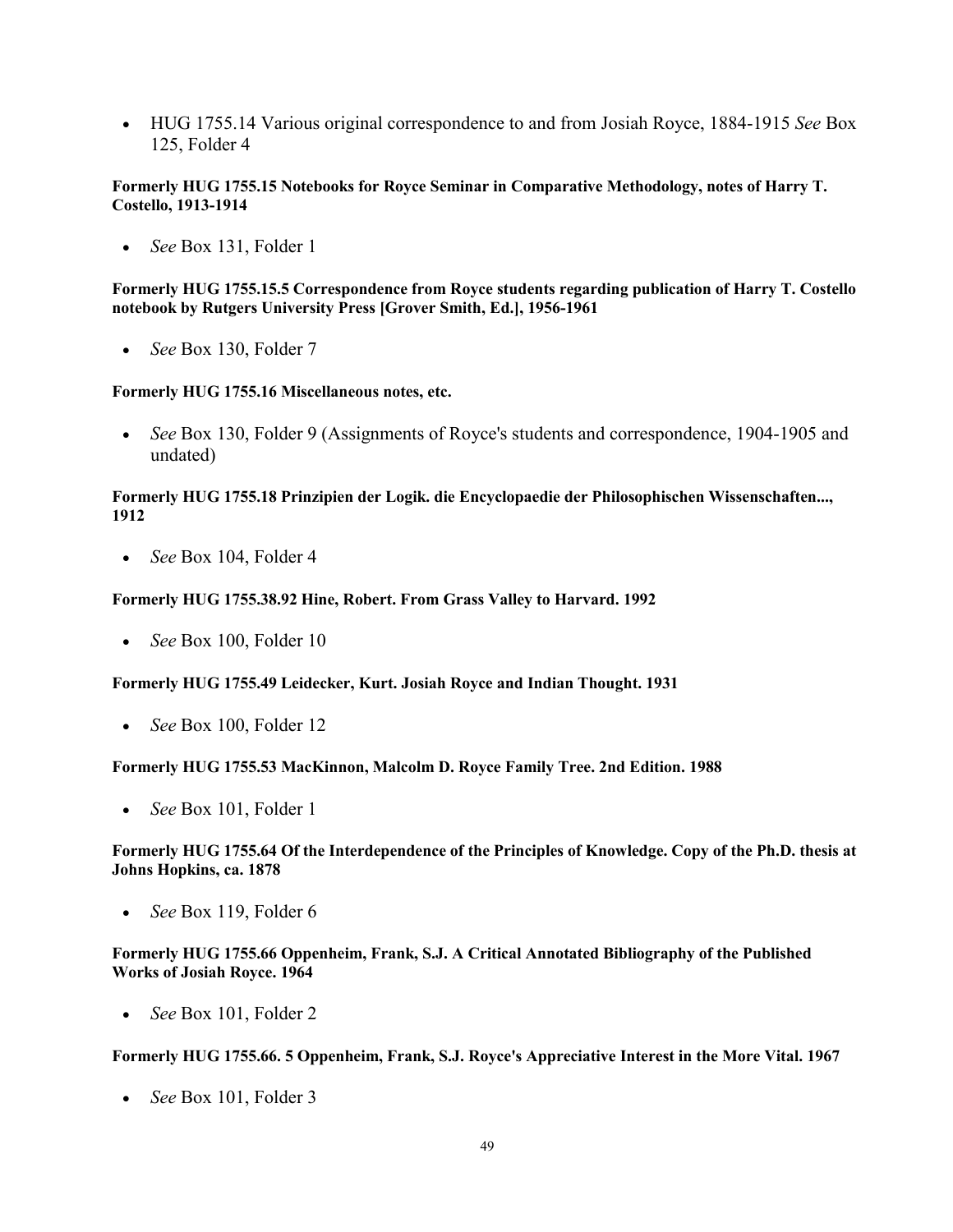#### **Formerly HUG 1755.66.10 Oppenheim, Frank, S.J. Josiah Royce as Teacher. 1975**

• *See* Box 101, Folder 4

**Formerly HUG 1755.66.12 Oppenheim, Frank, S.J. Josiah Royce's Intellectual Development. 1976**

• *See* Box 101, Folder 5

### **Formerly HUG 1755.67 Pamphlets and Monographs on Logic collected and indexed by Josiah Royce, 1893- 1898**

• *See* Box 110

### **Formerly HUG 1755.68 Papers in Honor of Josiah Royce on His Sixtieth Birthday, 1916**

• *See* Box 99, Folder 10

**Formerly HUG 1755.77 Robinson, Daniel S. Royce's Contribution to Logic. 1967**

• *See* Box 101, Folder 6

#### **Formerly HUG 1755.78 Robinson, Daniel S. Some Marginalia of Josiah Royce. 1969**

• *See* Box 101, Folder 7

#### **Formerly HUG 1755.81 The Hope of the Great Community. Royce, Josiah, 1916**

• *See* Box 104, Folder 14

#### **Formerly HUG 1755.82 Sorley, W.R. Josiah Royce. ca. 1920**

• *See* Box 101, Folder 10

#### **Formerly HUG 1755.92 War Addresses, 1916**

• *See* Box 104, Folder 12

#### **Formerly HUG 1755.95 Articles on Royce and his philosophy**

• *See* Box 100, Folder 11(Johnson, Paul E. Josiah Royce --Theist or Pantheist? 1928)

### **Formerly HUG 1755.96 Hine, Robert. The American West as Metaphysics: A Perspective on Josiah Royce, 1989**

• *See* Box 100, Folder 9

### Processing Information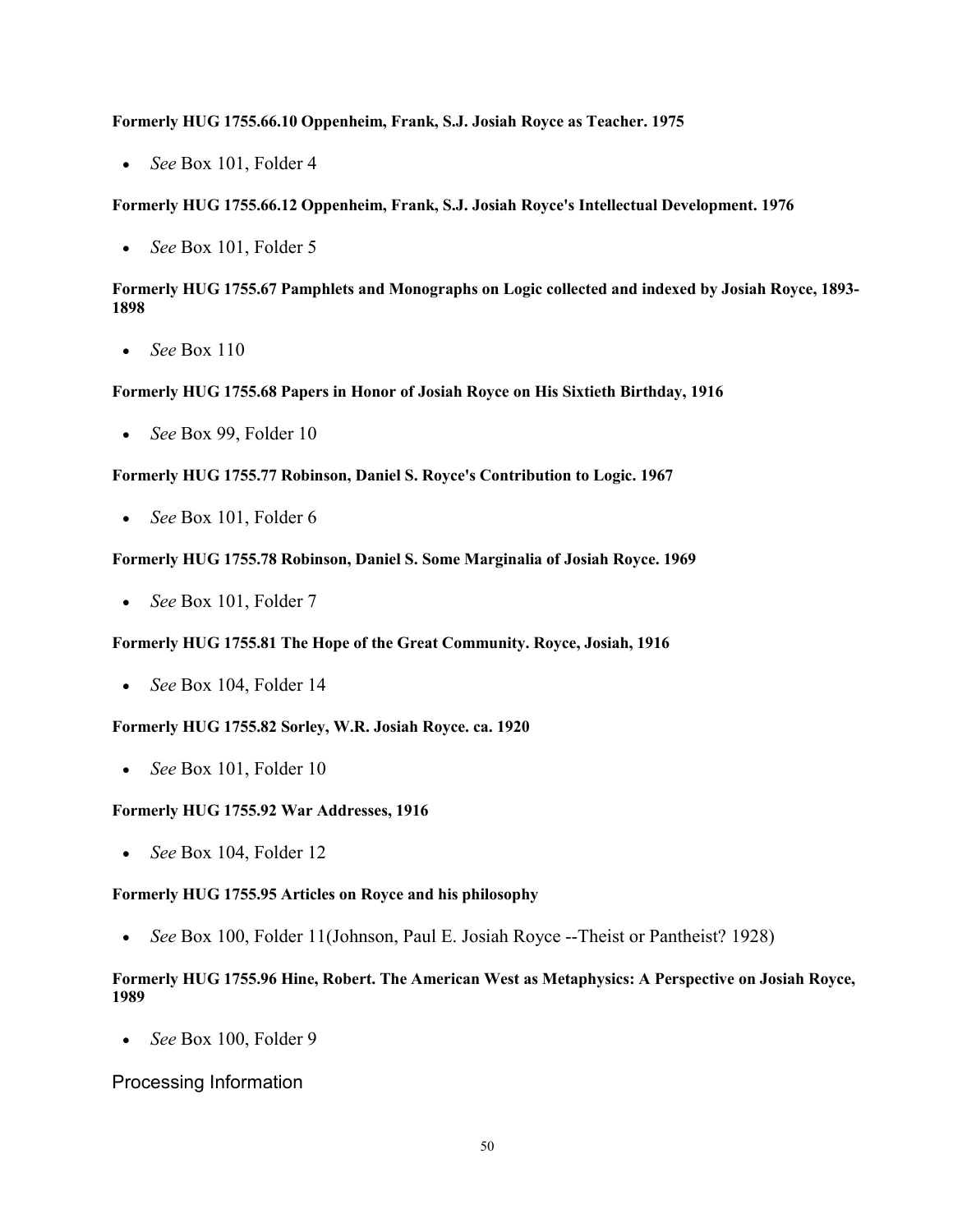**Processing information** Over the past century, the Papers of Josiah Royce have been arranged and inventoried by several students, scholars, librarians, and archivists.

After Royce's death in 1916, Jacob Loewenberg, a former student of Royce at Harvard, prepared lists of Royce's scholarly works. Loewenberg was assisted by Professor William Ernest Hocking and Benjamin Rand, a graduate student and librarian in Harvard's philosophy department. Loewenberg borrowed selected manuscripts for his own research, most of which he eventually returned to Royce's widow Katharine Head Royce.

In 1930, Mrs. Royce donated some of her husband's papers, primarily manuscript writings, lectures, research notes and notebooks on logic, to the Harvard College Library, where they were placed in the Harvard University Archives, at the time a department within the Library. From 1940 to 1941 Edgar Franklin Wells, a graduate student in philosophy, organized the manuscripts, lectures, and most of the notes in 98 folio volumes. Some notes and all of the notebooks were housed separately in boxes. University archivists maintained the collection in the order established by Wells, adding subsequent series of material as later acquisitions were received.

In the summer of 1956, Victoria Hernandez and Boyd Cruise, participants in the Institute on Historical and Archival Management held at Radcliffe College, prepared inventories of most of the Royce manuscripts, lectures, and notes. In 1959, Frank Oppenheim, S.J. prepared inventories of Royce's notebooks on logic.

In 1989, the Archives acquired a major addition to the collection, consisting of most of Royce's incoming correspondence from colleagues, as well as family papers. This material, previously held by Royce's son Stephen, was preliminarily organized by scholars John Clendenning and Frank Oppenheim. More recent accessions of additional family papers, genealogical material, and photographs, were received from Nancy Hacker, a Royce family descendant, and her nephew Richard Compton.

In 2007, the Harvard University Archives initiated a fifteen-month project to improve access to the Royce papers. This project involved a full survey of the collection, some reorganization of material, and enhanced description. The project was carried out by Claudia Holguin, Jennifer Pelose, and Kate Bowers.

In the course of the project, the 98 folio volumes were left intact, but a detailed list of their contents was prepared and organized according to intellectual series. Unbound materials, including loose notes, notebooks, correspondence, and recently-received family papers were physically rearranged in series reflecting intellectual content and rehoused in archival boxes and folders. A few exceptions were made to collocate materials of similar physical format: oversized materials are now housed in box 143, and photographs, including daguerreotypes, ambrotypes, paper prints, and negatives, are housed in boxes 144-153 and boxes 155-156.

As a final step in the project, due principally to the way the collection had accumulated, a comprehensive finding aid was prepared with document-level descriptions for most material. In cases where documents appear to have been organized and numbered in sequence by Royce, these numbers have been included in the document descriptions. It should be noted that project archivists